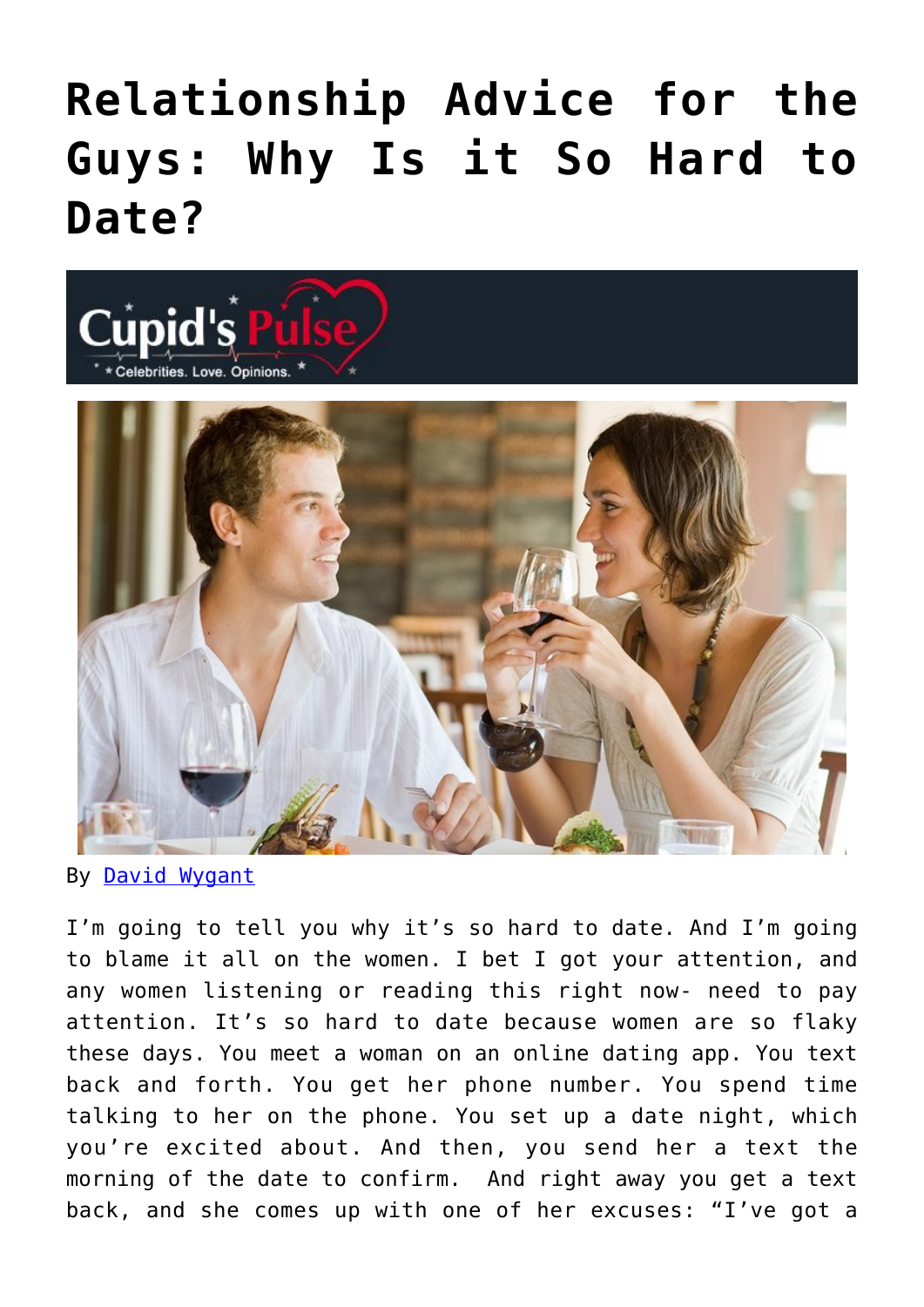work project that came up." You think to yourself, 'man, that's the same type of excuse I've been giving women this whole time.' You almost feel like you're being blown off by a dude. Well, you are; because women are the flakiest beings on the planet.

## **Relationship Advice For Men On How To Successfully Date Women**

And what makes them hard to date for men, is that women are judging you based on whatever story happened to them in the past. You see, women never let go of anything. They're constantly talking about the past. Even as a relationship expert, I remember I would sit down with my ex, and we would talk about the present, and she would go back to what I did to her five years ago. In full detail.And how she's never gotten over it. And that's the problem. The older you get, the more you date, the more women have not gotten over the guys that have burned them. You see, women are the greatest story tellers in the world. They love to tell stories non-stop. So the older they are, the more villains they have in their stories. By the time they meet you, even though they'd like to get together, and they've talked it over with friends on how to get together- they go through all the things that can go wrong on a date, and you're guilty by association. Just because you are a male, and you have facial stubble, means you're going to be just like the other ass that burned her before.

**Related Link:** [Relationship Advice: What Do You Do When There's](http://cupidspulse.com/114923/relationship-advice-more-take-than-give/) [More Take Than Give In Your Relationship In Life?](http://cupidspulse.com/114923/relationship-advice-more-take-than-give/)

So what dating tips can help you get around this? Well, first off, you need to set precedent. When you call her, or talk to her, you need to tell her plain and simple, 'Hey if we're going to get together, we're getting together, but if you're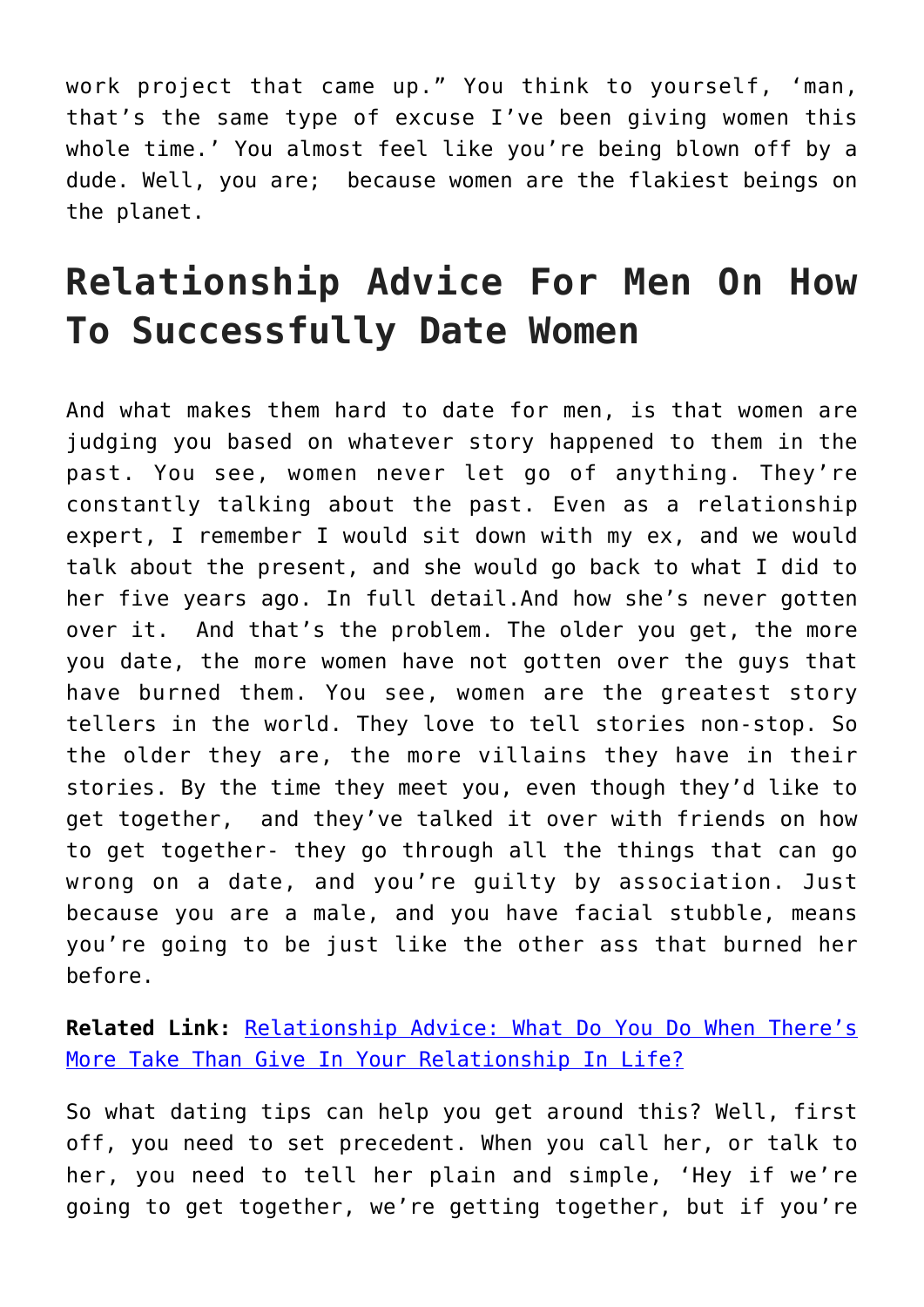going to flake on me like so many other women, then I don't really want to set plans; because I'm looking forward to getting to know who you are.' When you get her phone number for the first time, you need to look at her and say 'I'm only going to take your phone number, if you're not a flaker. Because I don't deal with flakers. I find them to be, well, almost like dating, or trying to date, a kindergartner, and I'm not going to do that.' You have to literally call them out on their future flake before it happens. You need to stop the flake from happening. When you've planted it in their brain, that you don't deal with flakers, you're literally telling them that they have one chance to be with you. The great guy that you are.

**Related Link:** [Dating Advice: How A Masculine Guy Can Get In](http://cupidspulse.com/108968/dating-advice-masculinity-soft-side/) [Touch With His Soft Side](http://cupidspulse.com/108968/dating-advice-masculinity-soft-side/)

Look, we've all been flaked on many times, and I'm sure we've been flaked on by women that could literally have been our girlfriend, because that's what life is about. I've played the game of chase and flake. Where I've chased them down, and finally after three weeks of chasing I get to go out with them. And they always say the same thing: "Wow, I wish I went out with you sooner!" I'll look at them and tell them: "Well, if you gave up a few nights of wine drinking with your friends, and if you gave up a few nights of pretending to be busy, we already would've been in a relationship."

**Related Link:** [Expert Relationship Advice: You're in the Dog](http://cupidspulse.com/112218/expert-relationship-advice-fighting/) [House…Now What?](http://cupidspulse.com/112218/expert-relationship-advice-fighting/)

The [relationship advice](http://cupidspulse.com/relationship-experts/) I hope you take away is that you have to realize that women don't let go of what happened to them in the past. You need to prove to them no matter what, that you're a man of action, and you're different than anyone else without literally stating it in words (if at all possible). And if you feel that you actually have to say something, the only way to do it is to call them out on the potential flake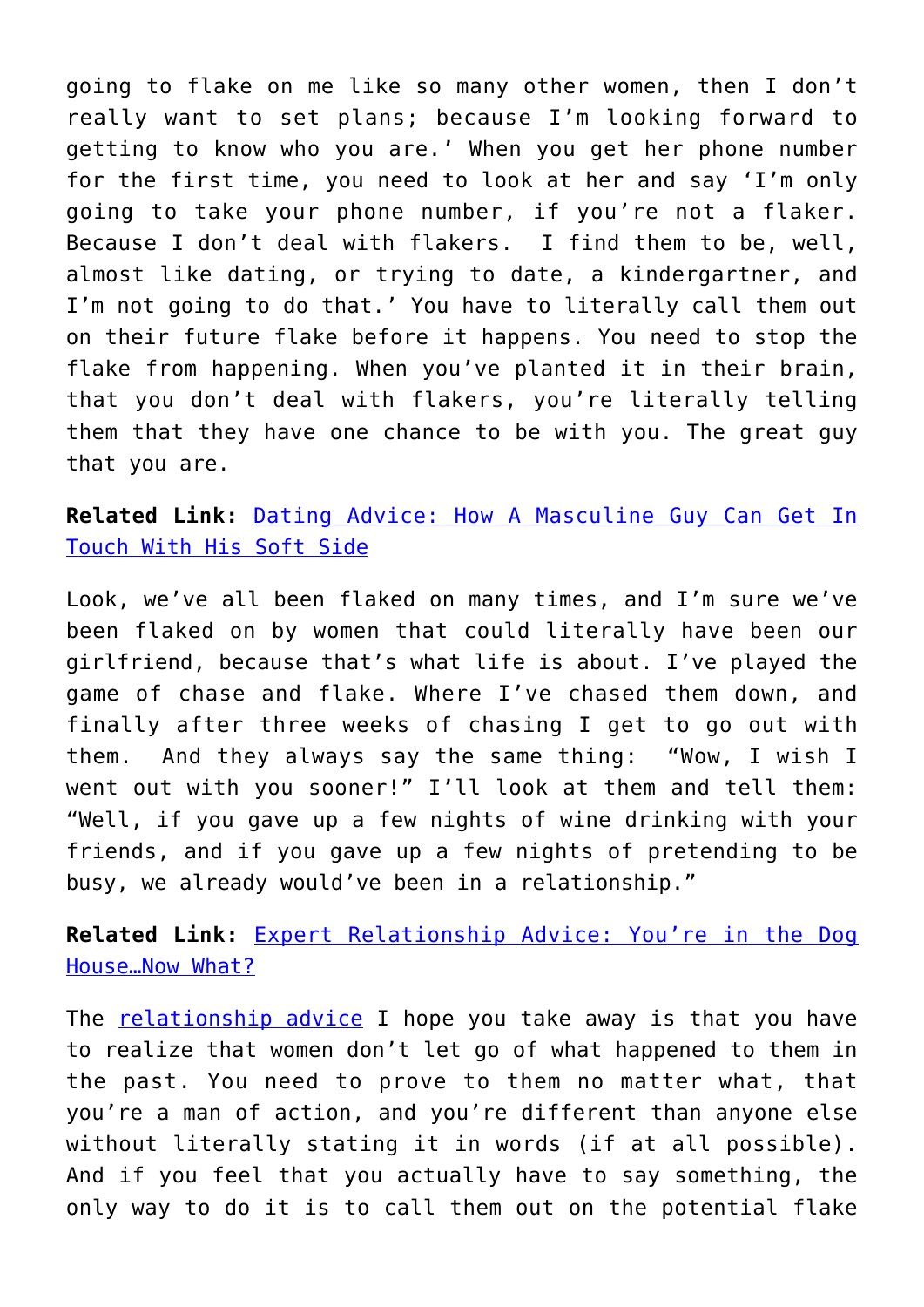before it happens, and set the date night in stone. When you send them that text in the beginning of the day reconfirming, you literally need to make it clear: 'I will see you at 8:00 tonight. No flaking allowed.'

*David Wygant is an internationally-renowned dating and relationship expert, author of the book* Naked, *and speaker. Through his boot camps, personal coaching, and his [website,](http://www.davidwygant.com/) his love advice has transformed the relationships and love of hundreds of thousands of people from every corner of the globe.* 

*For more expert relationship advice from David, click [here.](http://cupidspulse.com/relationship-dating-experts/david-wygant-dating-coach/)*

# **[Relationship Advice: Does](https://cupidspulse.com/115396/relationship-advice-time-apart-heal-betrayal/) [Time Apart Heal Betrayal?](https://cupidspulse.com/115396/relationship-advice-time-apart-heal-betrayal/)**

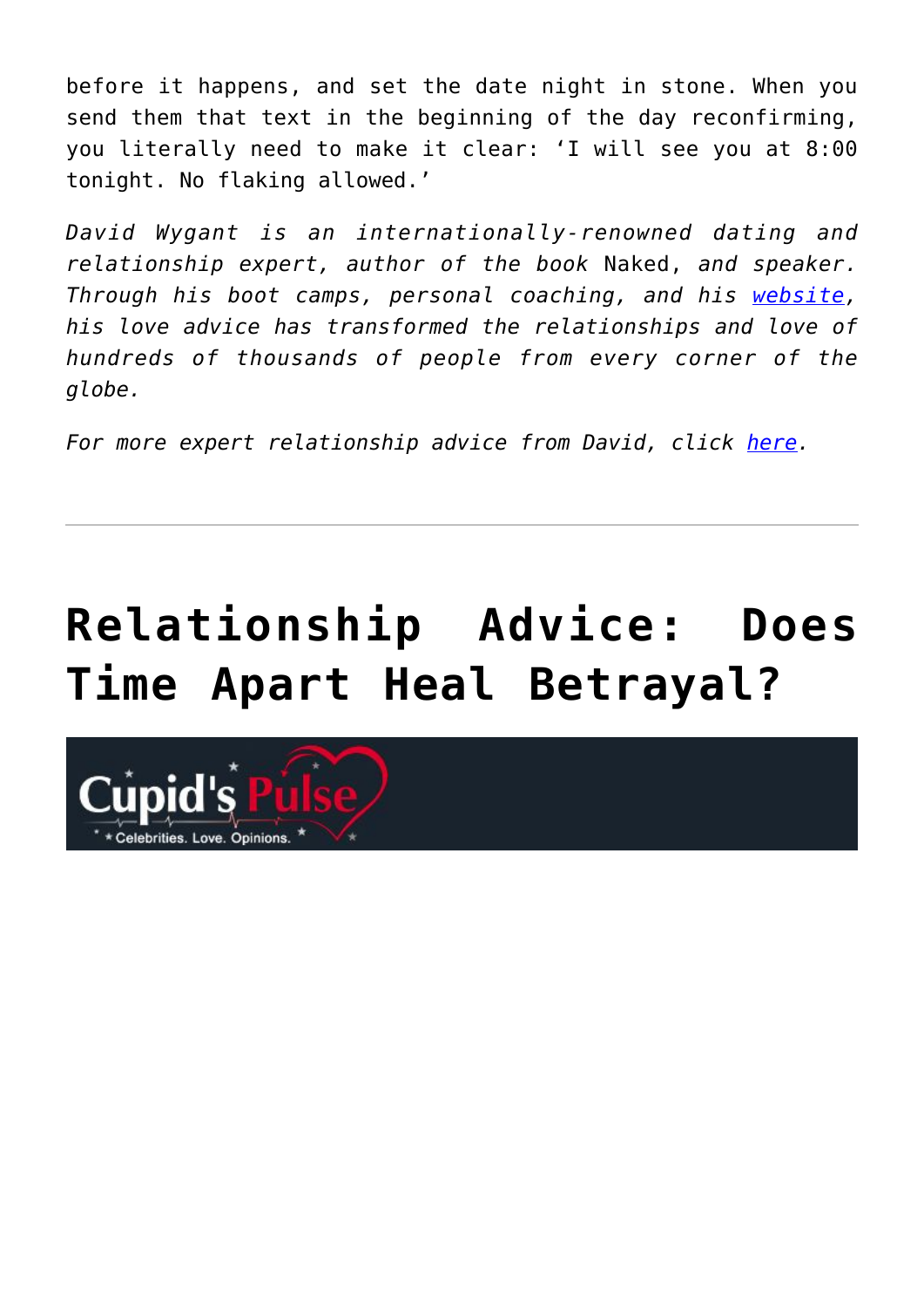

By Dr. Jane Greer

Tiger Woods opened up about his relationship with ex-wife Elin Nordegren this week. The couple ended their [celebrity](http://cupidspulse.com/celebrity-relationships/) [relationship](http://cupidspulse.com/celebrity-relationships/) and marriage in 2010 after Tiger's cheating scandal, but now they have managed to build an amicable friendship. With time, Elin seems to have gotten past the betrayal of her ex-husband's infidelity, which is a challenge for many couples. Tiger and Elin share two children, so this must be a welcome development for all of them.

**While some couples are able to find higher ground and continue to make their marriage work after an affair, others realize that the intensity of the pain of the incident is just too much and that**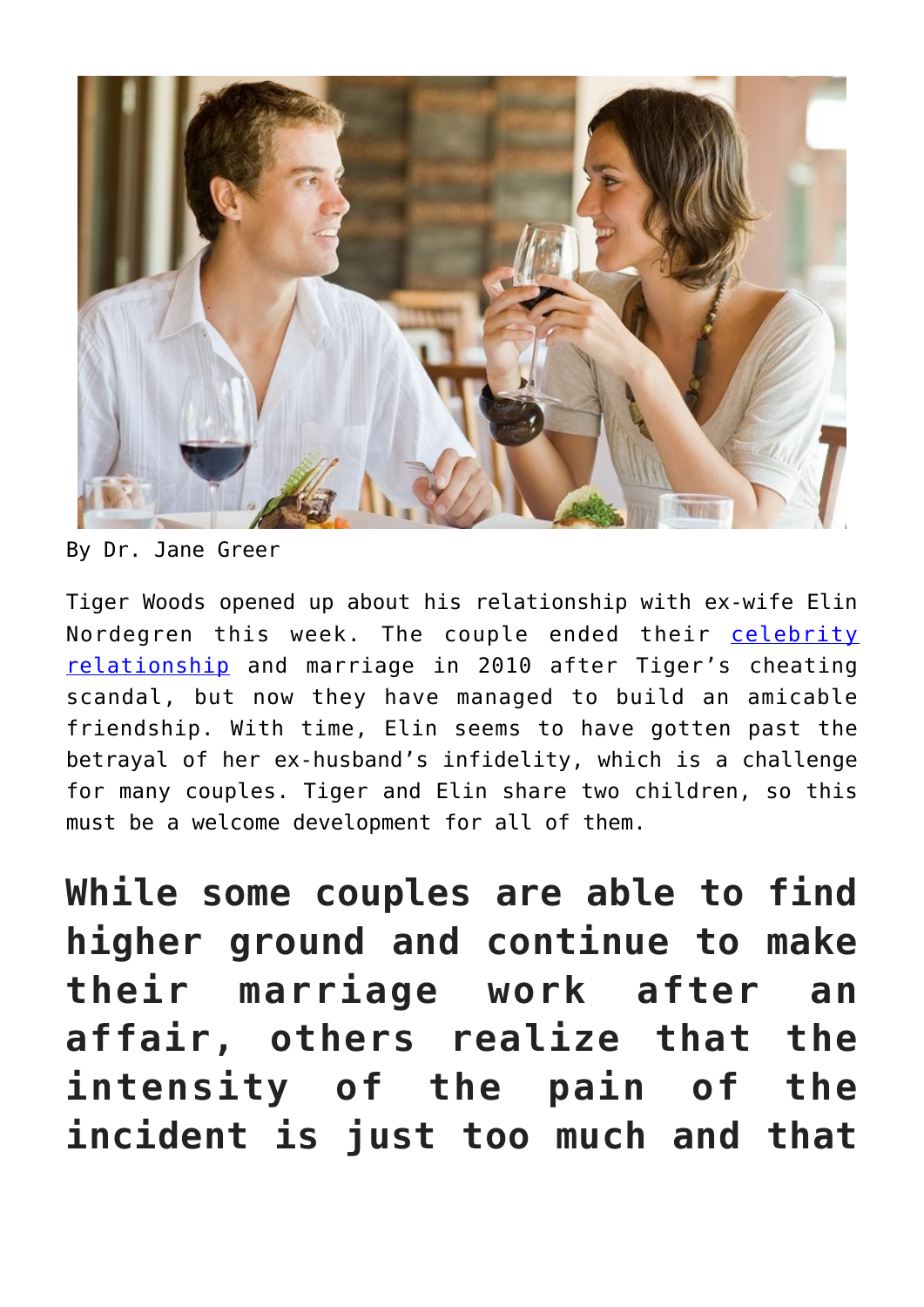### **they are better apart, as was the case for Elin and Tiger.**

Either way, initially there can be so much anger that it takes effort to not drag the children into it. This can be especially difficult if the spouses have parted and find themselves alone. The one who was betrayed feels that their whole world is turned upside down, and wants to get back at the person who did this to them and caused so much unhappiness. It is tempting to say terrible things about them to the people who are closest to you – your kids. The natural inclination is to want to get them on your side and have them take up arms against the person who caused this upheaval. The impulse to have the children understand what you are going through and why can be powerful.

How, then, can you avoid this urge, and instead let them know they still have two solid parents they can continue to depend on? How can you protect them from your own fury, and the negative energy that is coming from both sides, while navigating your way to a place of, if not forgiveness, at least of tolerance and understanding? How can you lead them to a solid foundation of security so that even if there is trouble between parents, they know they can count on the fact that both mom and dad will continue to be stable forces in their lives?

Consider this [relationship advice](http://cupidspulse.com/relationship-experts/). To begin with, understand that they are not the ones who should be supporting you through this. They need your support, so the goal is to try not to burden them with your rage. Of course, that is easier said than done. The first step is to find an outlet elsewhere because you will need to talk about it, and choosing people other than your kids to unload on is a great start. You can find solace and confide in anyone from a therapist or counselor to friends and other family members. Work to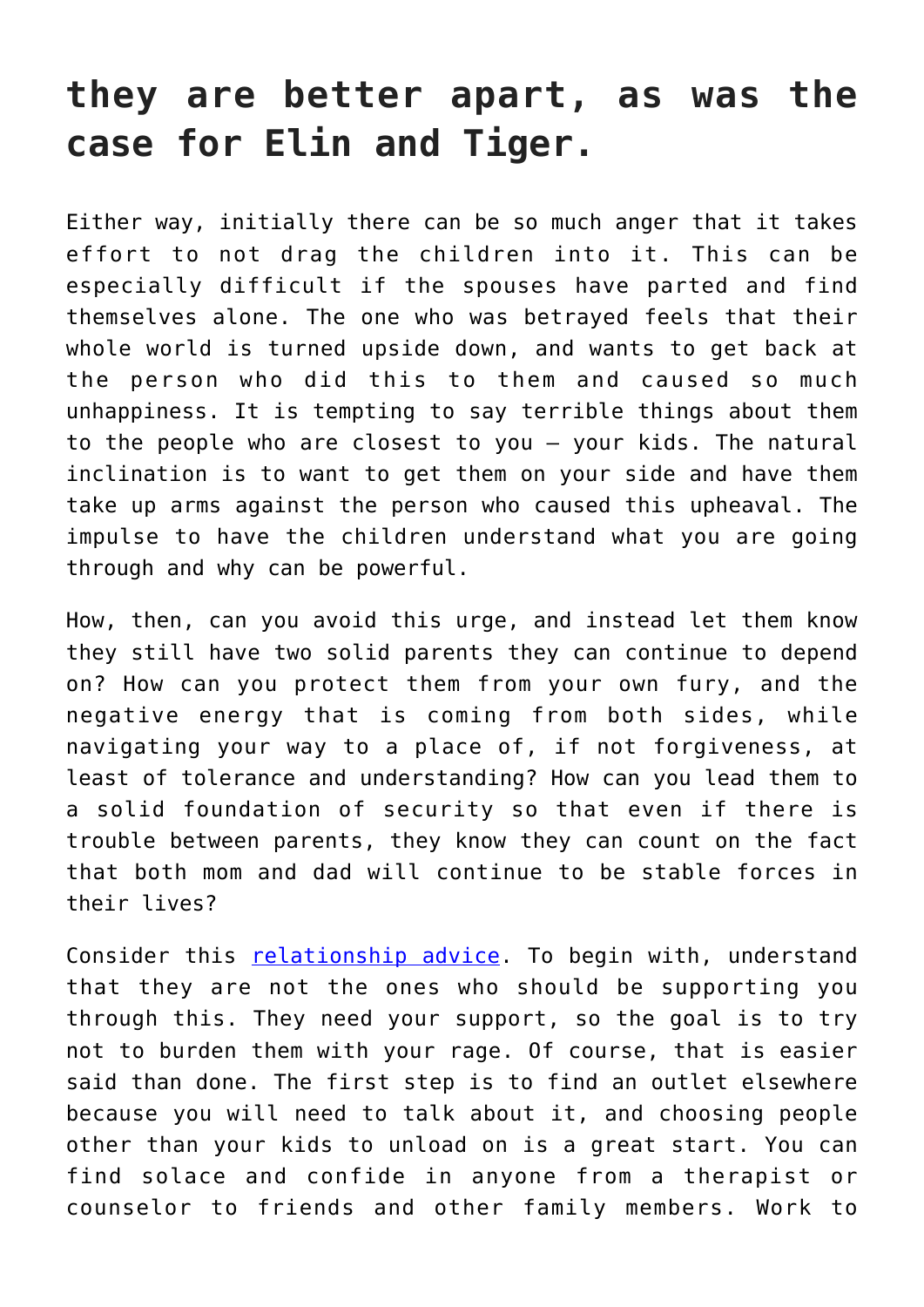insulate your children so they don't have to go through the raw emotion that you are going through. Steer clear of sharing the bad things your spouse did to you with the kids as much as you can. Finally, give yourself time which will hopefully lessen the sharpness of the betrayal, and eventually allow you to share at least a cordial relationship.

The hope is to find a way to provide a harmonious family environment despite the rift in your marriage. When both parents can come back together and share an affable connection, as Elin and Tiger have done, this can become easier to do. The distance between Tiger and Elin may have been just what they needed to move past their relationship as lovers, then fighters, and eventually continue forward in a solid friendship.

*Please tune in to the Doctor on Call radio hour on [HealthyLife.net](http://www.healthylife.net/) every Tuesday at 2 PM EST, 11 AM PST. First and third Tuesdays are Shrink Wrap on Call, second Tuesdays are HuffPost on Call, and the last Tuesday of the month is Let's Talk Sex! Email your questions dealing with relationships, intimacy, family, and friendships to Dr. Greer at [askdrjane@drjanegreer.com](mailto:askdrjane@drjanegreer.com).*

*Connect with Dr. Jane Greer on Facebook, at [www.facebook.com/DrJaneGreer,](http://www.facebook.com/DrJaneGreer) and be sure to follow @[DrJaneGreer on Twitter f](https://twitter.com/#!/DrJaneGreer)or her latest insights on love, relationships, sex, and intimacy.*

# **[Relationship Advice: When](https://cupidspulse.com/115351/relationship-advice-singing-blues-depression/) [Your Partner Sings The Blues,](https://cupidspulse.com/115351/relationship-advice-singing-blues-depression/)**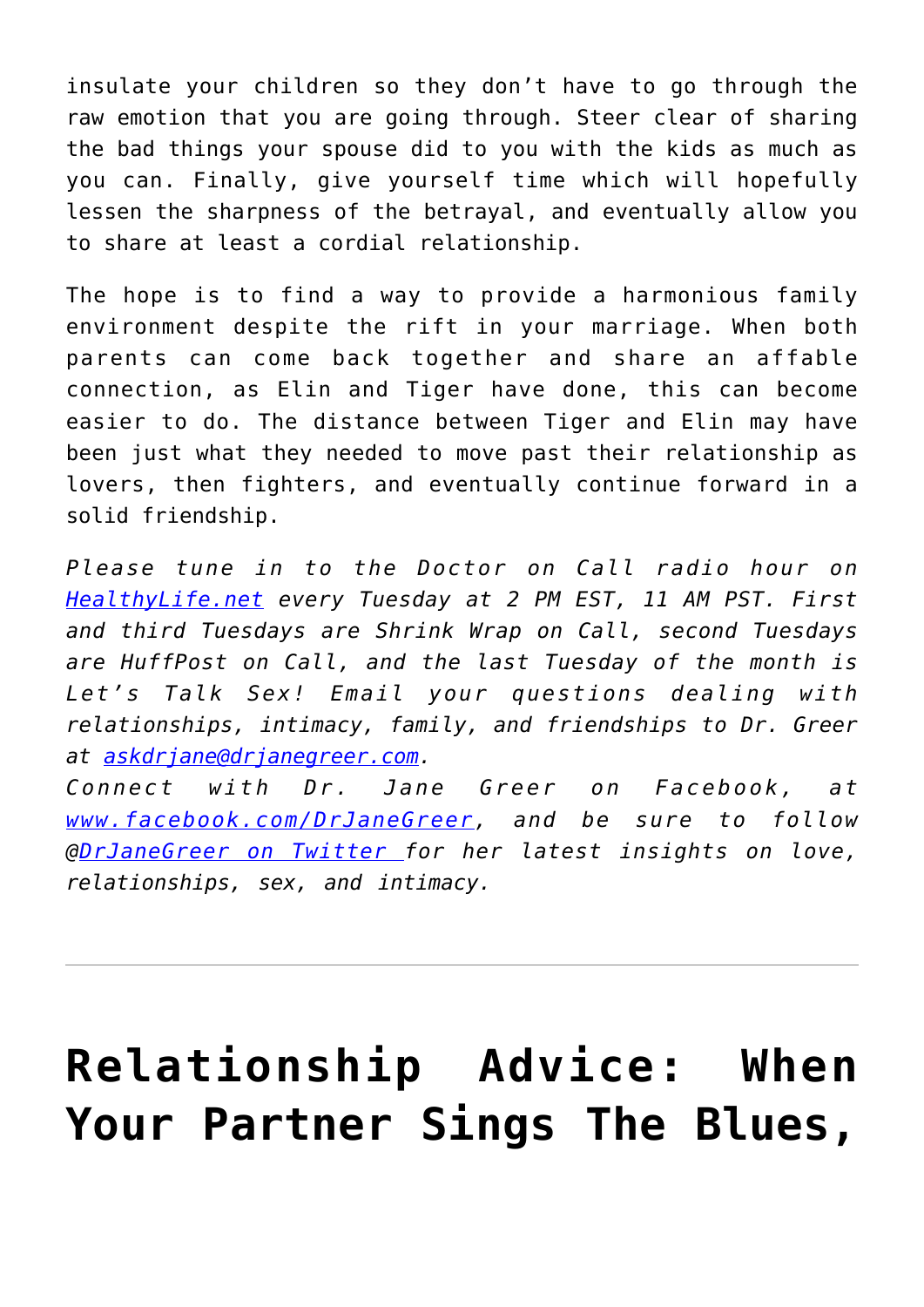# **[It May Be Something More](https://cupidspulse.com/115351/relationship-advice-singing-blues-depression/)**





By Amy Osmond Cook for [Divorce Support Center](http://www.divorcesupportcenter.com/)

Depression is so much more than sadness. And for those who love someone battling depression, the effects are all encompassing. "It's like this thing that engulfs you," said legendary music artist Bruce Springsteen in a celebrity interview with *CBS Morning News*. "I got to where I didn't want to get out of bed," he said. Springsteen credits his celebrity relationship with wife Patti Scialfa for giving him the motivation to rise above it. "She'd say, 'You're going to be OK. Maybe not today or tomorrow, but it's going to be all right.'" With the following [relationship advice,](http://cupidspulse.com/relationship-experts/) I'll provide you with tips on recognizing signs of depression and how to support your partner through this troubling time.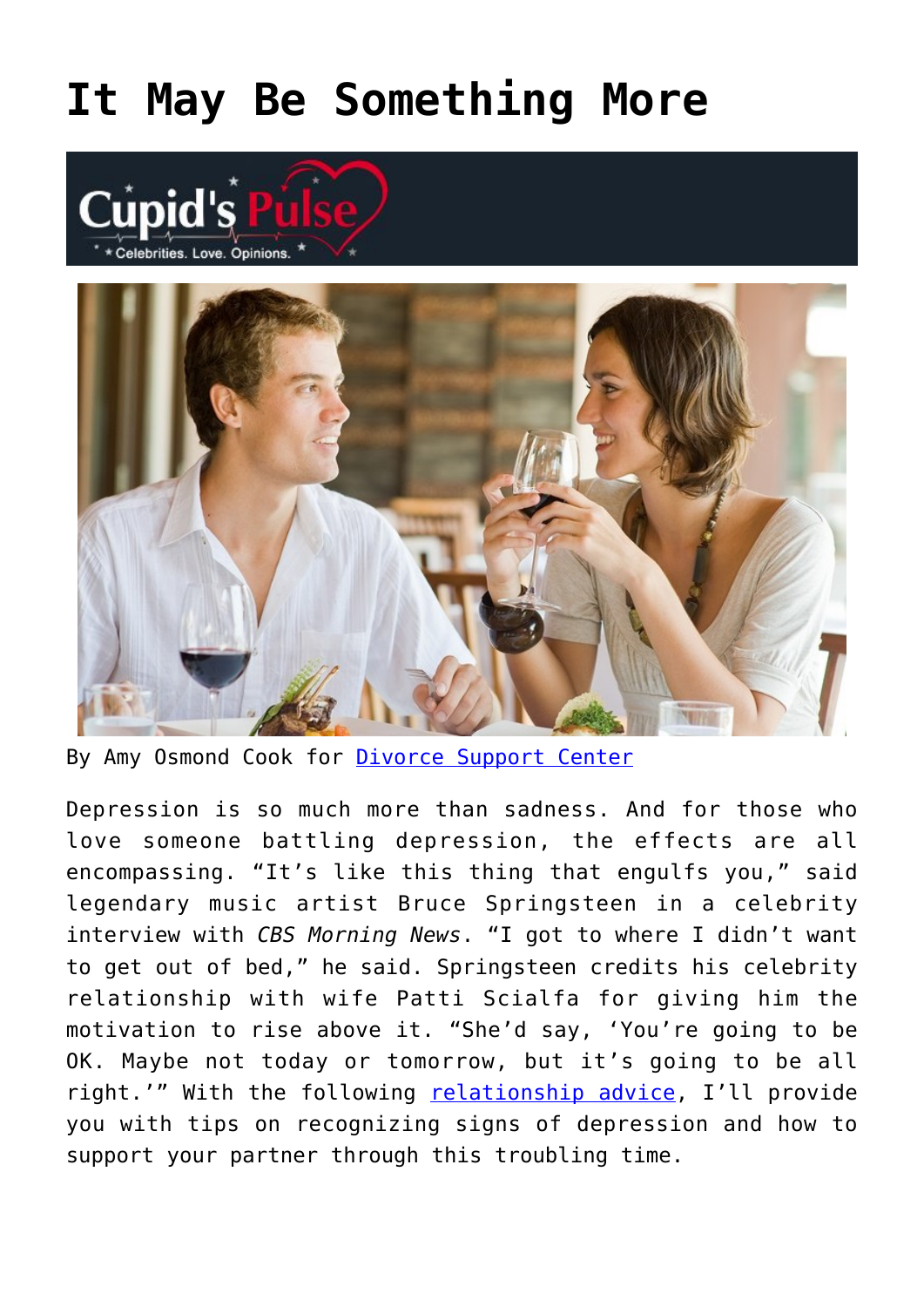## **Relationship Advice On Coping With Depression**

The World Health Organization reported that 350 million people worldwide suffer from depression. It's the leading cause of disability. To better identify depression, a standardized method was devised by relationship expert ,Dr. Carey Gross, and used by psychiatry residents at Massachusetts General Hospital. "These eight neurovegetative symptoms of depression can be easily remembered with the mnemonic SIGECAPS," wrote Daniel J. Carlat, M.D for the American Academy of Family Physicians.

If you see these signs emerging in your loved one, he or she may be suffering from more than the blues; it could be a sign of depression. Learn to spot the difference with the following relationship advice.

### **Related Link:** [Relationship Advice: Have You Been a Victim of](http://cupidspulse.com/111149/relationship-advice-cyber-bullying/) [Cyber Bullying?](http://cupidspulse.com/111149/relationship-advice-cyber-bullying/)

**S**leep Changes: Should your loved one's sleep patterns increase during the day, or if he or she stays up most of the night, this may be an indicator that your loved one is suffering from depression.

**I**nterest: A loss of interest in the hobbies and activities your partner once enjoyed may mean there's an emotional struggle emerging. This isn't about changing interests. Instead, your loved one won't be interested in doing anything at all.

**G**uilt: This behavior has more to do with feelings of worthlessness, particularly in older couples, where a depressed loved one devalues themselves. "We believe social and emotional health play an important role in maintaining overall physical health," said Shiloh Sorensen, activity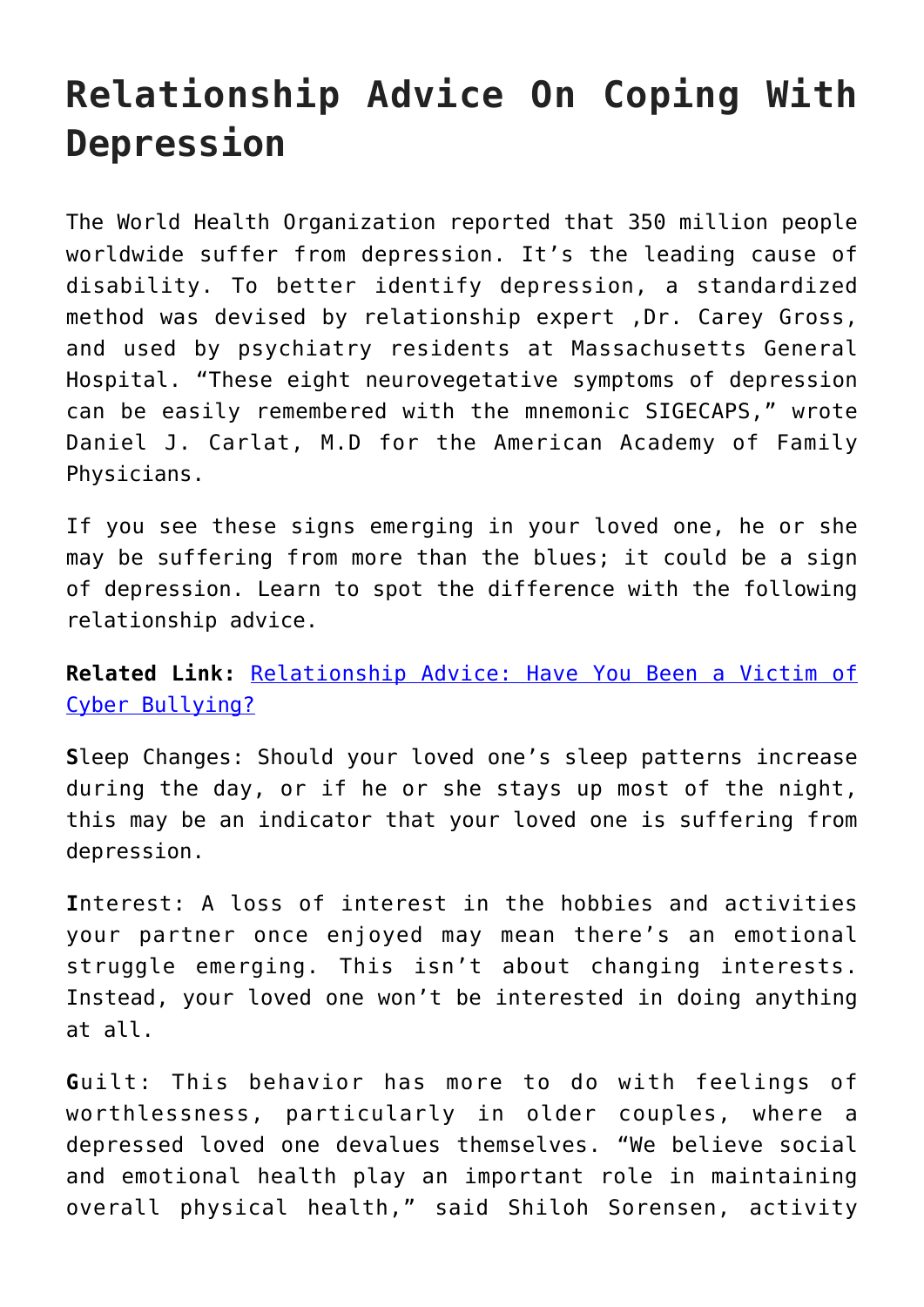director at Parke View Rehabilitation and Care Center. "Positive and supportive social interaction and relationships are important factors in a person's well-being. It's a need people never outgrow."

**E**nergy: A lack of energy coupled with a declining interest in activities is a sign for concern. It could be a matter that your loved one wants to get involved but doesn't have the energy or feels too fatigued to do anything.

**Related Link:** [Expert Love Advice: How To Tackle That Nagging](http://cupidspulse.com/94753/expert-love-advice-tackle-seven-year-itch/) [Seven-Year Itch](http://cupidspulse.com/94753/expert-love-advice-tackle-seven-year-itch/)

**C**ognition/**C**oncentration: Life is loaded with its share of distractions, but if your loved one, who once carried a razor sharp focus when performing tasks, now struggles with concentrating on those things, it's time to talk about it.

**A**ppetite: While an increase in appetite does occur, it's a rapid decline in weight and an interest in eating that indicates possible depression.

**P**sychomotor: If your man becomes easily agitated, or your girl lacks energy or interest in things she once enjoyed, it's time to talk about how they are feeling.

**S**uicide: Many people suffering from depression will share signs of their despair. This preoccupation with death compels them to give away valued possessions or talk about life without them around, among other things. If your loved one seems to have given up on the value of life, seek professional help immediately.

**Related Link:** [Relationship Expert Talks When To File For](http://cupidspulse.com/99601/relationship-expert-love-advice-filing-for-divorce/) [Divorce](http://cupidspulse.com/99601/relationship-expert-love-advice-filing-for-divorce/)

Remember, your loved one didn't request for depression to be a part of your relationship. But, this unwelcome visitor can be controlled with treatment accompanied by the love and support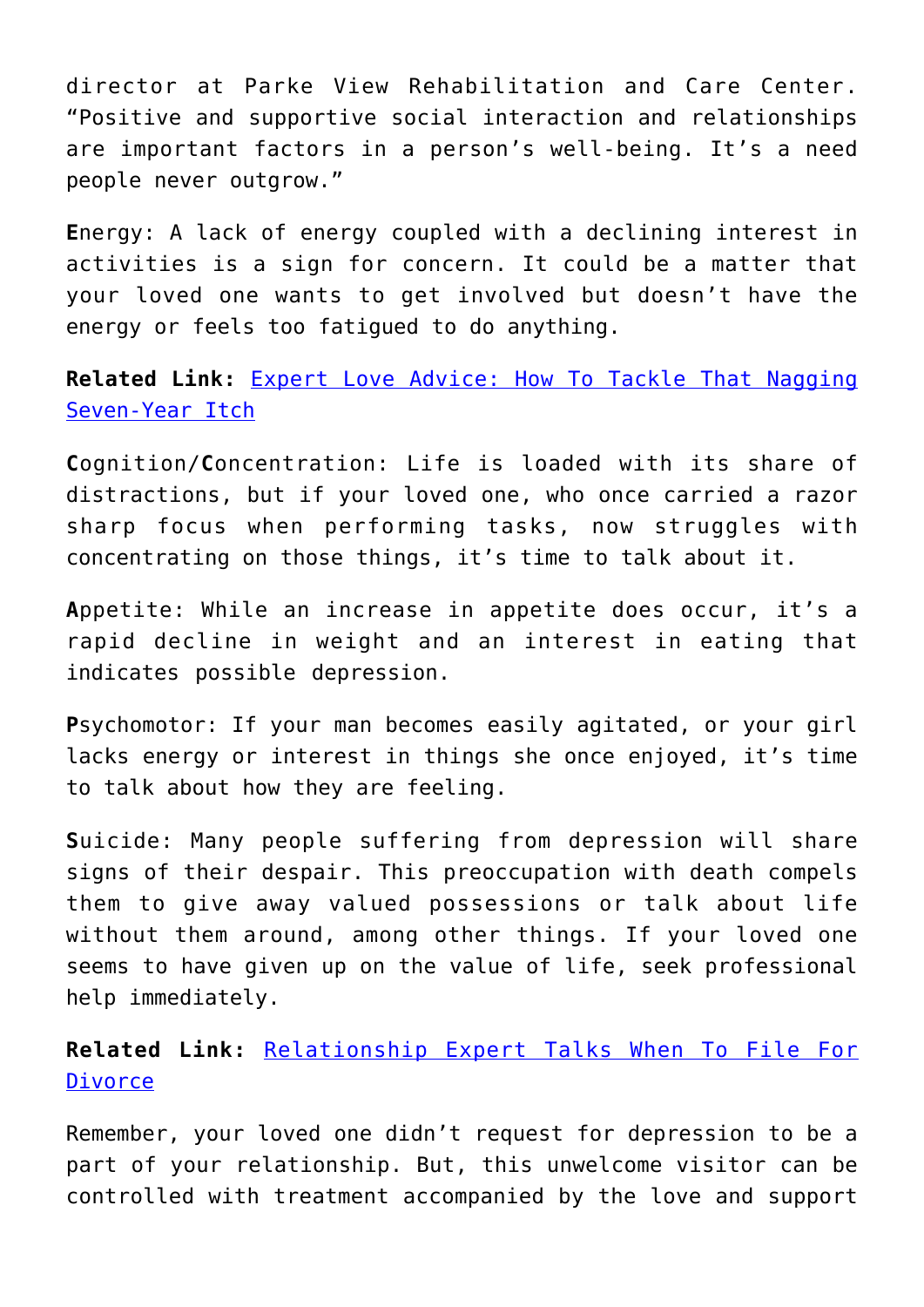of a committed partner. By seeing the signs and recognizing the onset of depression, you and your partner can change your tune from singing the blues to enjoying an old-fashioned love song.

*For more information about and articles by our Hope After Divorce relationship experts, click [here.](http://cupidspulse.com/relationship-dating-experts/hope-after-divorce-relationship-experts/)*

# **[Dating Advice Q&A: Why Do Men](https://cupidspulse.com/115299/dating-advice-qa-why-do-men-ask-for-photos/) [Ask for Photos?](https://cupidspulse.com/115299/dating-advice-qa-why-do-men-ask-for-photos/)**





*Question from Emily O.: I've noticed on a lot chat or IM apps,*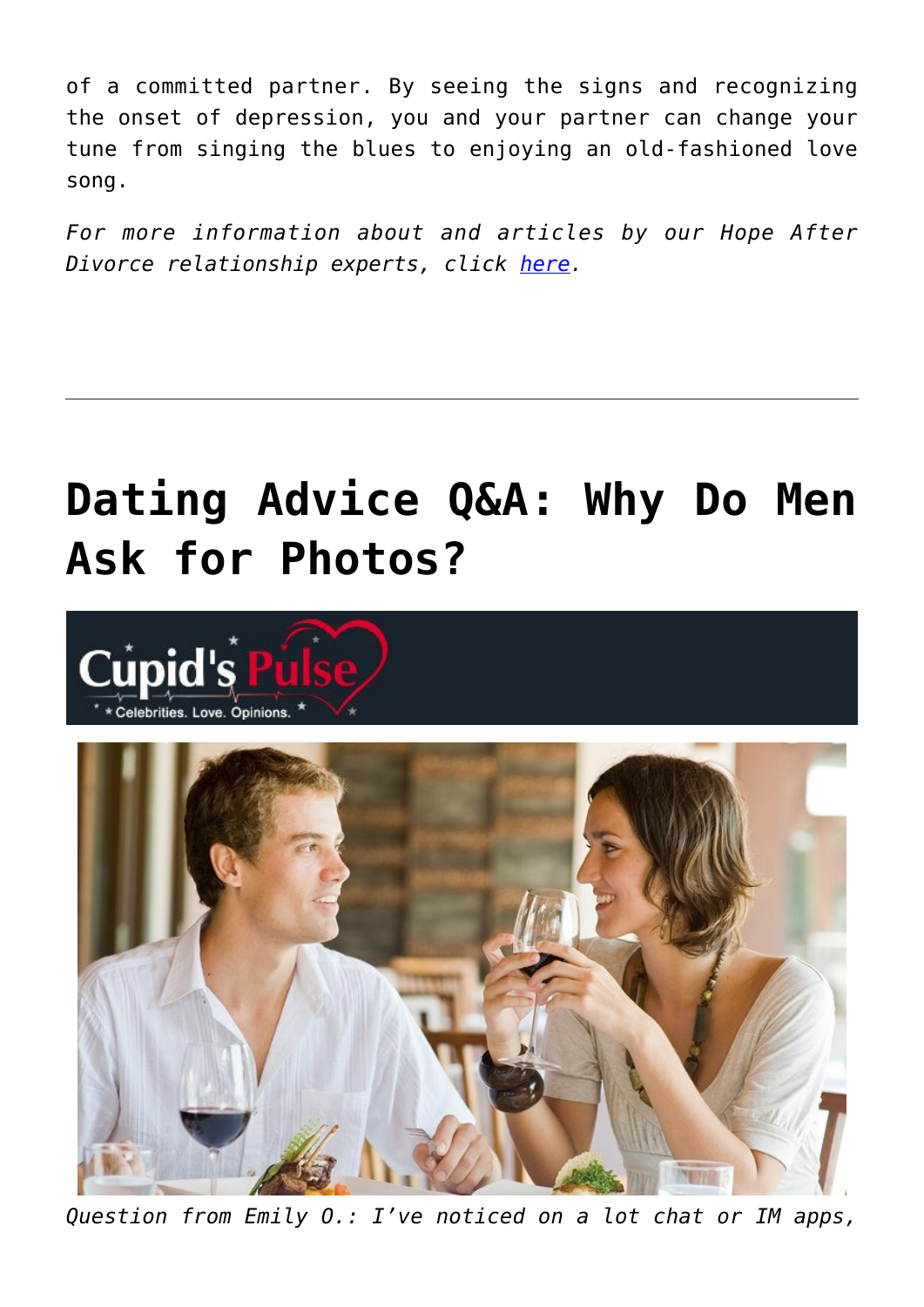*one of the first things guys ask for is a picture of yourself, even if you have a profile photo displayed or albums filled with photos. It seems like "Can you send a pic," is the norm now? Why is that? And why will some even write you off completely if you're not willing to send a photo right away? I'm not comfortable sending pictures of myself to strangers only 2 minutes into a conversation.*

Dating can be complicated. Add the internet, social media and electronic devices into the mix, and it can get tricky real fast. However, do not fret. Leave it up to our relationship experts who can offer their best [dating advice](http://cupidspulse.com/videos/dating-advice-videos/) on using technology the right way. Online dating is here to stay, after all, so don't be afraid to jump in and catch up with the times! Take time to learn some valuable dating tips from Cupid's very own, matchmaker Suzanne Oshima and relationship expert Robert Manni. Here you'll have your questions answered on whether or not you should send a photo of yourself to a potential beau.

## **Technology Dating Advice On Whether You Should Send a Pic Online**

[Suzanne K. Oshima, Matchmaker:](http://www.dreambachelor.com/) The **good** reason: Men are visual creatures, so they may want to see more pics to make sure you actually look like the photos on your profile. The **bad** reason: Men will ask you to send a pic and if they're looking for something more sexy, then it will turn into asking you for a naked pic in the future. If a man writes you off for not sending another photo, then thank him for eliminating himself. He's probably just looking for one thing and he's not worth your time… So, just move on. Next!

**Related Link:** [Dating Advice Q&A: How Can You Tell Red Flags](http://cupidspulse.com/114717/dating-advice-tell-red-flags-online/) [From Online Dating?](http://cupidspulse.com/114717/dating-advice-tell-red-flags-online/)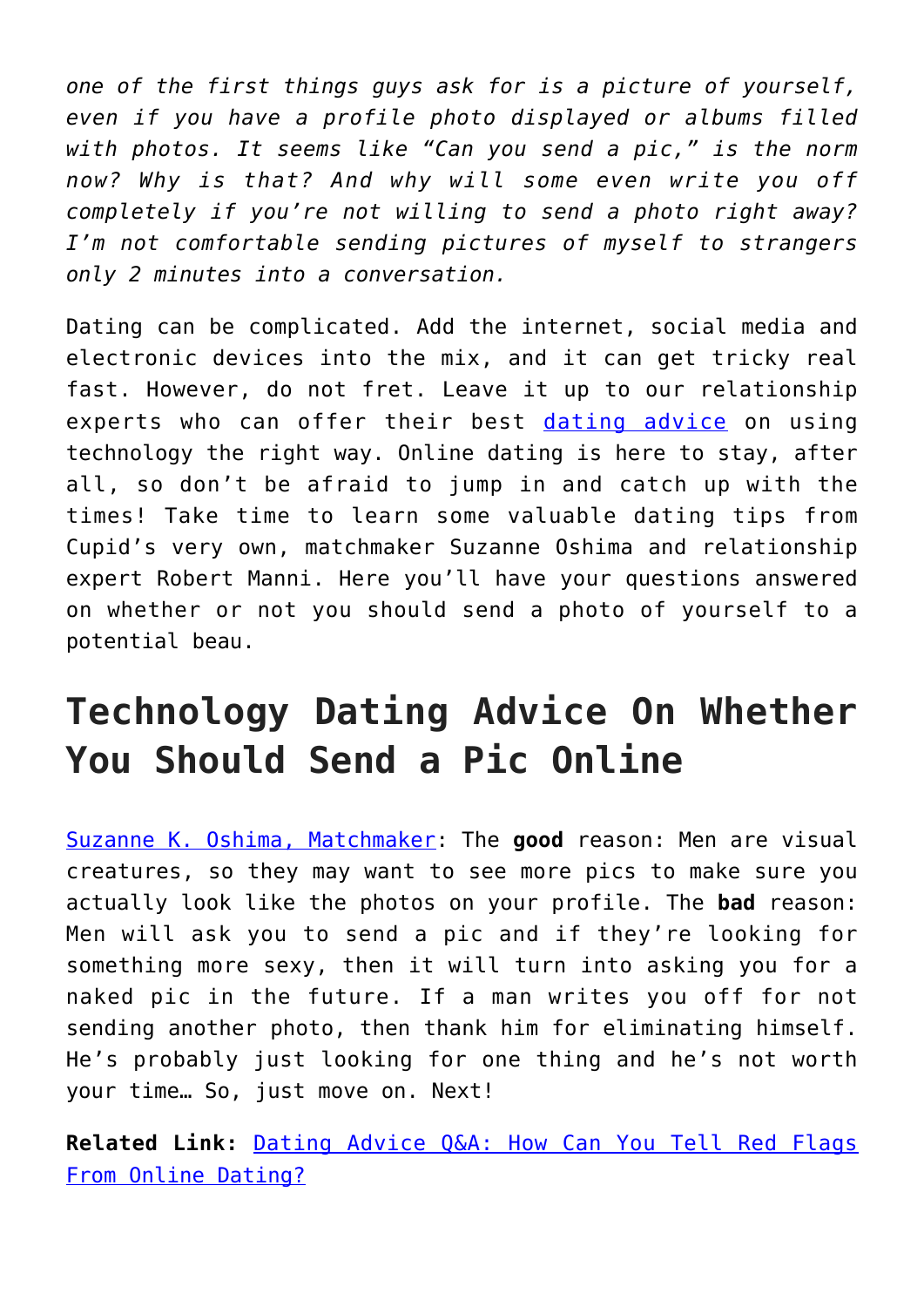[Robert Manni, Guy's Guy:](http://www.robertmanni.com/) Guys are visual and they enjoy looking at photos of pretty young ladies; and there's lots of photos of good-looking women online. But, at the same time, men get spoiled and some even ask women they've barely connected to- to send more pictures. Unfortunately, sharing more photos will not move a potential relationship forward. My advice to any young woman put into that position is to politely decline. If the guy presses or asks you why not, consider telling him that if he wants another photo of you he can take you out to a nice restaurant and maybe you'll let him snap a photo of you in person. The bottom line is that if a guy needs more photos of you to make a decision, or prefers looking at pictures of instead of spending time with you in person, he's probably not someone you want to invest your time in.

*To find out more about our three dating and technology gurus, click [here.](http://cupidspulse.com/relationship-dating-experts/oshima-wyatt-manni-technology-experts/)*

*If you have any questions you would like answered by our relationship experts, please e-mail them to cupid@cupidspulse.com.*

# **[Dating Advice: Do Pick Up](https://cupidspulse.com/115166/dating-advice-pick-up-lines-work/) [Lines Actually Work?](https://cupidspulse.com/115166/dating-advice-pick-up-lines-work/)**

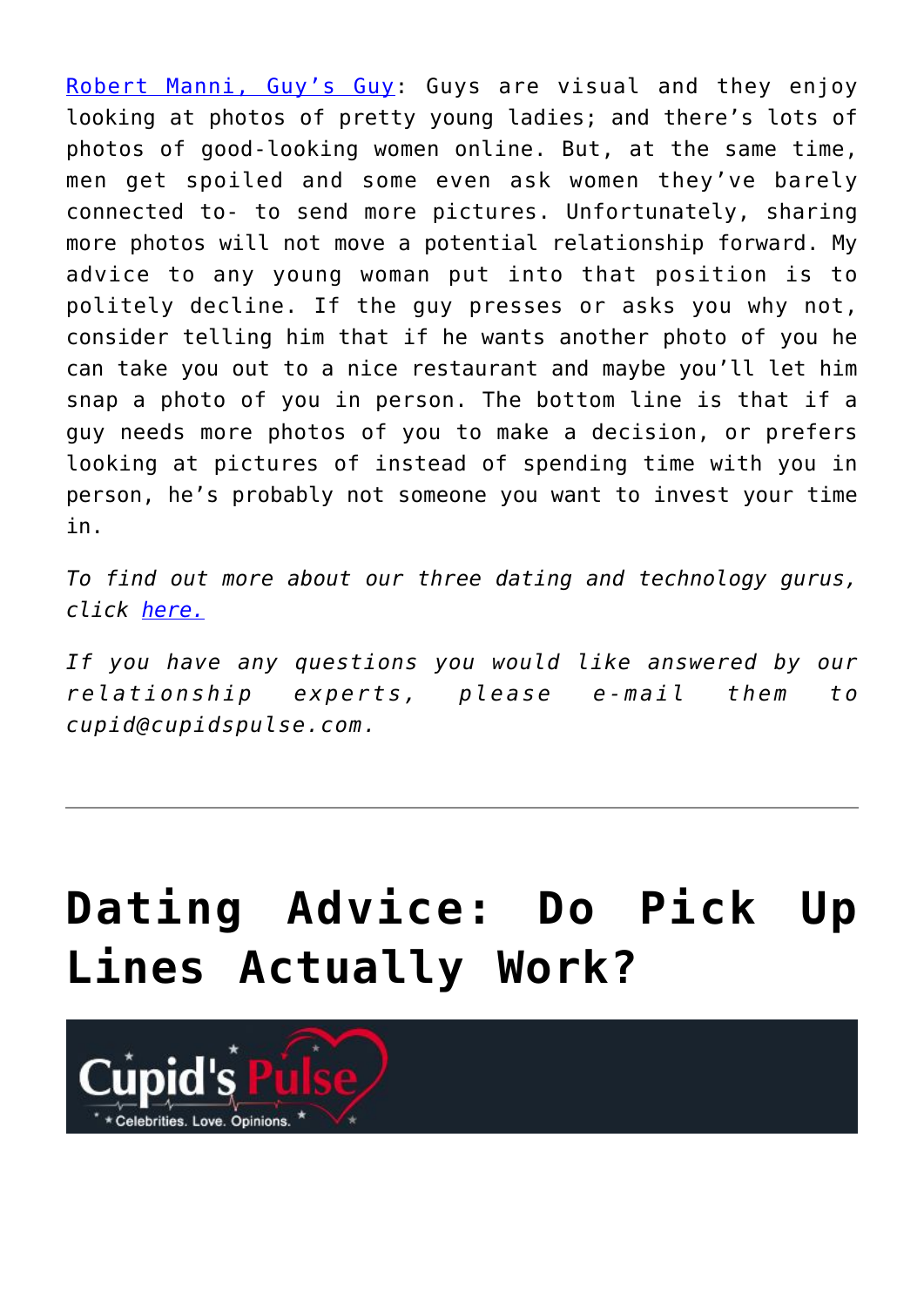

By [Joshua Pompey](http://cupidspulse.com/relationship-experts/joshua-pompey/)

There she is standing at the bar. Tall. Beautiful. Long flowing blonde hair. Think. Think. There must be a pickup line that will work… Okay, I've got it!

*"Damn girl. Are you okay?"* 

*"Yes, why?"*

*"Because damn it must have hurt when a beautiful Angel like you fell from heaven."*

Cue the eye roll, the grabbing of her closest friend's arm, and the immediate exit. And just like that, bye bye beautiful blonde. If you've used cheesy pick up lines at any point in your life, odds are this may have happened to you at some point. While this may have been a terrible pick up line for the sake of the overall argument I'm about to get into, the question is, can pick up lines ever actually work? Well, that depends on a number of factors that I'll explain to you in the following [dating advice](http://cupidspulse.com/relationship-experts/).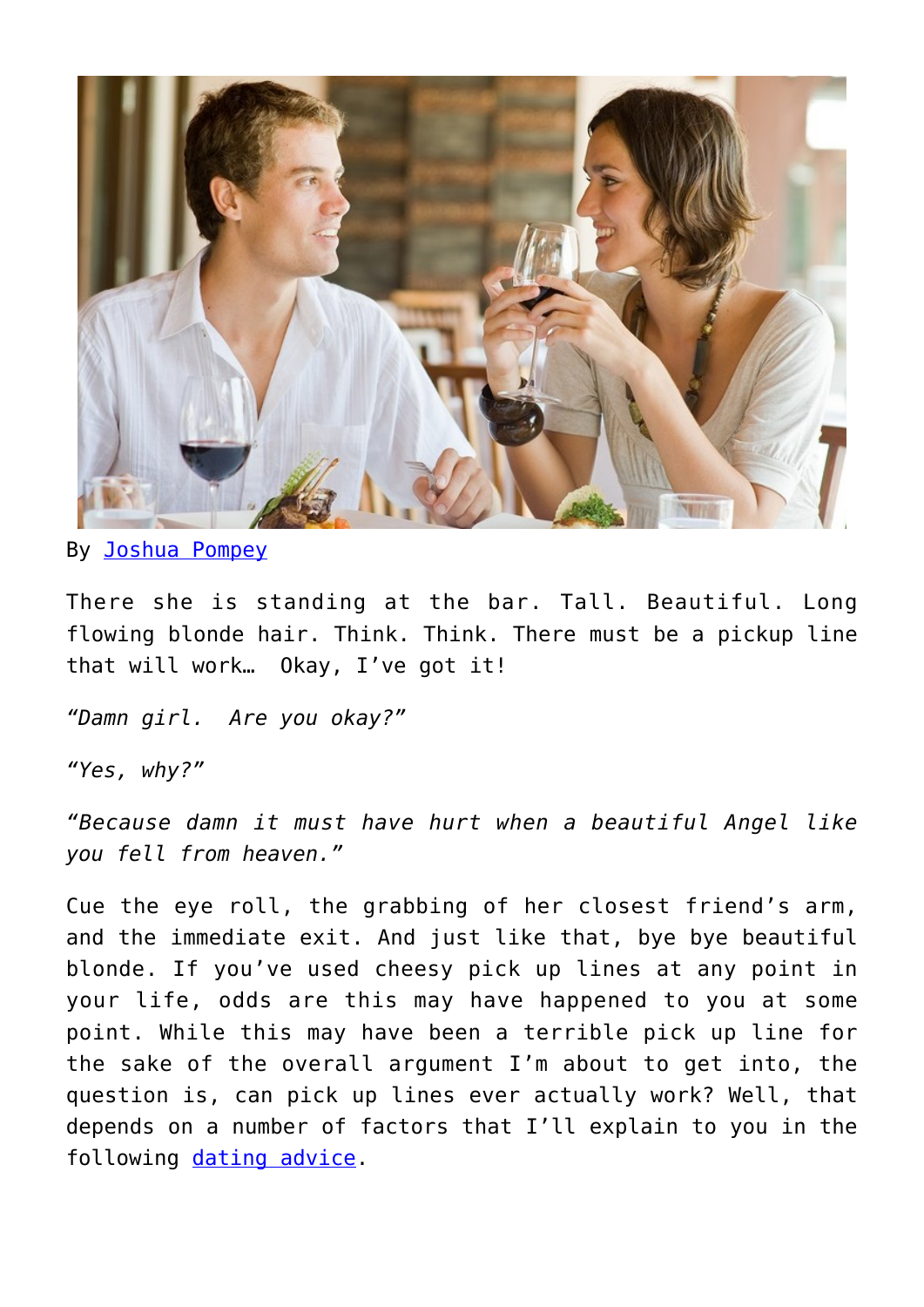## **Dating Advice On Whether Pick Up Lines Work**

For the most part, in terms of quality dating advice, the answer is almost always a resounding no. Pick up lines come across as lame, cheesy, and pre-mediated, making the other person not only think that you are corny, but will also communicate that you lack the basic social skills that it would take to approach someone in a conventional way. Using a pick up line communicates to the other person that you don't have enough wit and originality to be interesting on your own accord, which isn't exactly a compelling advertisement for why someone should talk to you. With that said, pick up lines *can* work. But only if you are in on the joke and have a pick up line that you know will make the other person laugh.

### **Related Link:** [Relationship Advice: So When Exactly IS It Time](http://cupidspulse.com/114660/relationship-advice-so-when-exactly-is-it-time-for-sex/) [For Sex?](http://cupidspulse.com/114660/relationship-advice-so-when-exactly-is-it-time-for-sex/)

Here's an example, way back in the day, during Mr. Pompey's younger years, long before I became a relationship expert, I once read a pick up line that I thought women would find to be rather cute. I would approach a girl that looked friendly in a bar, and walk up to her as if I were trying to set my friend up. "Hey you see my friend sitting over there…" He would then wave. "Well… (long pause) he wants to know if you think… (long pause)… this is kind of embarrassing… (another pause)… he wants to know if you think *I'm* cute." Cue flirtatious smile by me. Almost every time I delivered this line I would be met with a smile or a laugh, and then the woman would excitingly engage in conversation. The little twist and mis-direction at the end of the line, combined with the fact that this line is also somewhat funny, results in a highly effective pick up line.

**Related Link:** [Dating Advice: 5 Steps To Securing A Second Date](http://cupidspulse.com/108920/dating-advice-securing-second-date/)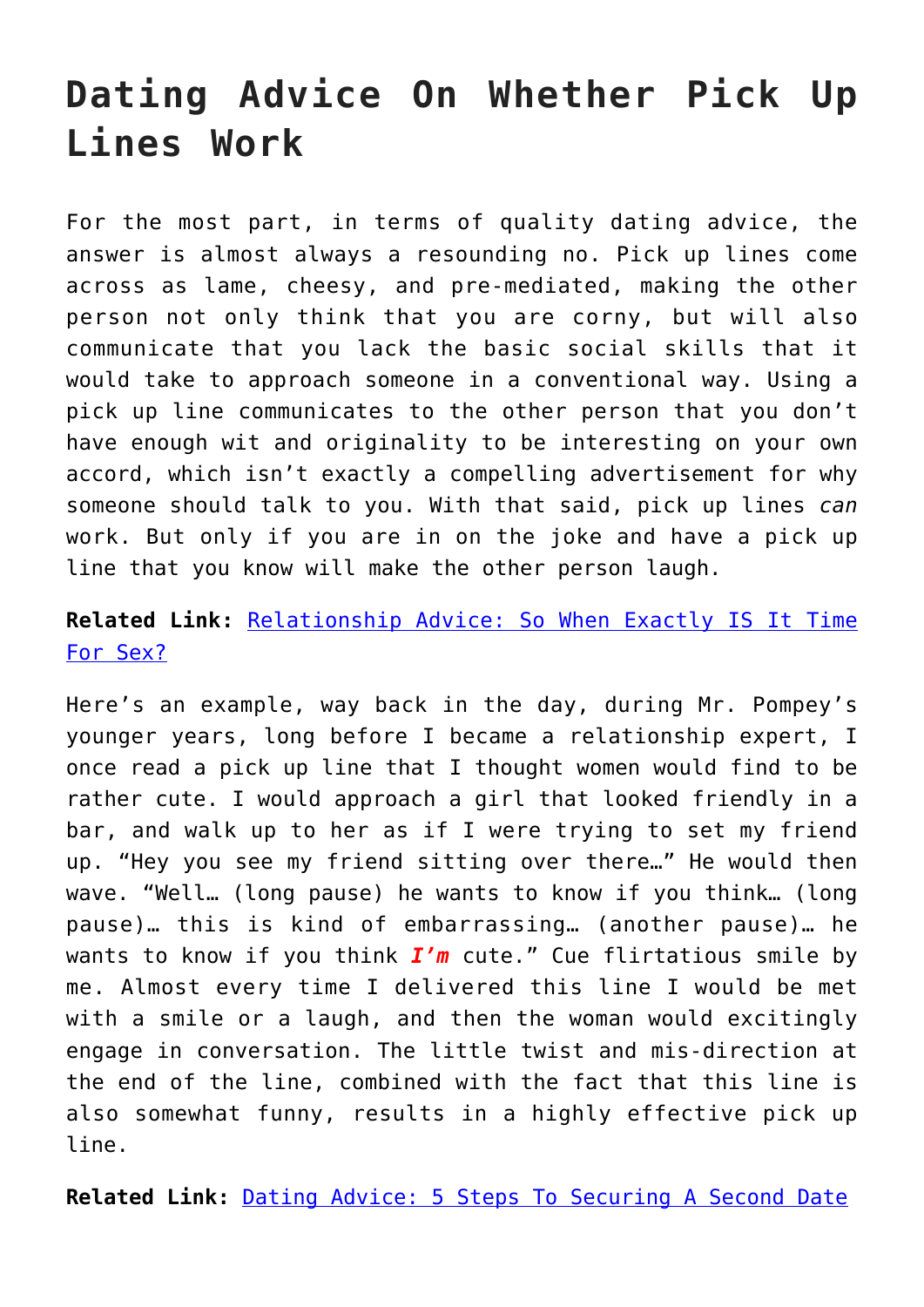In addition to my arsenal of dating tips, I'd like to point out my use of that line showed confidence and avoided the typical pitfall of being a pick up line that is lame and cheesy. Being clever can go a long way, even if they know it's a line. But perhaps most importantly, my body language and delivery shows I'm in on the joke. I'm not walking up to a woman all serious as if I am really hoping I pick her up with these smooth skills of mine. I'm just having fun and delivering the line in a way that makes it clear I'm just here to make her laugh and help her have a good time.

**Related Link:** [Dating Advice: Does A Man Really Have to Call?](http://cupidspulse.com/107809/dating-advice-calling-after-dating/)

At the end of the day, nearly all pick up lines will come across as lame. But if you find a clever one and deliver it in a manner that shows you're just having fun, you just might wind up in some good company and a potential date night.

*For free online dating articles and advice from Joshua Pompey [click here](http://www.nemvip.com/dating-articles-advice), or [visit this page](http://www.nemvip.com/online-dating-profile-writing-service-for-women) to learn more about his world famous profile writing service and free profile evaluations.*

# **[Celebrity Couple Predictions:](https://cupidspulse.com/115069/celebrity-couple-predictions-angelina-jolie-sharon-osbourne-tori-spelling/) [Angelina Jolie, Sharon](https://cupidspulse.com/115069/celebrity-couple-predictions-angelina-jolie-sharon-osbourne-tori-spelling/) [Osbourne and Tori Spelling](https://cupidspulse.com/115069/celebrity-couple-predictions-angelina-jolie-sharon-osbourne-tori-spelling/)**

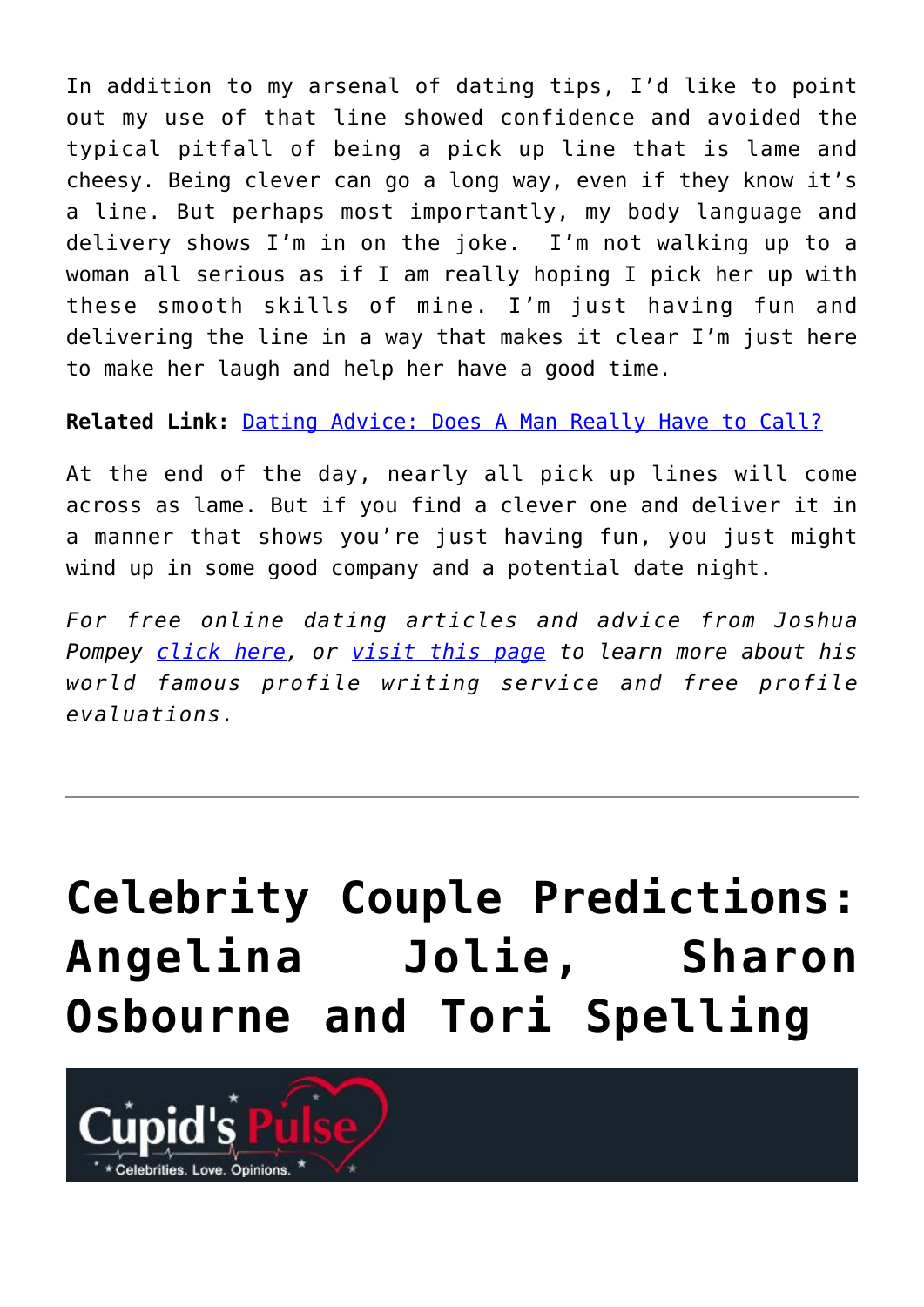

#### By [Shoshi](http://cupidspulse.com/relationship-experts/yolanda-shoshana/)

In the latest celebrity news, three famous couples have caught the public's attention, one of which is a high profiled split that no one saw coming between Angelina Jolie and Brad Pitt; while two other long term marriages are fighting to survive after celebrity cheating scandals (Sharon and Ozzy Osbourne, and Tori Spelling and Dean McDermott). But who's stepping out this time around hand in hand? Join me as I look into the crystal ball of relationships and love. Below, I share my predictions for these [celebrity couples](http://cupidspulse.com/celebrity-relationships/long-term-relationships-flings/).

## **Celebrity Couple Predictions: Celebrity Relationships That May or May Not Last**

**Angelina Jolie and Brad Pitt:** When it was announced that Angelina Jolie had filed to divorce Brad Pitt, gasps were heard around the world. The fairytale was officially over. But was their relationship really as wonderful as everyone thought it was? While most people were surprised that their marriage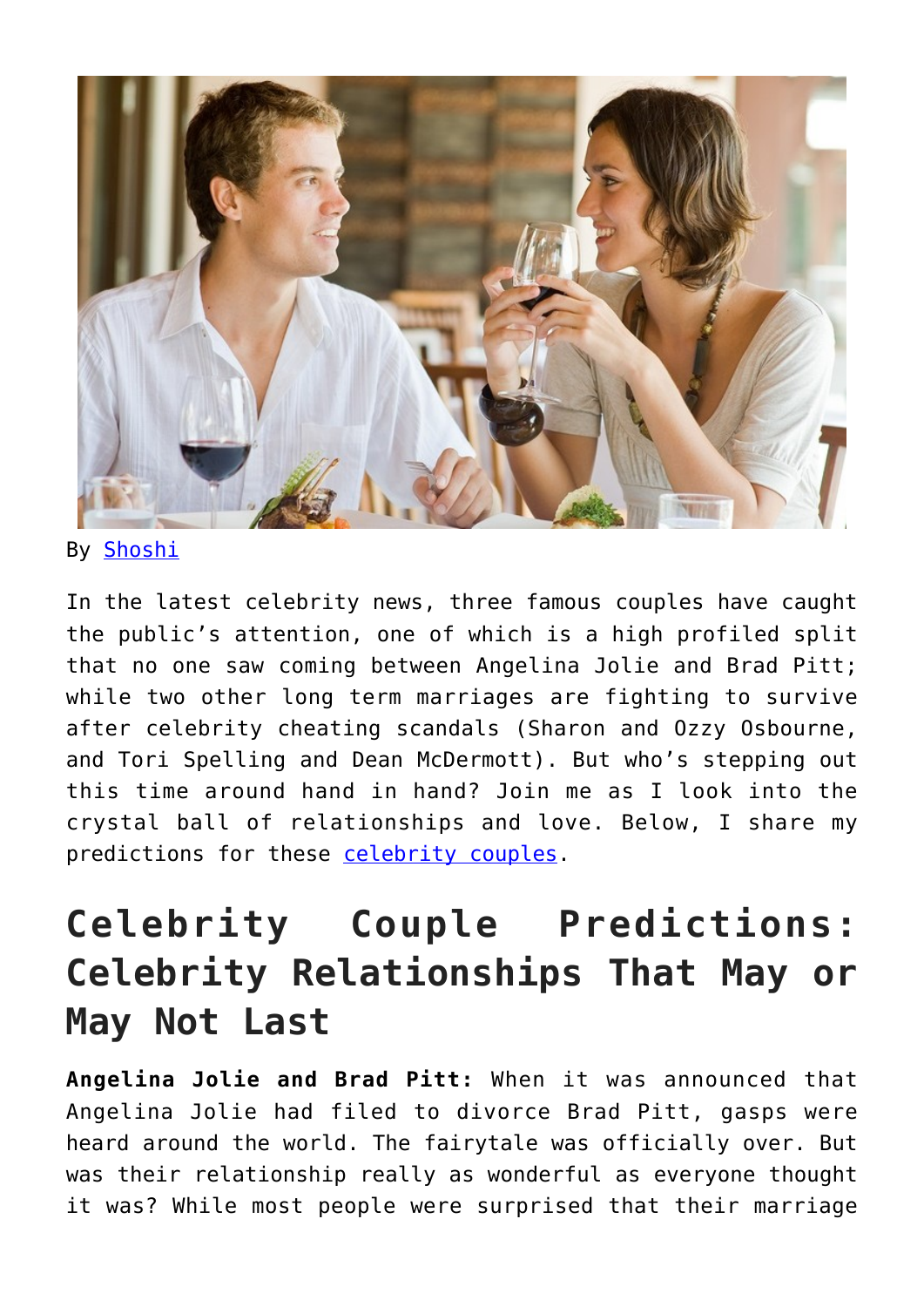is ending, I was surprised that it's lasted as long as it did. There were clues that their marriage wasn't filled with unicorns and rainbows. Anytime a couple gets married due to pressure from their children, it isn't a good sign. This relationship should have ended a long time ago. Jolie is so ready to move on. Their pack of kids can beg and plead for her to go back to Pitt, but it's a wrap. Rumor has it that she has already moved into a private residence in Los Angeles that cost \$30,000 per month! It's time for both of them to move on. While Pitt is a bit devastated now, he will see that this is for the best Don't be surprised if Angelina's next lover is a woman. Brad will be fine, women are already getting in formation to swoop down and grab him. My relationship advice to him is to stop picking high maintenance women.

### **Related Link:** [Find Out How Angelina Jolie Told Brad Pitt She](http://cupidspulse.com/114819/how-angelina-jolie-told-brad-pitt-wanted-celebrity-divorce/) [Wanted a Celebrity Divorce](http://cupidspulse.com/114819/how-angelina-jolie-told-brad-pitt-wanted-celebrity-divorce/)

**Sharon and Ozzy Osbourne:** Look's like Sharon and Ozzy Osbourne are having a real lovefest after Ozzy's alleged affair with a celebrity hairstylist earlier this year. He recently surprised Sharon by showing up on *The Talk* and giving her a diamond ring for her birthday. Ever notice how men like to make things better with diamonds? There are those who feel like their happiness is staged. Maybe it is, but then again what hasn't their relationship been through at this point? I don't see anything that will actually cause this celebrity couple to break up for good.Their marriage has been a bit of a rollercoaster since day one. Sharon is a ride or die when it comes to Ozzy. They will continue on with their sweet gestures in the press. It is what it is. They are basically a famous couple that at the end of the day is just like everybody else.

**Related Link:** [Celebrity News: Find Out Why Sharon Osbourne](http://cupidspulse.com/114906/celebrity-news-why-sharon-osbourne-took-ozzy-back/) [Took Ozzy Back](http://cupidspulse.com/114906/celebrity-news-why-sharon-osbourne-took-ozzy-back/)

**Tori Spelling and Dean McDermott:** Remember all the drama that Spelling went through with her husband McDermott. It looked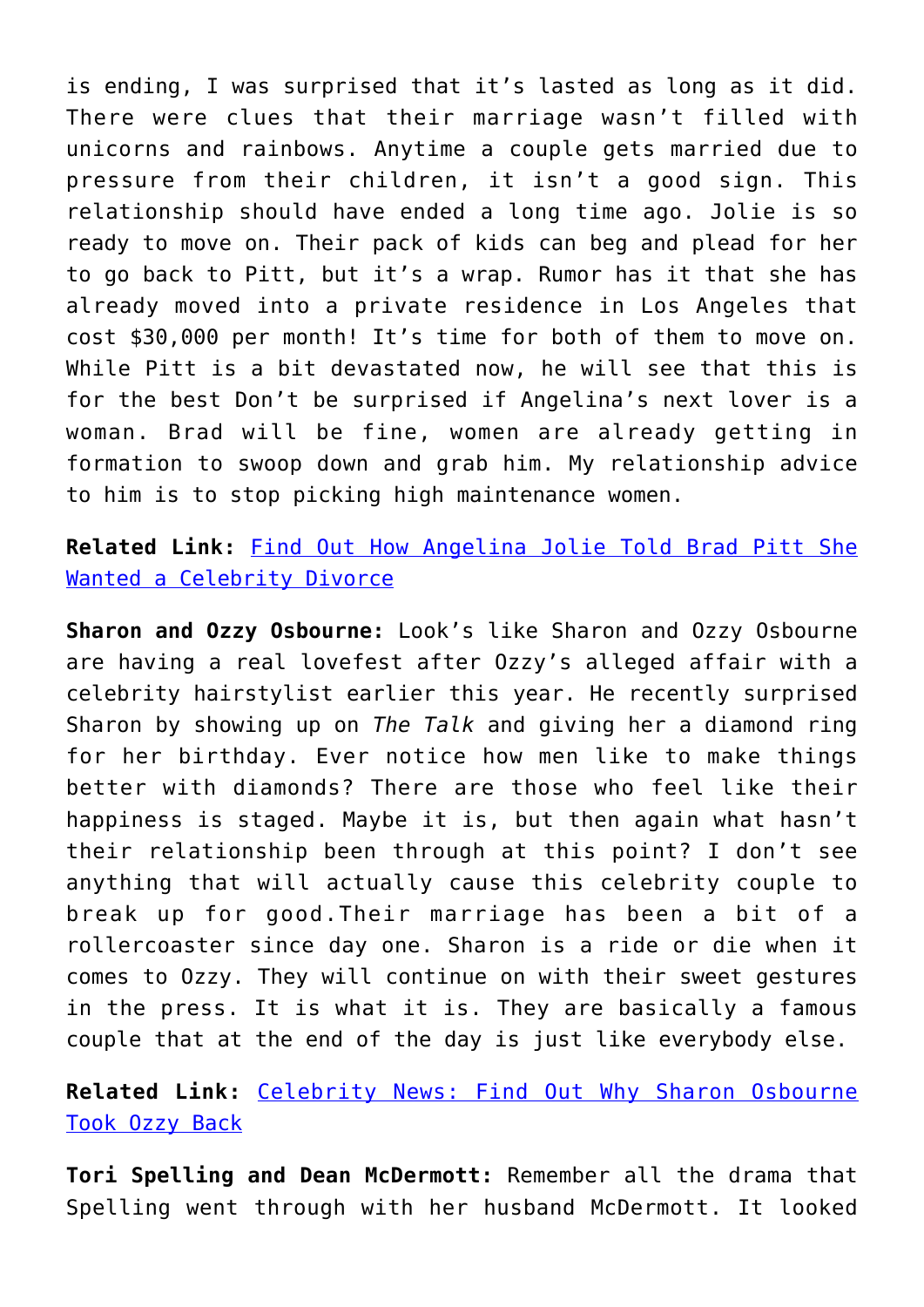like their marriage was going to end, but Spelling took one for the team and stuck with it. The couple recently announced that their fifth child is on the way. There is still conflict in their relationship that stems back to the Dean's 2-day affair when he was working in Canada. Let's not forget that Tori actually got together with Dean because they had an affair while filming a Lifetime movie. McDermott also recently proposed again to Spelling right before their tenth anniversary with their kids in attendance. That's all good, but I say this marriage is still a hot mess. Spelling can do so much better than him. When will she see the light? With baby number five on the way, she may never leave. Being a single mother with five kids doesn't sound so sexy when it comes to dating. McDermott is sneaky and it looks like he just may bring more heartbreak to Spelling; that may be just the thing that she needs to let him go and find love with another. Let's just say that he is the lucky one in the relationship.

**Related Link:** [Celebrity Couple Tori Spelling & Dean McDermott](http://cupidspulse.com/101808/celebrity-couple-tori-spelling-dean-mcdermott-celebrate-bday-spa-getaway/) [Celebrate His Bday at Spa Getaway](http://cupidspulse.com/101808/celebrity-couple-tori-spelling-dean-mcdermott-celebrate-bday-spa-getaway/)

*For more information on Shoshi click [here.](http://cupidspulse.com/relationship-dating-experts/yolanda-shoshana-shoshi-lifestyle-provocateur/)*

**What celebrity couples do you want to see predictions for next? Tell us in the comments below!**

# **[Relationship Advice: 6 Ways](https://cupidspulse.com/115027/relationship-advice-keep-work-life-balance/) [to Keep Work & Life Demands](https://cupidspulse.com/115027/relationship-advice-keep-work-life-balance/) [in Balance](https://cupidspulse.com/115027/relationship-advice-keep-work-life-balance/)**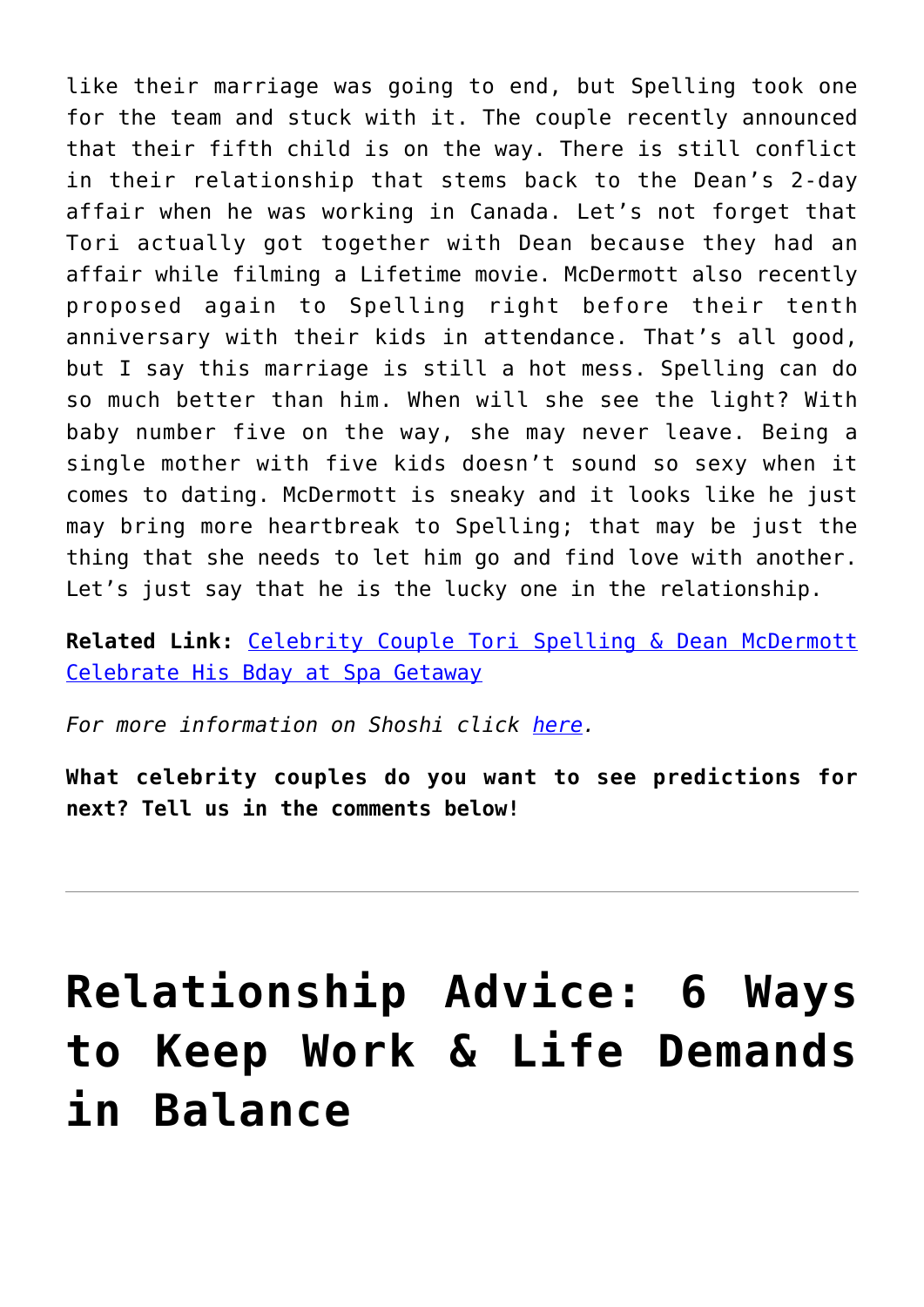



By Amy Osmond Cook for [Divorce Support Center](http://www.divorcesupportcenter.com/)

How does she do it? You know who I mean. She's the one who makes achievement look easy—and her hair looks great in the process. As women, our relationship with the demands of work and home have been a historically tenuous balance. More often than not, we lose sight of our anticipated goals for the day and end up whipped by daily demands. But it doesn't have to be this way, and we are surrounded by influential women who demonstrate that strength every day. While their personal strategies may differ, the most common game plans for keeping our work and home life in balance include the following six pieces of [relationship advice](http://cupidspulse.com/relationship-experts/).

## **Relationship Advice That Will Help**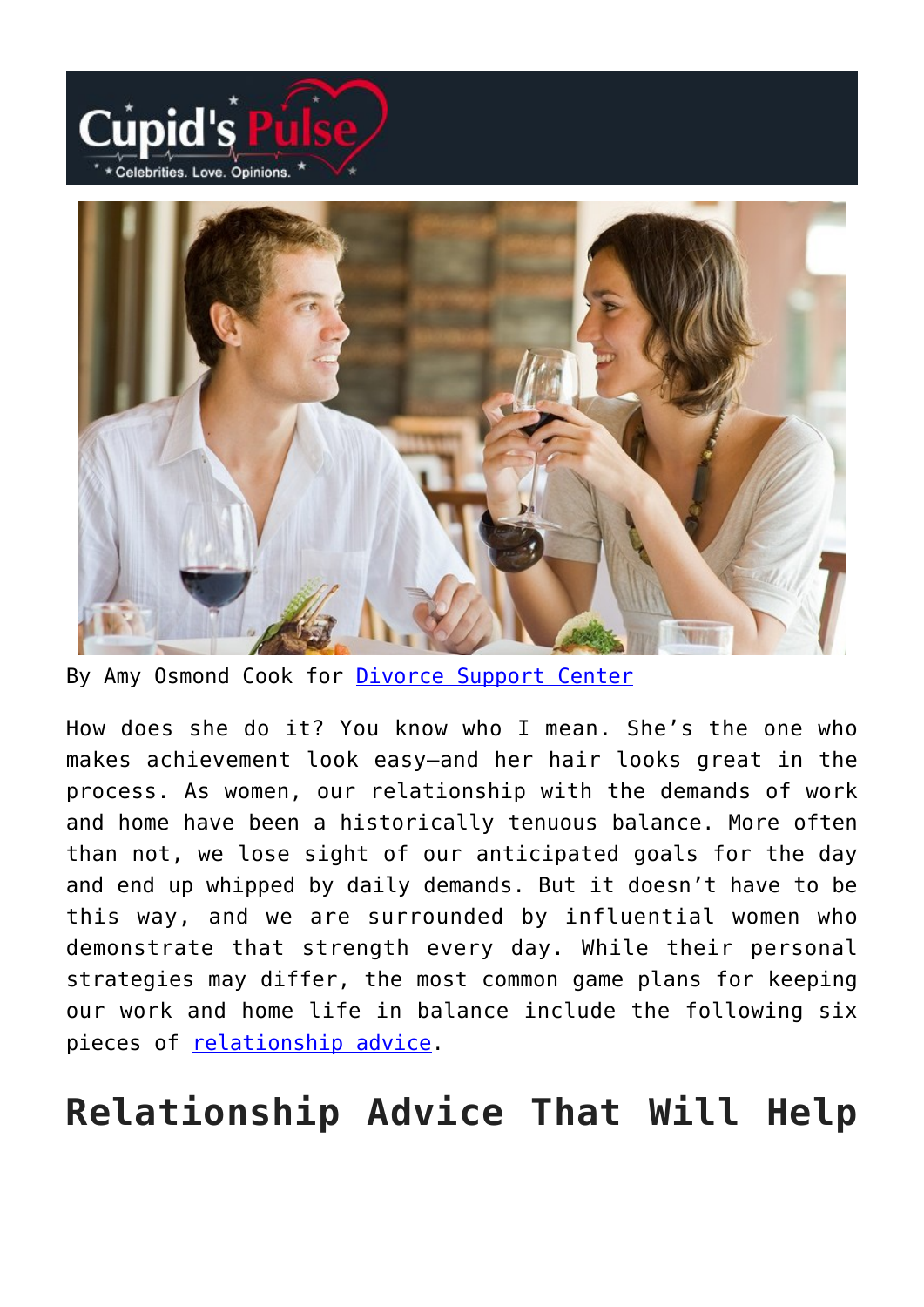### **You Balance Your Work & Home Life**

**1. Be the boss of your time.** For women whose schedules are often dictated by the needs of others, maintaining control over time is a constant challenge. But it's necessary. Set boundaries establishing clear work and personal times, then enforce it with colleagues and family. Unless it's an emergency, family must recognize that your attention must be focused on work. The same is true with demands from work. In her book, *Year of Yes*, Shonda Rhimes admitted she now signs off her emails with this signature: "Please note: I will not engage in work emails after 7 pm or on weekends. If I am your boss, may I suggest: Put down the phone." If you don't stay firm on setting clear boundaries, your ability to stay productive in both areas will be compromised.

**2. Set priorities.** "It's the person with the passion who get it done," said writer, director, and producer Autumn McAlpin. Her award-winning film, *Waffle Street*, is based on the true rags to riches tale that follows the life of a financier who loses his job on Wall Street but finds redemption and true friendship as a waiter in a 24-hour diner. Her success as a writer relies on disciplined organization and project management. "And, a lot of phone calls," McAlpin added. Life will deliver a hearty portion of distractions. Enforcing balance between work and personal demands by setting firm priorities will help you stay focused on your goals. "To this day, I keep a schedule that is almost minute by minute; Grabbing a power nap to facilitate recovery instead of wasting an hour online," said Olympic gymnast legend Shannon Miller. "Focus on those things that bring you further to your goal each and every day. Every moment counts."

**Related Link:** [Relationship Advice: How to manage your business](http://cupidspulse.com/114785/relationship-advice-business-sleeping-with-cfo/) [when you're sleeping with the CFO?](http://cupidspulse.com/114785/relationship-advice-business-sleeping-with-cfo/)

**3. Focus and avoid multi-tasking.** Business philosopher Dr.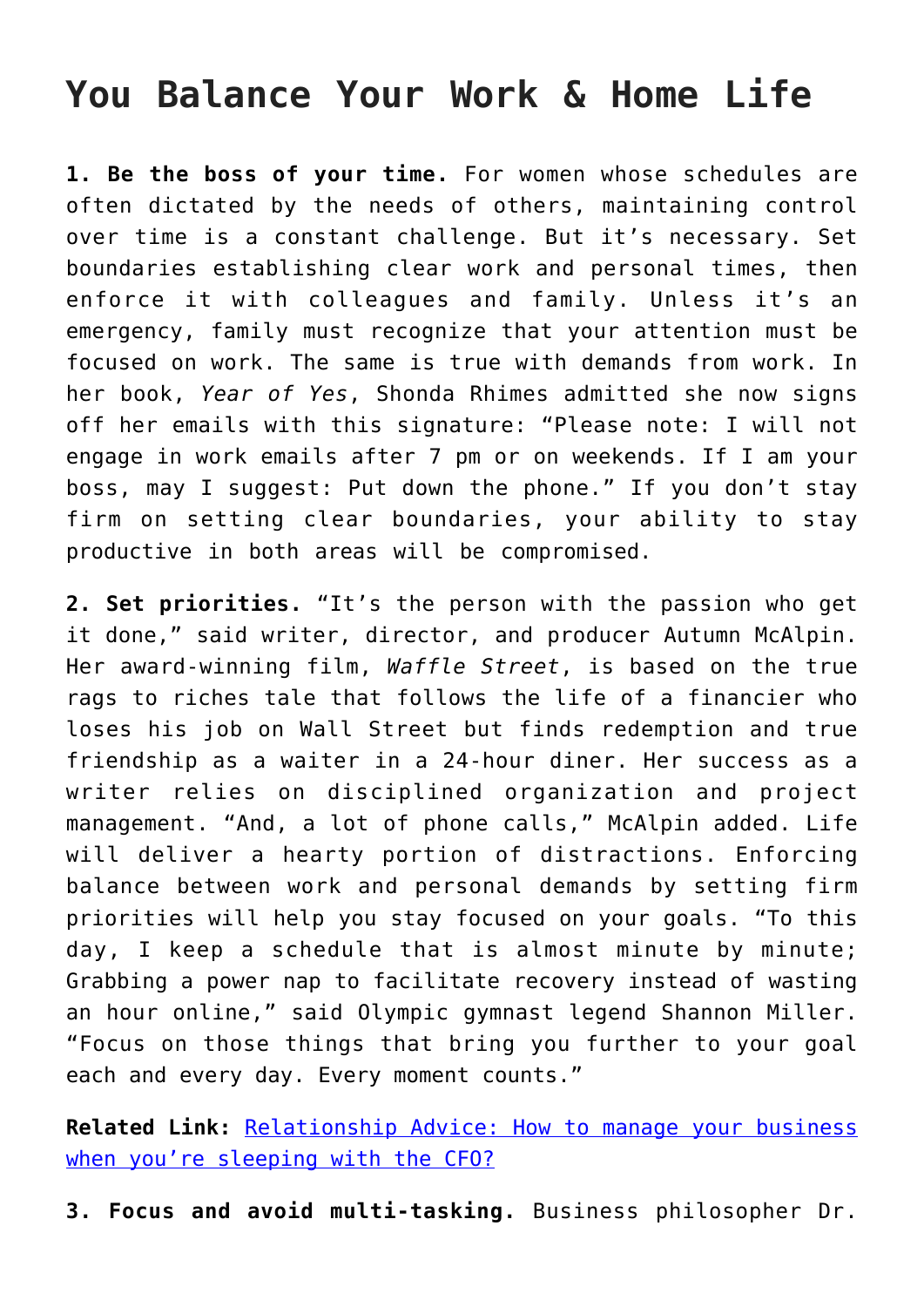Stephen R. Covey once said, "The main thing is to keep the main thing the main thing." As tempting as it is to celebrate the art of multitasking, in truth, we are robbing ourselves of achieving excellence in both arenas. Health contributor and relationship expert Amanda MacMillan wrote, "Research shows that it's not nearly as efficient as we like to believe, and can even be harmful to our health."

**4. Recruit help.** "If there's one thing I've learned over my career as an entrepreneur, it's good things are rarely accomplished alone," wrote *CorpNet.com* CEO Nellie Akalp. "Success often hinges on getting the right advice or support from the right people." This could mean finding help with household chores or childcare. Or, it could mean emulating an admired mentor. Shonda Rhimes is candid about her dependence on Jenny McCarthy, her family's nanny. "I am proud to say that I do not do this alone," Rhimes wrote. Having someone to help you with your duties at home will curb resentment and any potential relationship problems.

### **Related Link:** [Dating Advice: Balancing Your Career &](http://cupidspulse.com/101543/dating-advice-balancing-career-relationships-and-love/) [Relationships and Love](http://cupidspulse.com/101543/dating-advice-balancing-career-relationships-and-love/)

**5. Don't forget to play.** Having something to look forward to that doesn't include the demands of work or home keeps you motivated to stay on track. "With vacation days left at the end of last year, the principals of my firm encouraged me to take time off between Christmas and New Year's; time they took off as well," wrote Kristine Scotto, director of Strategic Planning. "And when we all arrived back at the start of the year, everyone was fresh, and the vibe of the team was more energetic than I've seen in months." Take a break from the work and home routine. Buy tickets to a concert for date night, spend Saturday morning walking on the beach, visit a temporary exhibit at the museum. Make plans at the beginning of the week, then stick to them.

**6. Schedule time for exercise.** A healthy diet and regular diet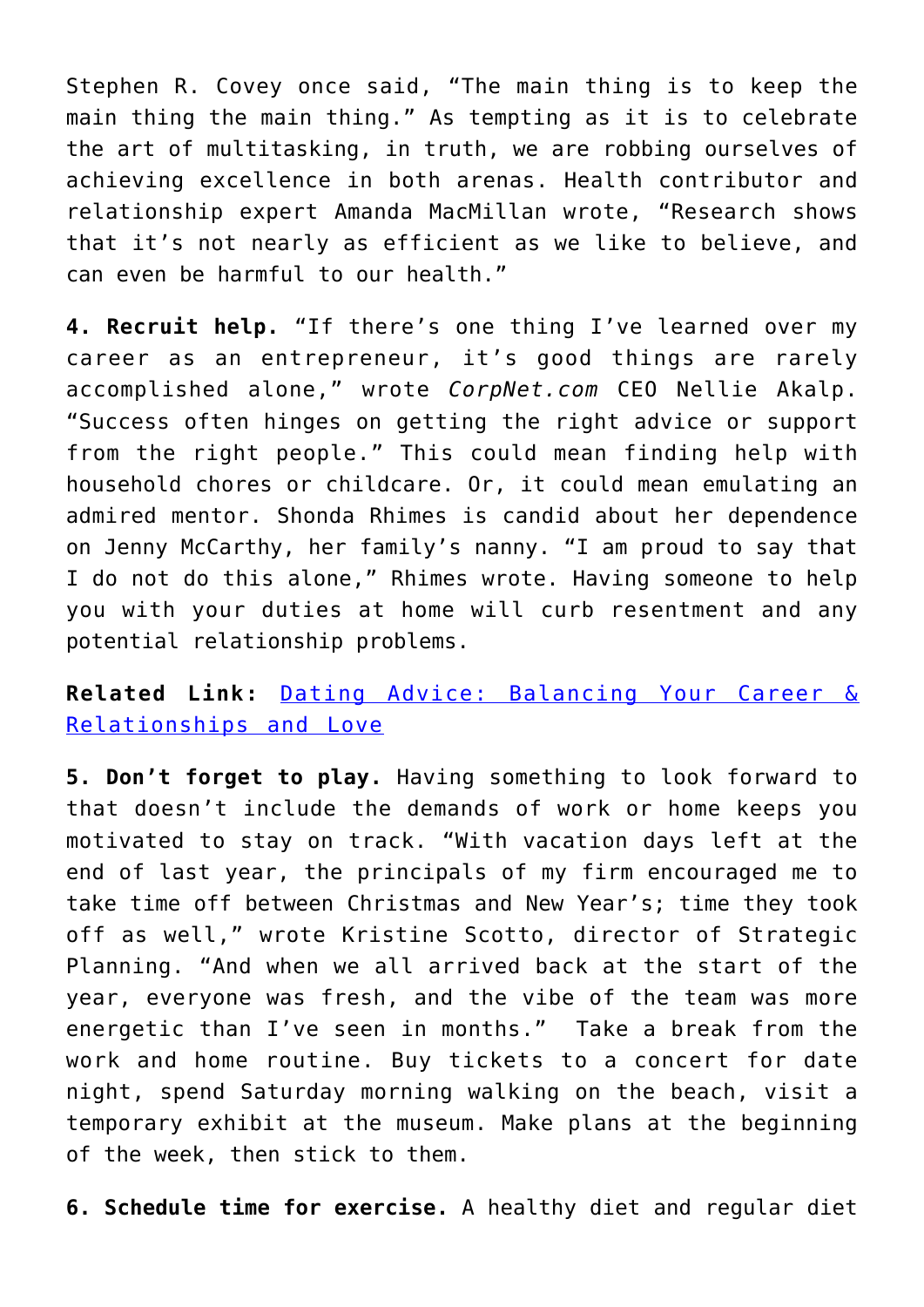is essential for energy. "Even when we're busy, we make time for the crucial things in life. We eat. We go to the bathroom. We sleep. And yet one of our most crucial needs - exercise is often the first thing to go when our calendars fill up," wrote Forbes contributor Deborah Jian Lee. Despite her busy schedule, supermodel Cindy Crawford makes fitness a priority every day. "If you stick with it, even if it's just a small amount, it becomes part of your life," she said. Crawford incorporates dance and Pilates into her daily schedule, and she has been known to jump on the trampoline with her kids as a way to get in some exercise.

**Related Link:** [Balance Work and Love Like a Celebrity Couple](http://cupidspulse.com/82572/project-soulmate-balance-work-and-love-like-a-celebrity/)

Life doesn't guarantee it won't throw interruptions in your path. But by establishing a routine that includes the relationship advice we've provided you: setting boundaries and priorities, focusing on each task, recruiting help, and scheduling time for play and exercise, can offset the imbalance in your work and life schedules and make room for the unexpected joys in your life- both of them.

*For more information about and articles by our Hope After Divorce relationship experts, click [here.](http://cupidspulse.com/relationship-dating-experts/hope-after-divorce-relationship-experts/)*

# **[Relationship Advice on What](https://cupidspulse.com/114985/relationship-advice-bad-romantic-comedies/) [Not to Do: Bad Dating Advice](https://cupidspulse.com/114985/relationship-advice-bad-romantic-comedies/) [from Romantic Comedies](https://cupidspulse.com/114985/relationship-advice-bad-romantic-comedies/)**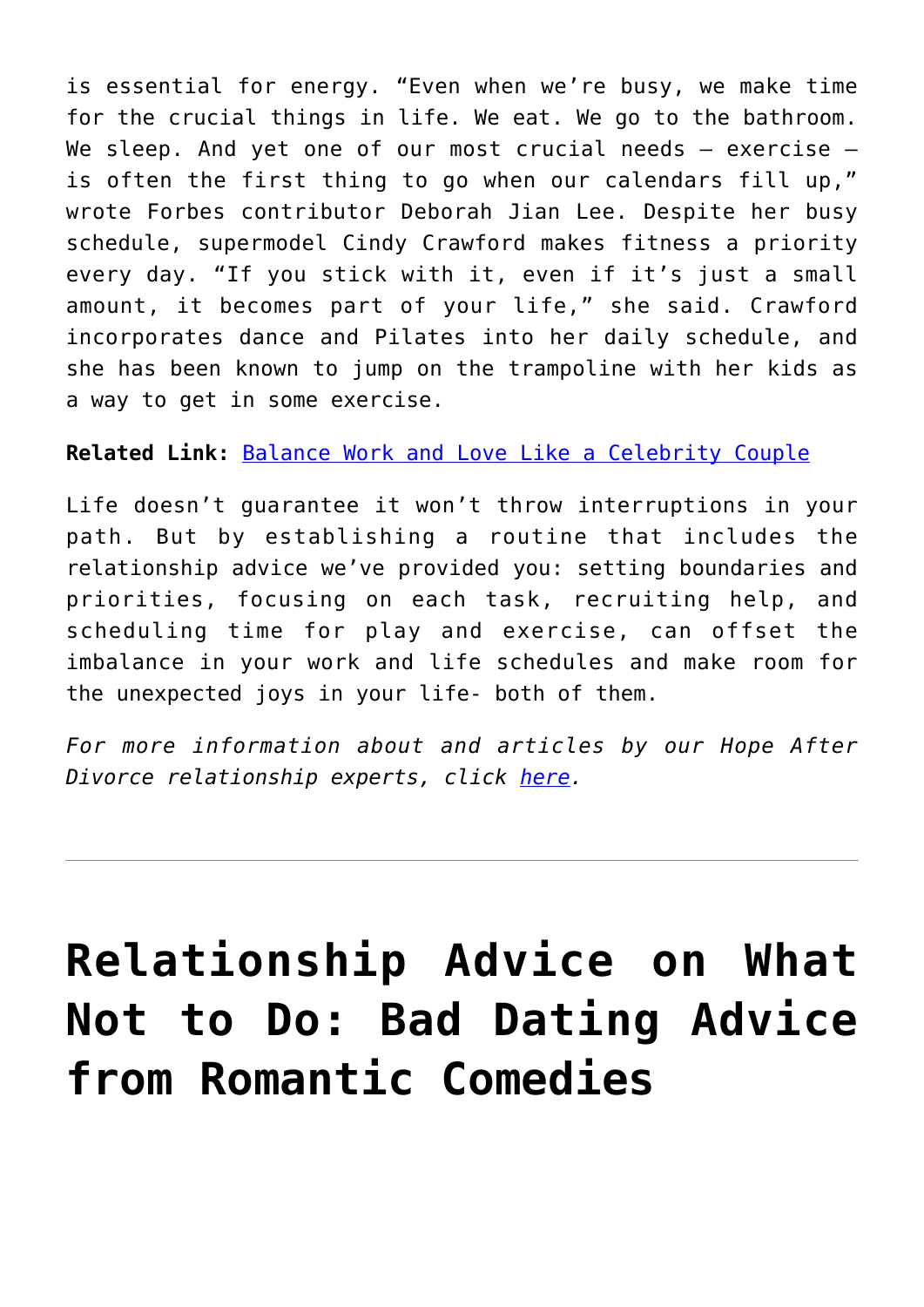



By Lori Zaslow and Jennifer Zucher for [Project Soulmate](http://www.projectsoulmate.com/) with contributing writer Holly Kiffer

Who doesn't love a great romantic comedy? They're perfect for date night or spending quality time with your girls and a bottle of wine. Though the plot lines can be entertaining, romantic comedies are unrealistic and offer poor [relationship advice](http://cupidspulse.com/relationship-experts/). However there are a few dating tips you can learn from romantic comedies about what not to do, according to relationship experts.

## **Relationship Advice That Goes Against Romantic Comedies**

**Be Yourself, Not Like In** *How to Lose a Guy in 10 Days.* First thing's first, always be yourself! *How to Lose a Guy in 10 Days* has taught us how to be the best and only version of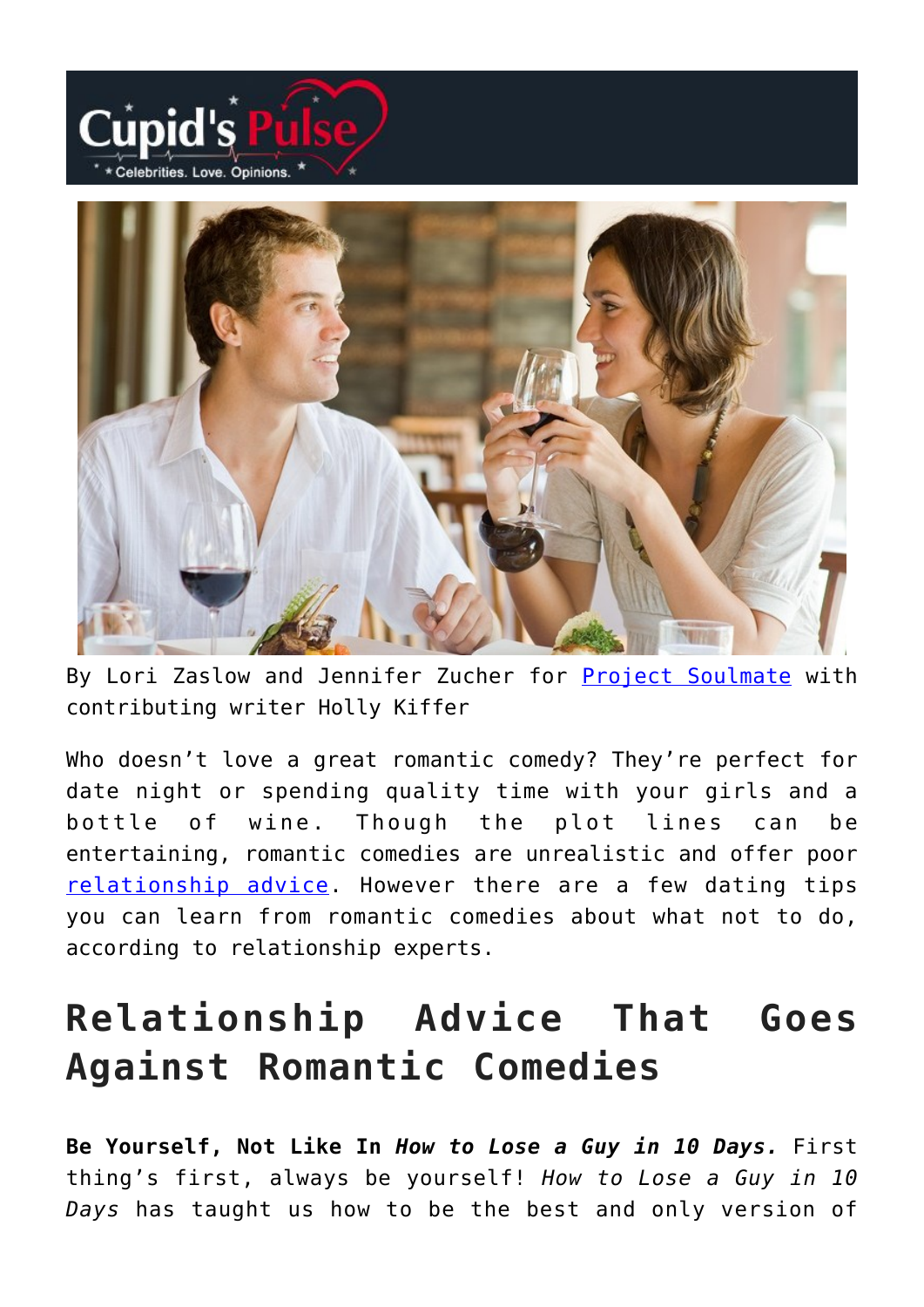ourselves. Throughout the whole movie Kate Hudson tries to push Matthew McConaughey away by being the bananas crazy, clingy girlfriend, who most guys would run as far across the country as they could. If a guy is interested in you then they're looking for the real you, they don't want to get to know the pretend, "of course I'm okay" type of girl, when deep down you're really not. You should never have to pretend to be someone else just to impress a guy. In contrast, if they seem uninterested then, as Beyonce would say, "Tell that boy bye!" Our high end matchmaking relationship experts say dating should be a fun experience as long as you get out there and do your thing. You should never be afraid to express yourself. Moral of the story, always be yourself because the best version of you is always yourself.

**Related Link:** [Relationship Advice: Stay True to Yourself](http://cupidspulse.com/112986/relationship-advice-stay-true-yourself/)

**Don't Jump into Marriage for The Wrong Reasons, Not Like In** *The Proposal***.** Ah *The Proposal*, a classic movie where Sandra Bullock is going to be deported unless she becomes a U.S. citizen through marriage. Of course the closest person she can force into marrying her is her dreaded assistant, Ryan Reynolds. In this movie she attempted to marry because she felt like she had no other choice. When you find the one you truly love, you should do it because it's YOUR choice. When you marry someone, do it because you found your true love, not because you're about to be deported! That's settling, or just plain lazy and throwing in the towel. Marrying for the wrong reasons, like "settling down" is not the resolution; instead of quitting on the dating scene, push yourself to find the one. If you just settle for an average Joe, you may never experience full happiness or a potentially happy marriage. The average Joe may make you regret the biggest decision of your life. Wouldn't you rather search for the prince charming that Cinderella found than settle for the boring Joe? Our matchmakers suggest never giving up on love, and never settle for the wrong reasons.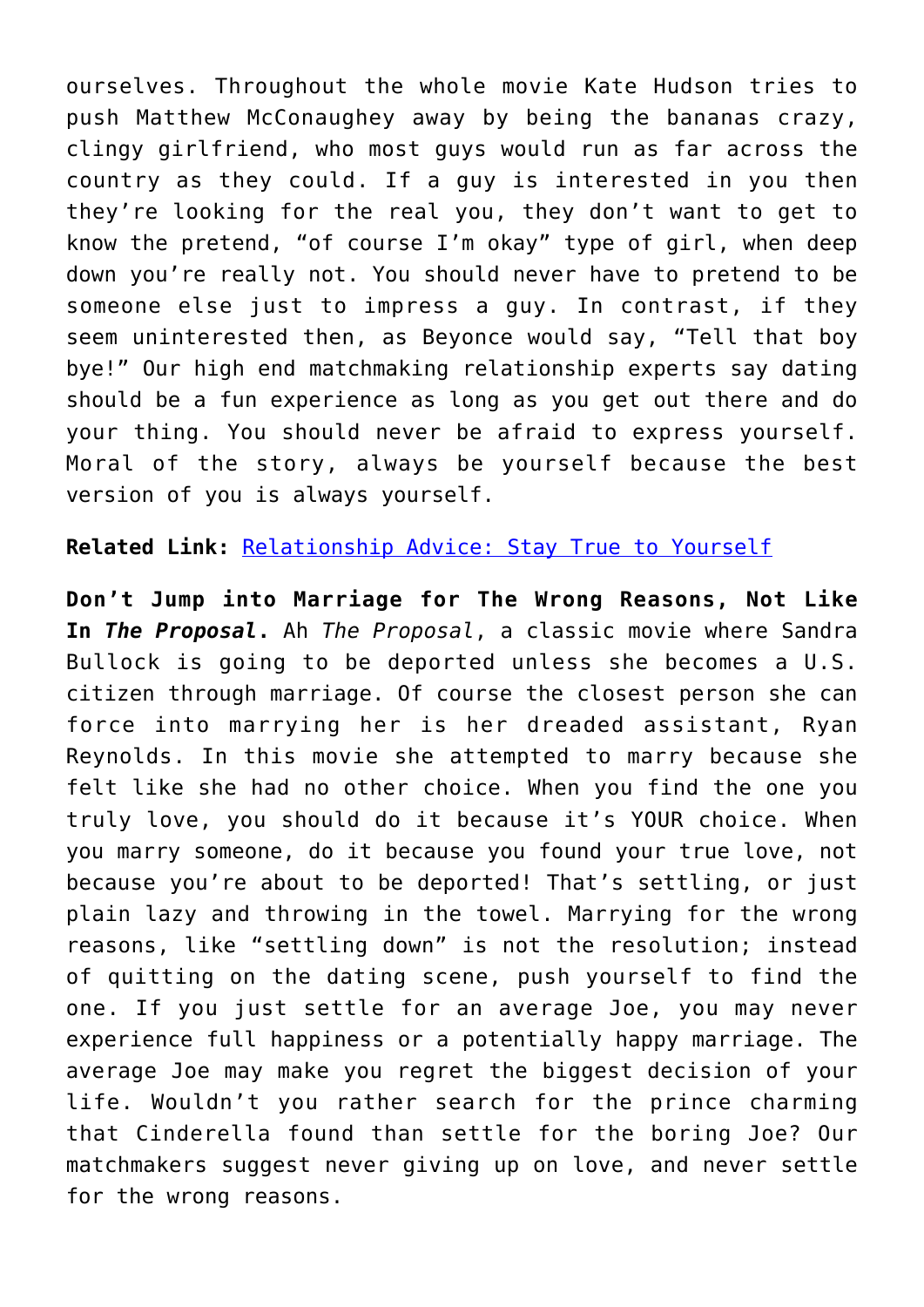**Related Link:** [10 Celebrity Couples Who Have Made Marriage Work](http://cupidspulse.com/114737/10-celebrity-couples-who-have-made-marriage-work/)

**Don't Make Drastic Decisions After Heartbreak, Not Like In** *Crazy Stupid Love***.** It's *Crazy Stupid Love*, you know the one, with the eminent, sexy Ryan Gosling. In this case Ryan Gosling helps the heartbroken Steve Carell, get over his ex wife, while he goes through a divorce. Steve transforms into a player with relationship advice provided by Ryan Gosling. As a result, Carell picks up girls on different nights at the same bar. In this case, changing your persona 180 to recover from heartbreak can be more damaging to your health expected. You're heart and emotional self need time to recover. Splitting up is never easy and it takes time to fully recover; you don't instantly get over a person with the snap of your fingers. Elite Daily's Alexia LaFata, states there are seven factors that affect how long it'll take you to get over your past relationship, "the length of the relationship or marriage, how recently you split up, how 'intense' or even 'obsessive' the relationship was, how important it was to you, how it ended, whether there was any domestic violence, whether or not the relationship was an affair." If you instantly start going out as an attempt forget about your ex, your bank account and body will regret it the day after. Dating in NYC is a great way to experience and meet people but our matchmakers suggest giving it at least, the duration of the relationship before going out and spending all your money at the bars. Besides, going out 24/7 will not only hurt your bank account but your body will feel the effects as well. Losing your figure over heartbreak is simply not worth it. Just remember to give it some time before jumping to conclusions like *Crazy Stupid Love*.

**Related Link:** [Dating Advice: How To Get Over A Breakup](http://cupidspulse.com/114615/dating-advice-how-get-over-breakup/)

**Don't Have Sex with Your Friends As a Last Resort, Not Like In** *Friends with Benefits***.** A very modern twist to a rom com occurred in *Friends with Benefits*, the movie depicting how sex can ruin friendships or workplace environments.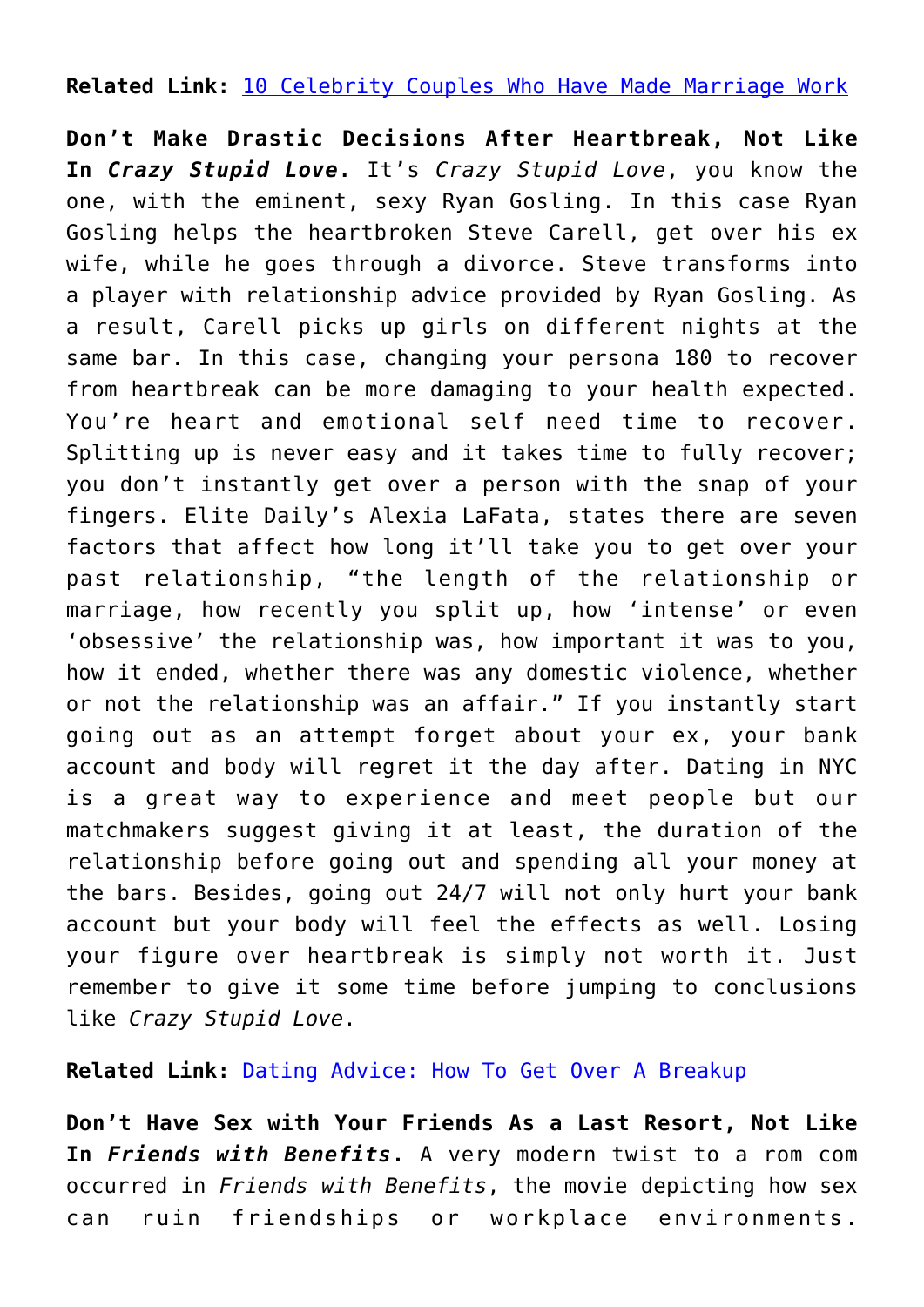Justin Timberlake and Mila Kunis proved to the world that the phrase "just sex" doesn't always work out as planned. It's like the old saying your parents always said when you were play fighting with a sibling, "someone is bound to get hurt." Sex isn't just a physical thing; it's emotional and mental. It's almost impossible to tell yourself it's "just sex" because after a while you start to become physically and emotionally attached to that person. Then in worst-case scenarios, the opposite person doesn't share the same feeling and someone gets hurt. Then there's always awkward tension, knowing you saw one of your friends naked. Or that awkward moment when things have sizzled out and you see them in the coffee shop and you have word vomit. SO instead of having to go through that awkward stage, friends are just friends. Sex with friends just may not be the best idea. That doesn't mean you can't think about what your colleague looks like after he is about to shower. But if there's anything you can take away from *Friends with Benefits*, is that friends should remain friends, not sex friends.

#### **Related Link:** [How to Turn a Friendship into a Relationship](http://cupidspulse.com/76599/friendship-into-a-relationship/)

In conclusion, always BE YOURSELF because the best version of you is always the you. Also marry for the right reasons not because you're about to be deported or feel like giving up and settling for the average Joe, instead follow your heart and find your prince charming. Remember emotional heartbreaks take time to fully recover, and don't go buck wild right away by changing who you really are. Lastly, don't make a friendship awkward by adding sex into it. Or in other words, don't follow relationship advice from romantic comedies!

*Relationship experts Lori Zaslow and Jennifer Zucher are BRAVO TV's* Love Brokers *and founders of [Project Soulmate](http://cupidspulse.com/relationship-dating-experts/lori-zaslow-jennifer-zucher-project-soulmate/), a high-end New York-based matchmaking company.*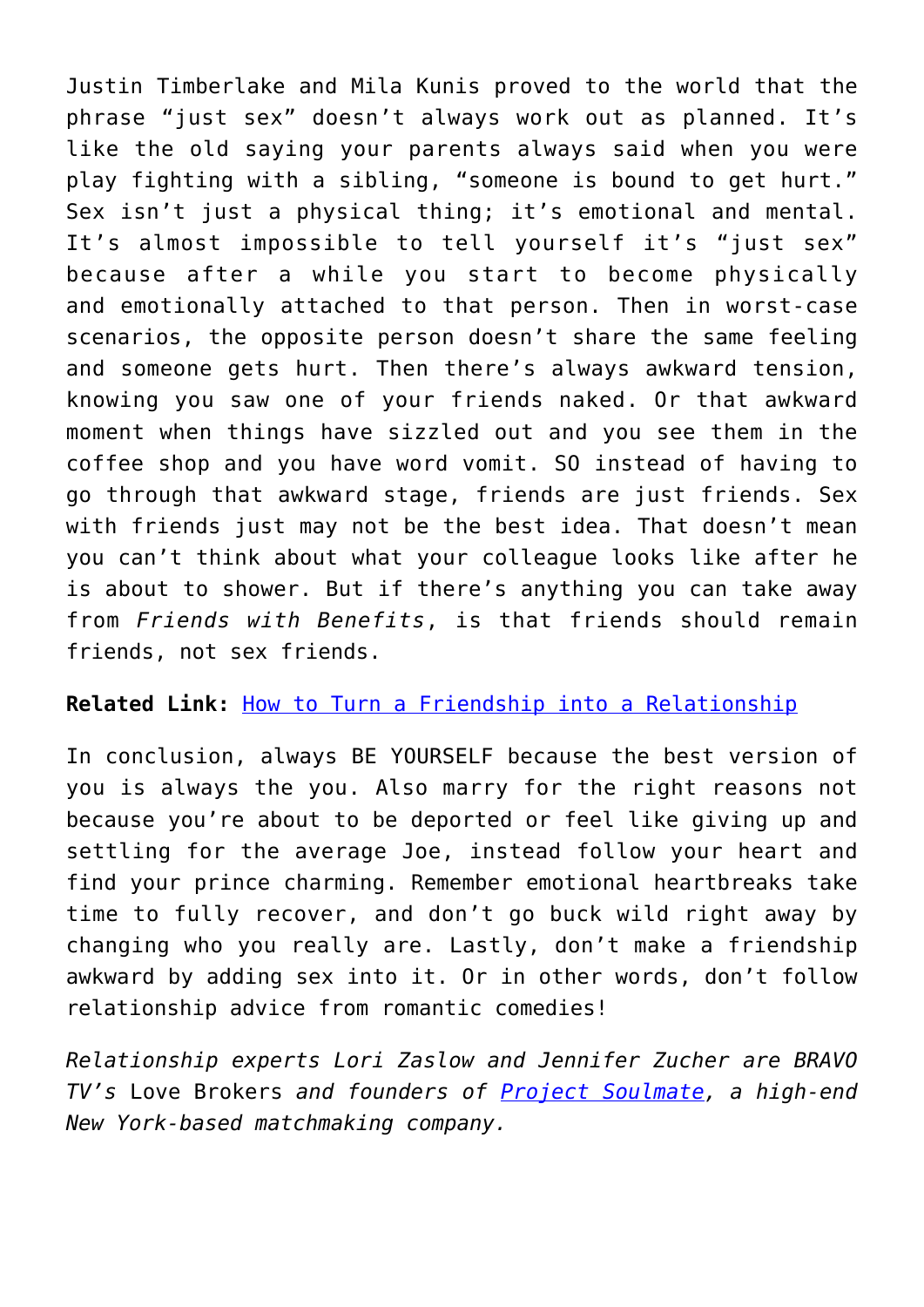# **[Relationship Advice: What Do](https://cupidspulse.com/114923/relationship-advice-more-take-than-give/) [You Do When There's More](https://cupidspulse.com/114923/relationship-advice-more-take-than-give/) [Take Than Give In Your](https://cupidspulse.com/114923/relationship-advice-more-take-than-give/) [Relationship In Life?](https://cupidspulse.com/114923/relationship-advice-more-take-than-give/)**





#### By [David Wygant](http://cupidspulse.com/relationship-dating-experts/david-wygant-dating-coach/)

There is nothing worse than being in a relationship with a "taker." I've been down this road before and let me tell you, it's a pretty challenging battle to win. First off, takers never think they're takers. They don't see their behavior at all. As a matter of fact, they think what they're doing is okay. I was once with a woman that was not affectionate at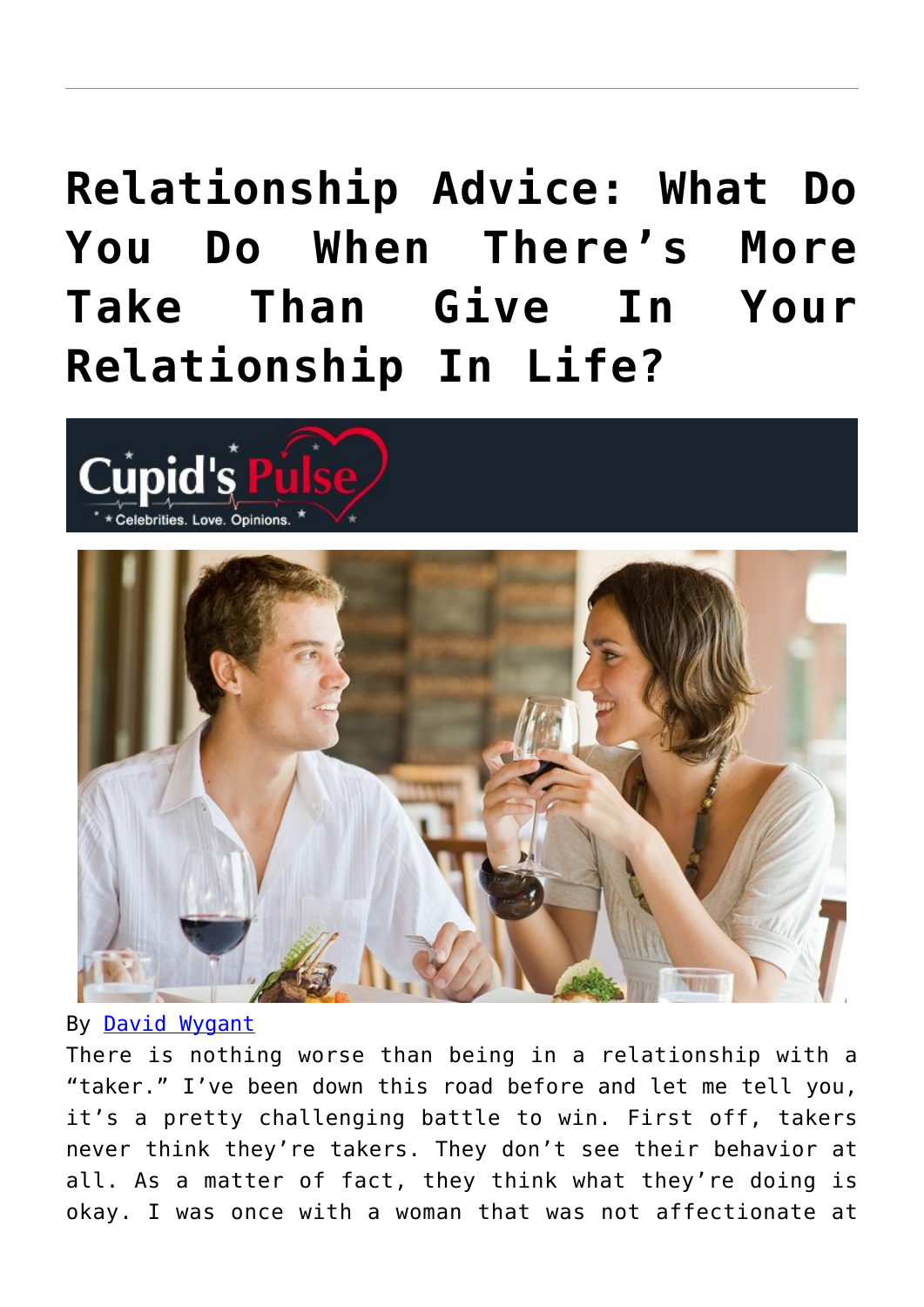all. For those of you who have read the *Five Love Languages*, my love language equals words of affirmation and physical touch. So when your love language is not being fulfilled, you feel like you're absolutely dying inside. You don't feel loved at all. Heed this [relationship advice](http://cupidspulse.com/relationship-experts/) so you can avoid being taken advantage of by a taker.

## **Relationship Advice On How To Handle A Stingy Or Greedy Partner**

The woman I was with, I had to beg and ask for affection. Imagine that, asking for affection whenever you needed it. And I had to tell her that I needed affection all the time. When she physically touched me, I'd be very happy, but she never felt the urge at all. As a matter of fact, in an ironic twist, she loved to be touched. So she took, and took, and took! And never gave back! Aside from this specific person, I've been in other relationships where women have taken my generosity and given nothing back. You see, relationships like these never work, and I believe we've all been in relationships with takers, whether it's affection, money, time; whatever you have, they will take.

**Related Link:** [Relationship Advice: Turning Your Summer Fling](http://cupidspulse.com/114084/relationship-advice-summer-fling-into-something-more/) [Into Something That Lasts Longer](http://cupidspulse.com/114084/relationship-advice-summer-fling-into-something-more/)

You see, the issue goes back to you. You are a big part of the relationship problems you're facing. You chose the wrong person in the first place, and chose to tolerate their negligence. The taker was always a taker and never a giver, but you decided not to see the warning signs in the beginning (because there's always an opportunity to notice these things). As a relationship expert, I take a look at someone's behaviors and actions in the very, very beginning. I tend to spend a lot of time now looking at someone's behaviors and actions. Do they walk the walk? Do they talk the talk? Are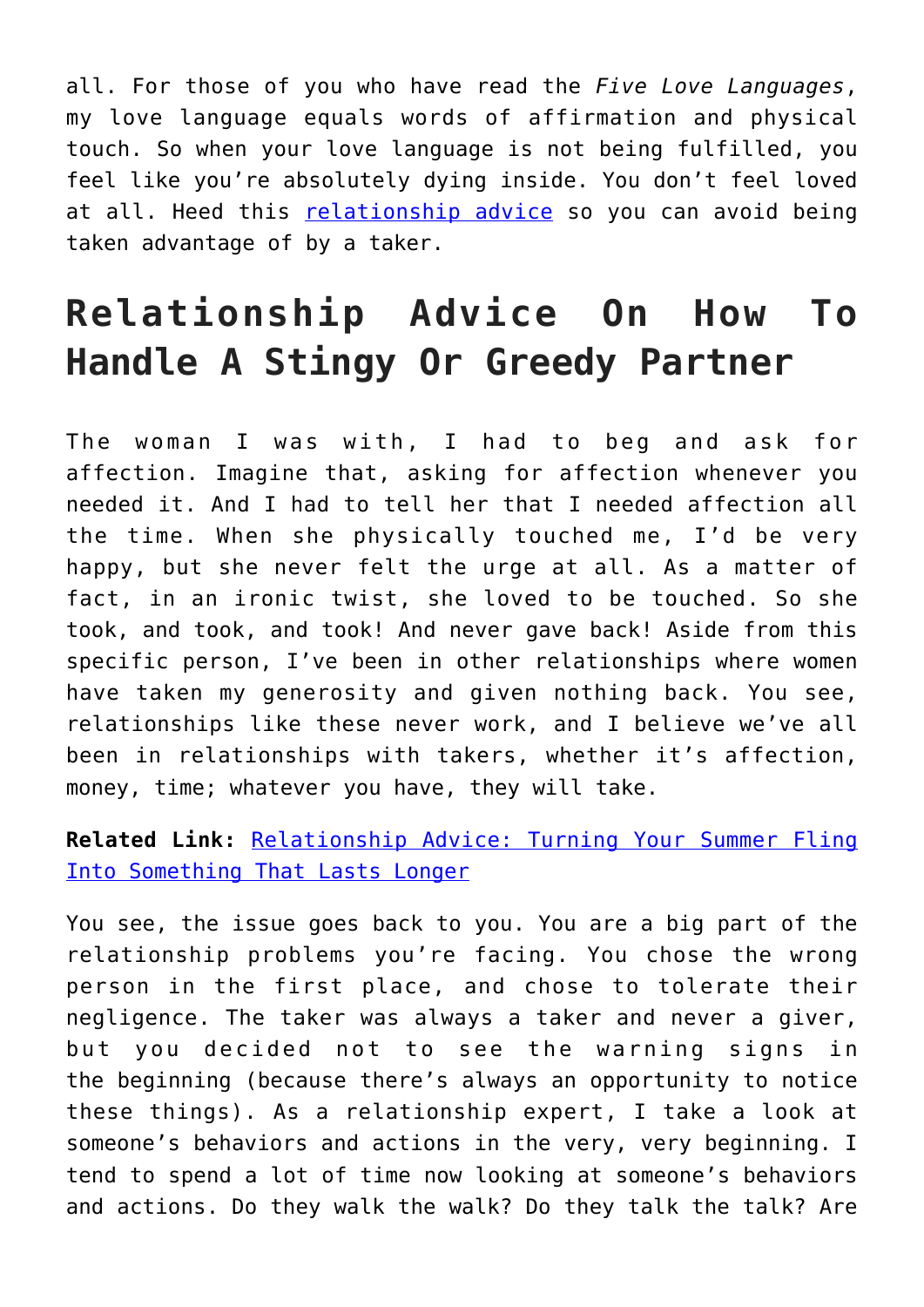they a giver as I am? Are they nurturing and loving? If there is one thing you keep in mind out of all dating tips, I want you to get rid of the story and the fantasy about what you think the relationship is, and allow the person you're with to show exactly who they are.

### **Related Link:** [Relationship Expert Discusses How To Know When](http://cupidspulse.com/99656/relationship-expert-david-wygant-when-its-time-to-breakup/) [It's Time To Call It Quits](http://cupidspulse.com/99656/relationship-expert-david-wygant-when-its-time-to-breakup/)

If you're already in a relationship with somebody, the best relationship advice I can offer is that you're going to need to sit down and actually have a tough conversation. More importantly, you can't just accuse somebody of being a taker. What you need to do is fully explain what you need, want, and desire in a relationship. Say what makes you feel fulfilled and happy, and how your partner can achieve this through their actions. It's very important how you phrase this, because when you tell them it makes you feel love when they do those actions, it's a reward. They're going to want to do it again and again. Tell them all the things you love about what they do and ask for more. It really is that simple.

*David Wygant is an internationally-renowned dating and relationship expert, author of the book* Naked, *and speaker. Through his boot camps, personal coaching, and his [website,](http://www.davidwygant.com/) his love advice has transformed the relationships and love of hundreds of thousands of people from every corner of the globe.* 

*For more expert relationship advice from David, click [here.](http://cupidspulse.com/relationship-dating-experts/david-wygant-dating-coach/)*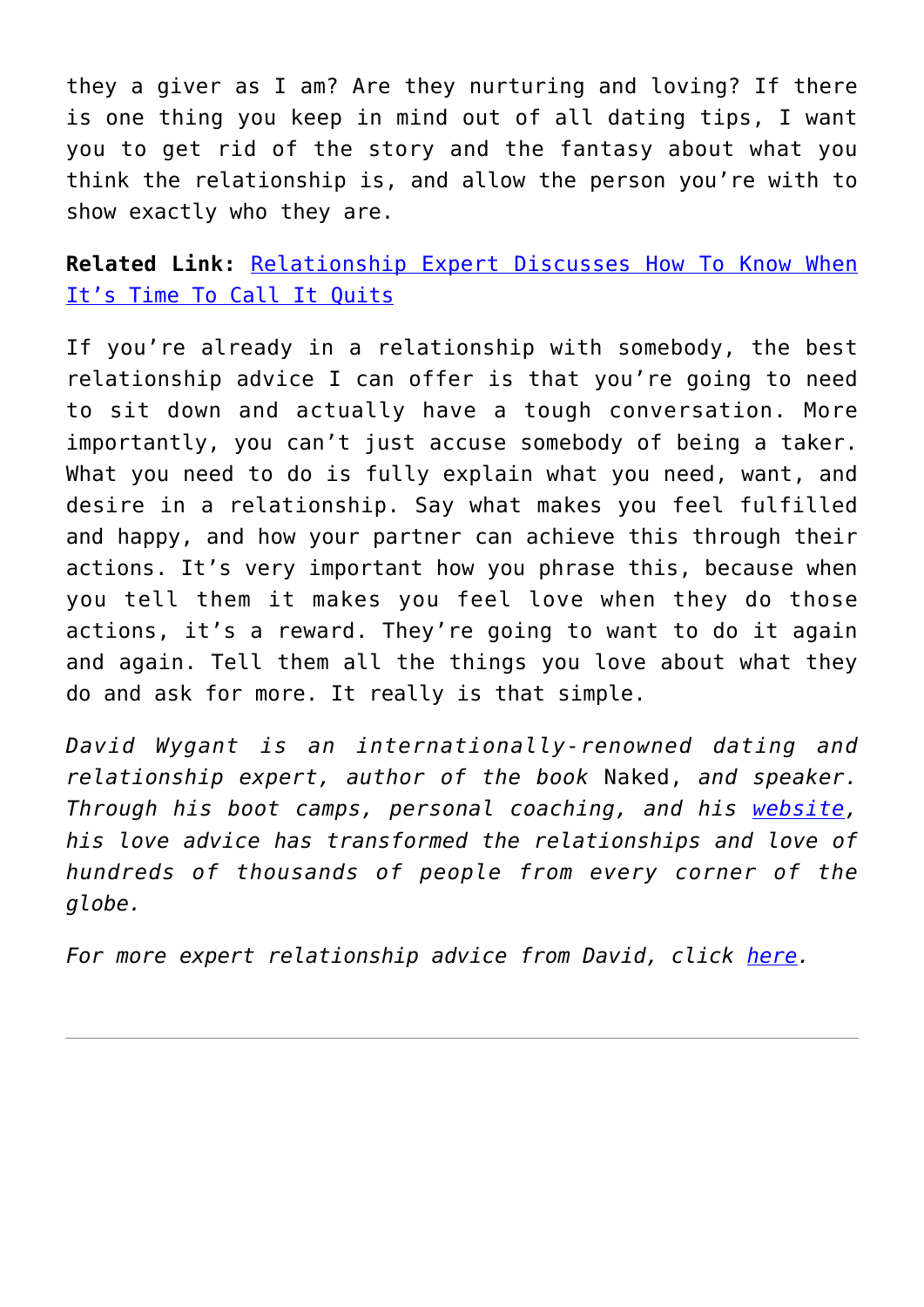# **[Relationship Advice: How to](https://cupidspulse.com/114785/relationship-advice-business-sleeping-with-cfo/) [manage your business when](https://cupidspulse.com/114785/relationship-advice-business-sleeping-with-cfo/) [you're sleeping with the CFO?](https://cupidspulse.com/114785/relationship-advice-business-sleeping-with-cfo/)**





By Amy Osmond Cook for **Divorce Support Center** 

When viewers tune into HGTV's *Fixer Uppers* each week, many wonder how TV hosts and real-life [celebrity couple](http://cupidspulse.com/celebrity-news/) Chip and Joana Gaines manage to balance their personal life and professional careers. When considering the challenges of running a business, you want to surround yourself with people who share your vision and provide a comforting degree of trust. Many entrepreneurs turn to their spouse. Though the number has likely increased, in 2007, the U.S. Census Bureau's Survey of Business Owners reported there were 1.4 million firms "jointly owned and equally operated by a husband and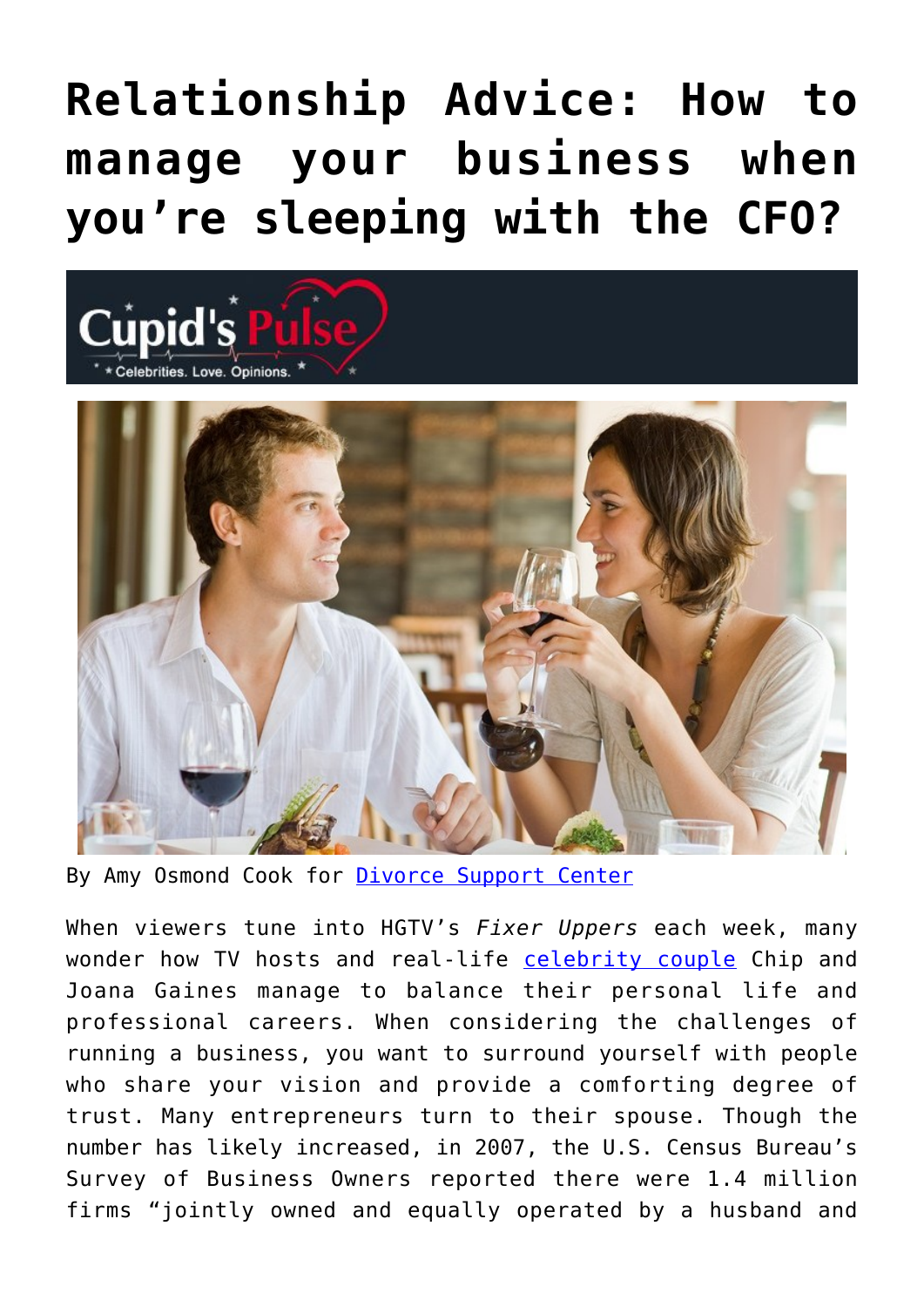wife." And while the organizational chart for your business venture may appear standard, the fact that a member of the executive board has seen you naked presents a unique set of challenges and rewards. How can husbands and wives go into business together and still like each other? It's something that my husband, Jeff, and I are managing carefully. Here are four pieces of [relationship advice](http://cupidspulse.com/relationship-experts/) that have worked for us.

## **Relationship Advice On Handling Business With Your Significant Other**

**1. Recognize the difference between business and personal mode.** Once you acknowledge that a business is going to dominate the majority of your time, your business will settle into a pattern. Thus, the number one dating tip relationship experts offer is to establish boundaries that honor both a business and personal arena. "Running a business is difficult and stressful enough. Add marriage to it? That's quite the challenge," wrote contributor H. Lerner. "When a couple knows how to turn off the business switch and enjoy their personal lives, they are one step ahead of the game." Once those two worlds emerge, it's up to you and your partner to respect them. My husband and I might be in a heated discussion about something I bought that I didn't run through the "finance department"–then our favorite show comes on, and we move into "married" mode. As difficult as it is, you have to make the mental switch.

**Related Link:** [Dating Advice: Balancing Your Career &](http://cupidspulse.com/101543/dating-advice-balancing-career-relationships-and-love/) [Relationships and Love](http://cupidspulse.com/101543/dating-advice-balancing-career-relationships-and-love/)

**2. Acknowledge that business and personal conversations are going to spill into each other.** Things happen. The office manager runs off to Vegas to be an Elvis impersonator, or your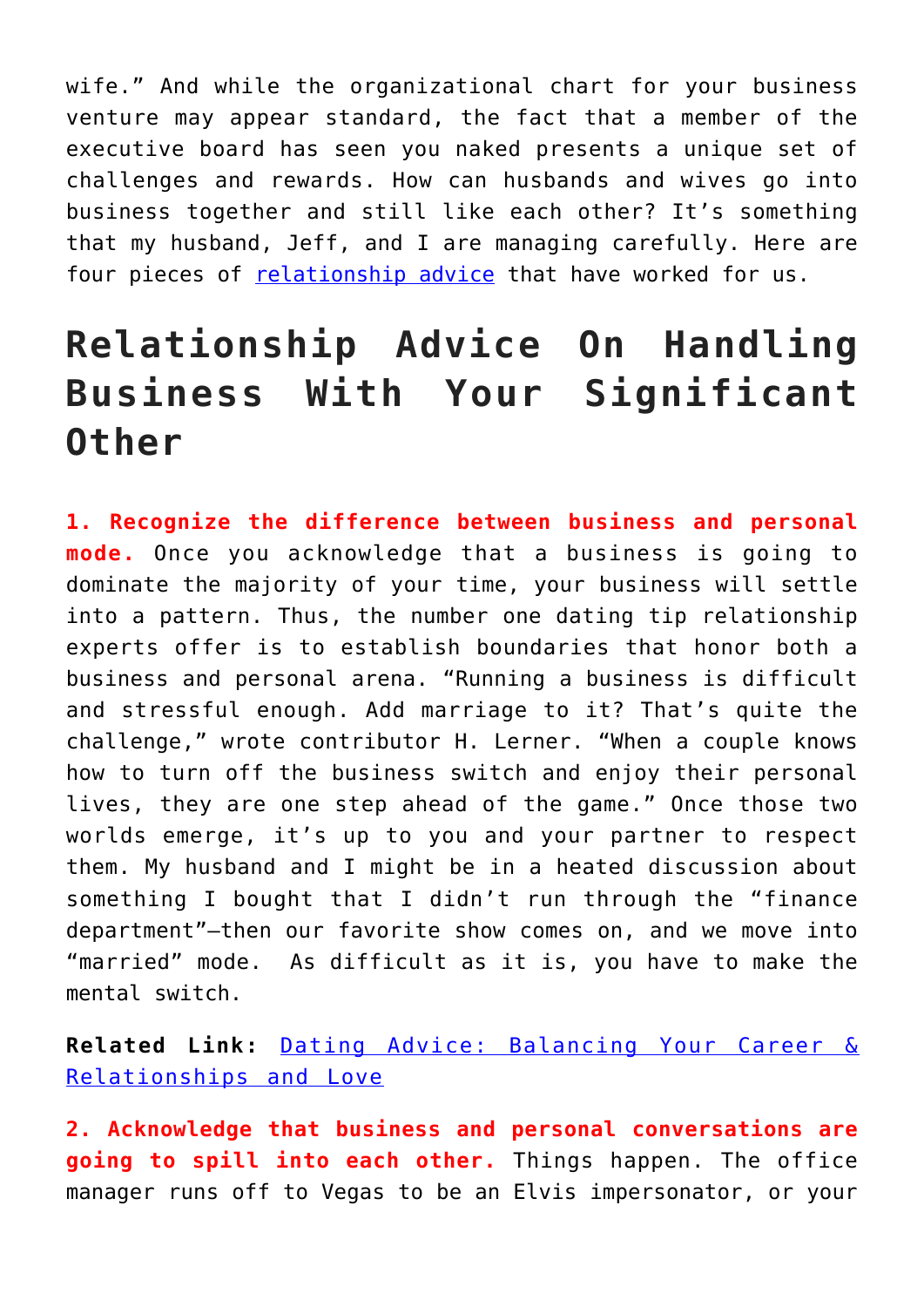teenager returns from soccer camp with a tattoo of Messi on his calf. You're going to have to discuss it … urgently. "Trying to separate work and family when your work is your family is pretty much impossible," wrote contributor Valentina Zarya. She referred to Julia Hartz, CEO of the ticketing site Eventbrite. As a co-founder with her husband Kevin, she admitted she doesn't even try to separate the two worlds. "We focus on Eventbrite and our family. That's how we spend our time, full stop. The nature of business today is that the lines of 'work' and 'life' are a little more blurred." Zarya added that when you include kids in the mix, things get even more complicated. Admittedly, Jeff and I aren't very good at this. We can't always compartmentalize the daily events of our personal or professional lives. But when one of us needs some time and attention on a personal level, we are pretty good about communicating it to each other. And we can also make it work for us. "Ok, let's discuss business for five minutes so we can expense this dinner," is commonly heard at our house.

### **Related Link:** [Relationship Expert Shares Must-Dos for Career](http://cupidspulse.com/92311/relationship-expert-career-women/) [Women](http://cupidspulse.com/92311/relationship-expert-career-women/)

**3. Share the housework… or hire it out.** Regardless of whether you're running a business together, it's likely that both husband and wife work. Somebody has to mind the store at home, but nobody wants to do it– and for good reason. Work schedules have never been more stressful, and the distinction between public and private life is blurred with the additional flexibility that many businesses offer. If you're just too busy to do the dishes, it might be time to hire some help. I knew it was time when I came home from work to a dirty house and started blaming Jeff for it– when he had been working all day. While hiring help was expensive, it was cheaper than hiring relationship experts for marriage therapy, and was worth every penny.

**Related Link:** [Expert Love Advice: What to Do If Your Job](http://cupidspulse.com/88522/expert-love-advice-sandra-fidelis-your-job-intimidates-your-partner/) [Intimidates Your Partner](http://cupidspulse.com/88522/expert-love-advice-sandra-fidelis-your-job-intimidates-your-partner/)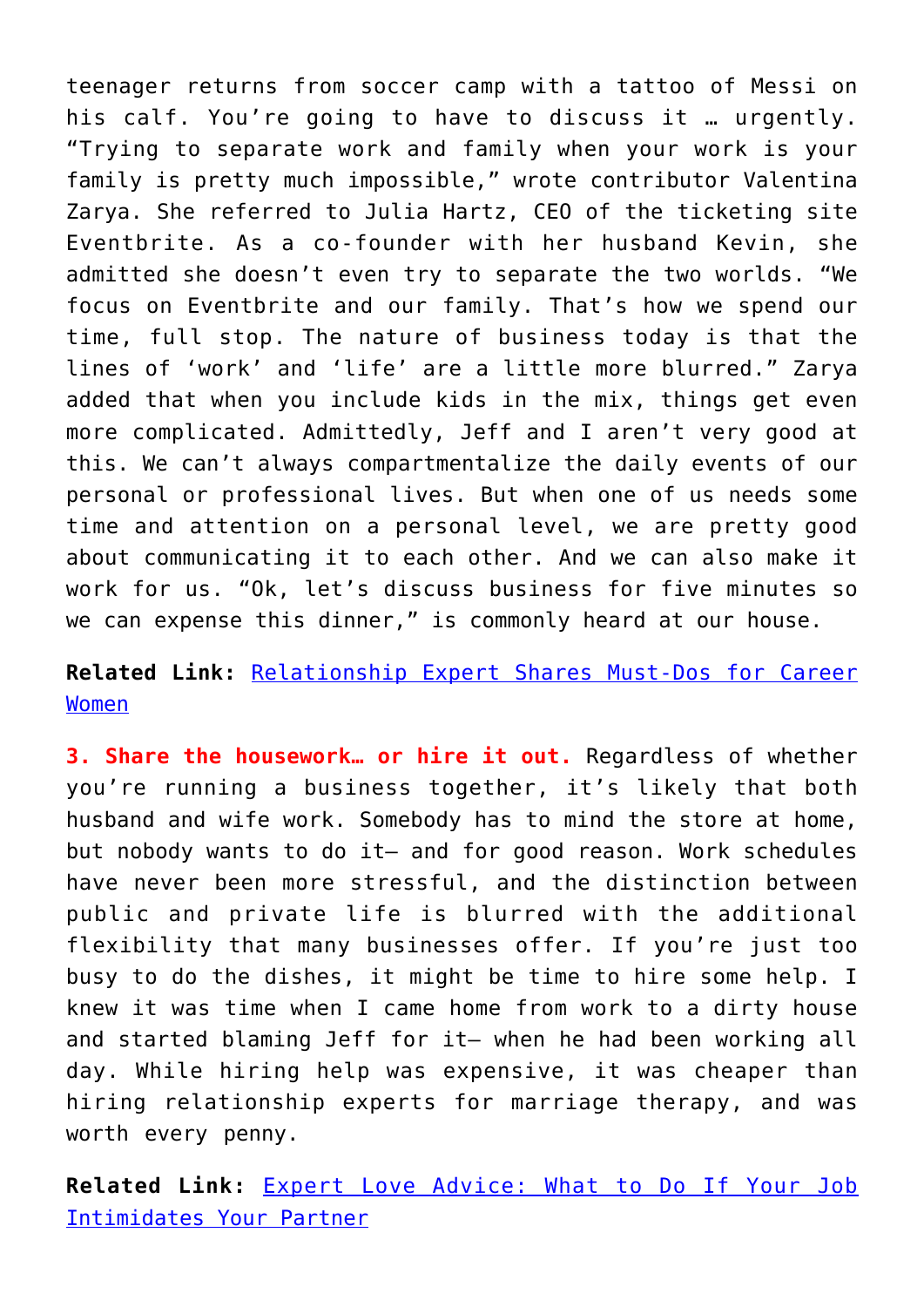**4. Master the bedroom.** When it seems as if the major parts of your day are regimented into "to-do" lists and schedules, there is one area where time and titles shouldn't matter. Your bedroom is a refuge from reality, so use it  $-$  a lot. "Appreciate your unique relationship," wrote David and Carrie McKeegan, writers and co-founders of Greenback Expat Tax Services. "The entrepreneurial lifestyle can be intense and having someone to share it with help make it more manageable but also rewarding — sharing your passion for the business with the one you love can be powerful."

Running a business with your trusted partner can be an exciting and rewarding experience—or, not. By establishing clear boundaries, relying on loving trust while treating this endeavor as a serious business, and sharing duties while being generous with private time, you can design an exciting future in entrepreneurship without scrapping a promising future with your spouse.

*For more information about and articles by our Hope After Divorce relationship experts, click [here.](http://cupidspulse.com/relationship-dating-experts/hope-after-divorce-relationship-experts/)*

# **[Relationship Advice: NYC](https://cupidspulse.com/114774/relationship-advice-tips-deal-with-jealousy/) [Matchmaker Tips On How to](https://cupidspulse.com/114774/relationship-advice-tips-deal-with-jealousy/) [Deal with Jealousy](https://cupidspulse.com/114774/relationship-advice-tips-deal-with-jealousy/)**

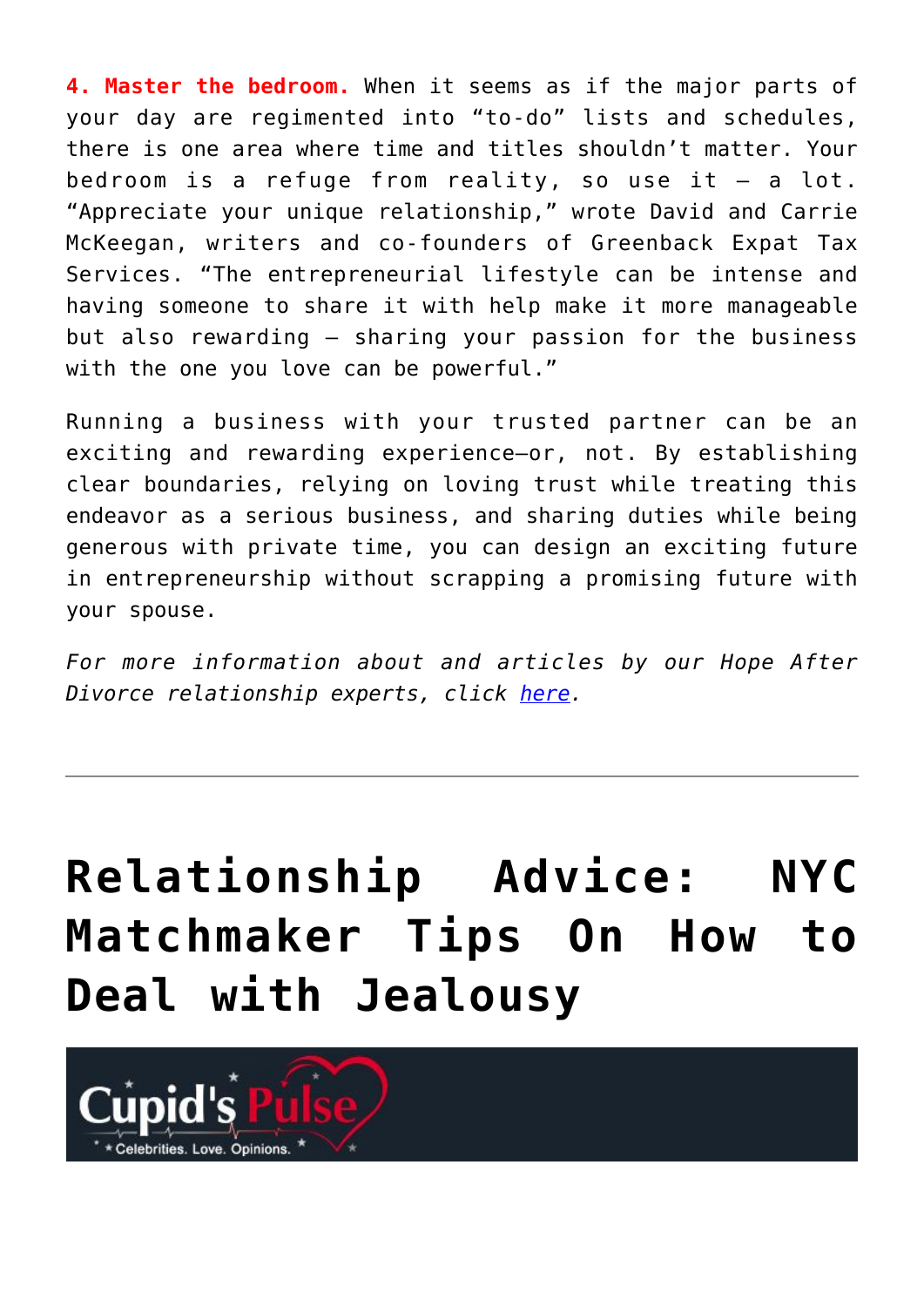

By Lori Zaslow and Jennifer Zucher for [Project Soulmate](http://www.projectsoulmate.com/) with contributing writer Holly Kiffer

We all get jealous from time to time, it's part of being human. However, how can one overcome it and not let it ruin their relationship? Our relationship experts from **NYC matchmakers** have come up with three key pieces of [relationship](http://cupidspulse.com/relationship-experts/) [advice](http://cupidspulse.com/relationship-experts/) that will help you overcome your jealousy, and prevent it from ruining your relationship or date night.

## **Relationship Advice To Help You Deal With Jealousy**

**1. Write it down.** By writing your feelings down, you can express your exact thoughts and emotions. This is a great option if you don't feel comfortable sharing with your friends or partner because writing it down is an easy and private way to express how you're feeling about a situation. Keep it all written down in a journal or diary so it will in your sacred possession that will only allow you to have access. If you feel uncomfortable keeping a journal, you could always try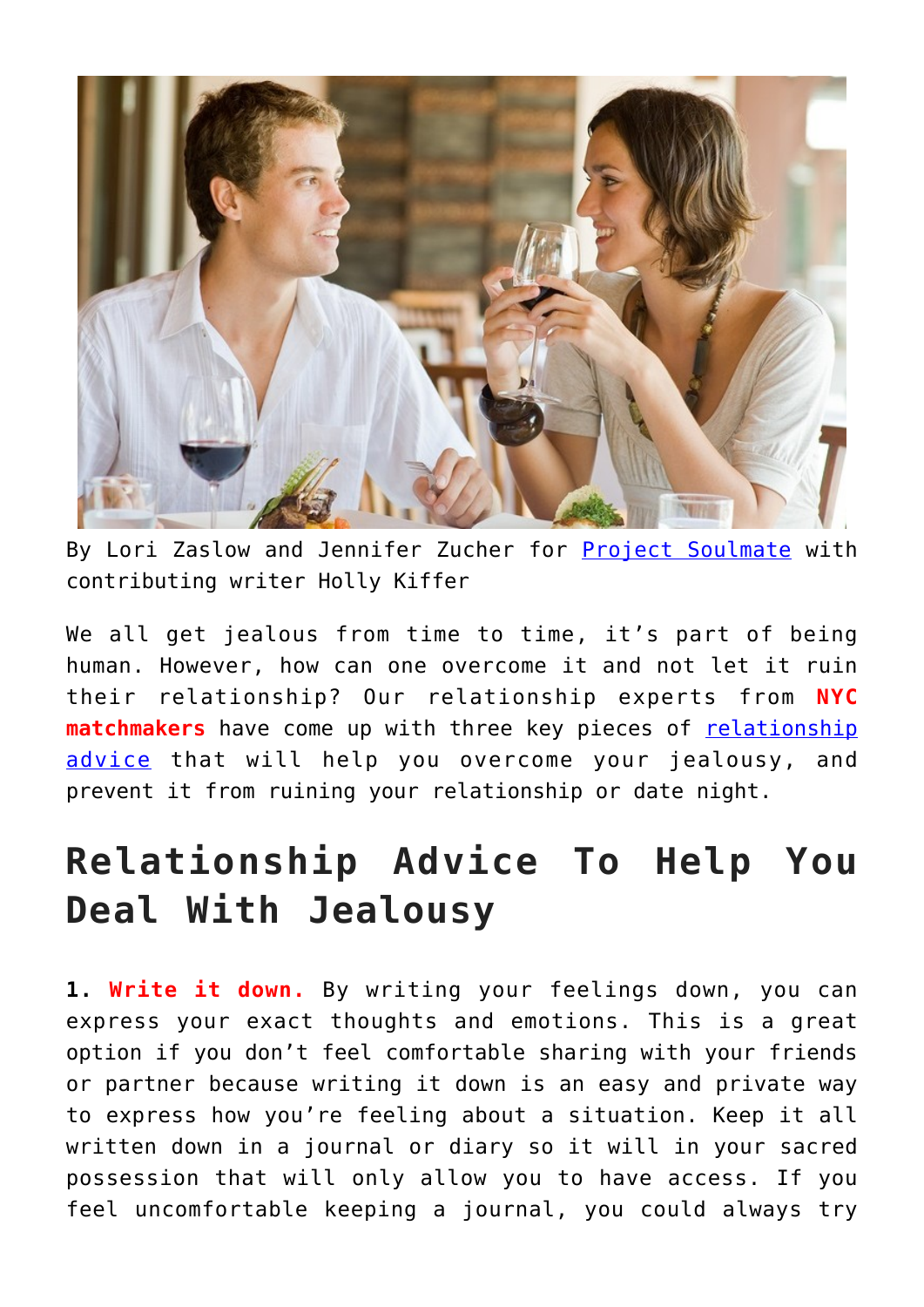writing it down and then throwing It away. In a sense, you're throwing out your jealousy!

**Related Link:** [Relationship Advice: Listen With Your Heart](http://cupidspulse.com/114250/relationship-advice-listen-with-your-heart/)

**2. Vent to your friends.** Our **[New York Matchmaker](http://www.projectsoulmate.com)**, **Lori Zaslow**, recommends venting to your friends. Venting to your friends helps relieve all the anger and frustration you are feeling. Essentially when you vent you're talking out loud to let it out instead of keeping your emotions bottled up and letting them eat you away, which should help prevent unwanted stress and anxiety. Everybody gets frustrated over relationships, because in relationships people often put themselves before their partner. Venting is like an actor's breathing exercise. Another great way to vent for example, in the movie *High School Musical*, the main character Sharpay, relieves stress by performing breathing exercises. Maybe not as dramatic as Sharpay but in hindsight your friends are always a great way to relieve how you're feeling.

**Related Link:** [Dating Advice: Don't Let Jealousy Impact Your](http://cupidspulse.com/100072/dating-advice-jealousy-friendships/) [Friendships](http://cupidspulse.com/100072/dating-advice-jealousy-friendships/)

**3. Change your perception.** Another way to not let jealousy control your relationship is to change your perception. View the situation from a different lens, put yourself in your partner's shoes. Our relationship experts recommend mindful listening. Mindful listening is along the lines of venting except, the person who is listening to you doesn't intrude or comment until you're done speaking.

*Relationship experts Lori Zaslow and Jennifer Zucher are BRAVO TV's* Love Brokers *and founders of [Project Soulmate](http://cupidspulse.com/relationship-dating-experts/lori-zaslow-jennifer-zucher-project-soulmate/), a high-end New York-based matchmaking company.*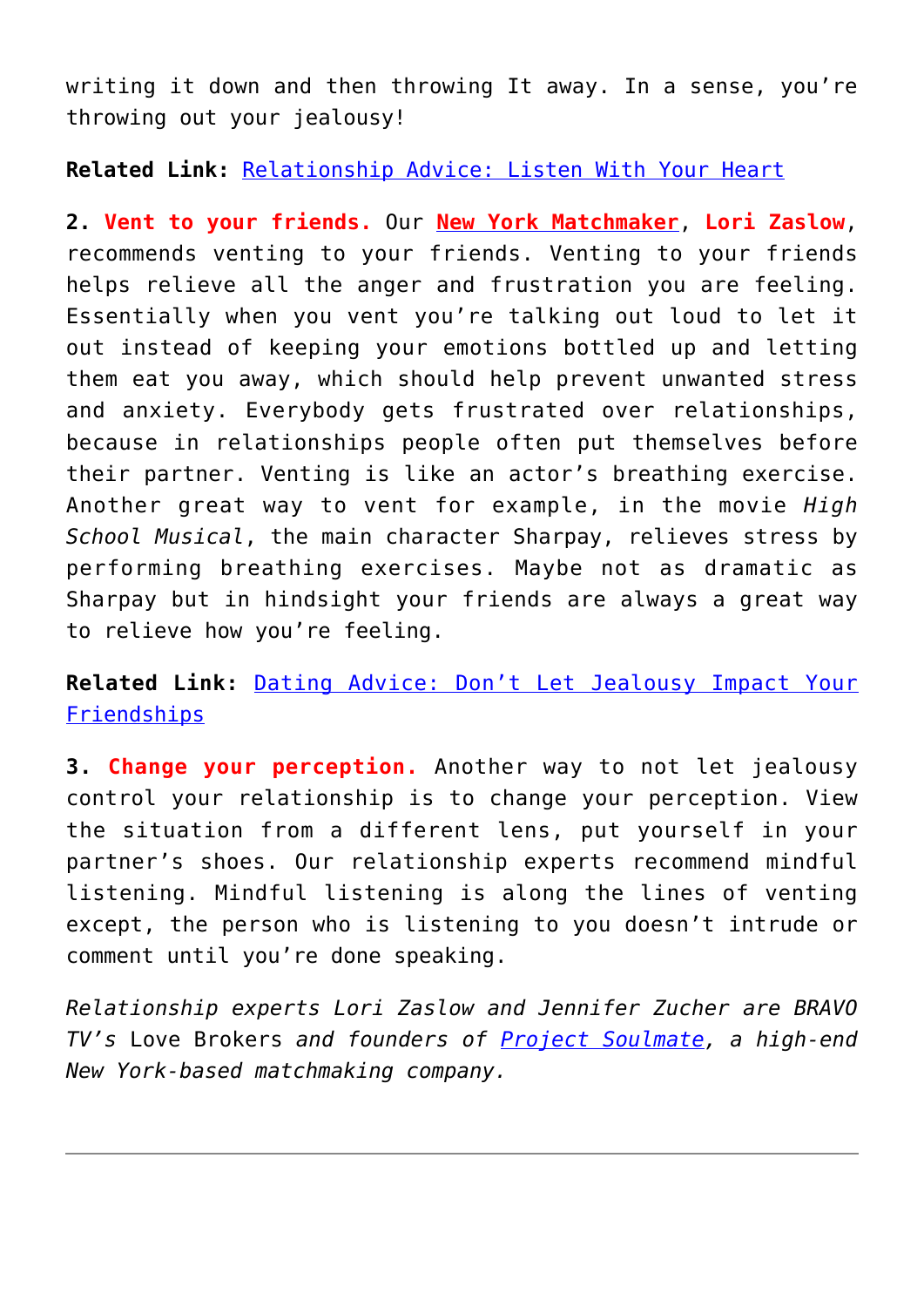# **[Dating Advice Q&A: How Can](https://cupidspulse.com/114717/dating-advice-tell-red-flags-online/) [You Tell Red Flags From](https://cupidspulse.com/114717/dating-advice-tell-red-flags-online/) [Online Dating?](https://cupidspulse.com/114717/dating-advice-tell-red-flags-online/)**





*Question from Natalie L.: I was seeing a guy a while ago. It didn't work out in the end since he was too immature, but during the brief relationship he said something that stands out in my mind today. He said he had been checking up frequently for months to see if I was still with my boyfriend at the time (and jumped at the chance to be with me once he saw I was single). I didn't think much of it then but now I see it was kind of creepy. How can I tell red flags from online dating ideally sooner than later to avoid situations like this?*

Dating has always been complex dance between couples. Add our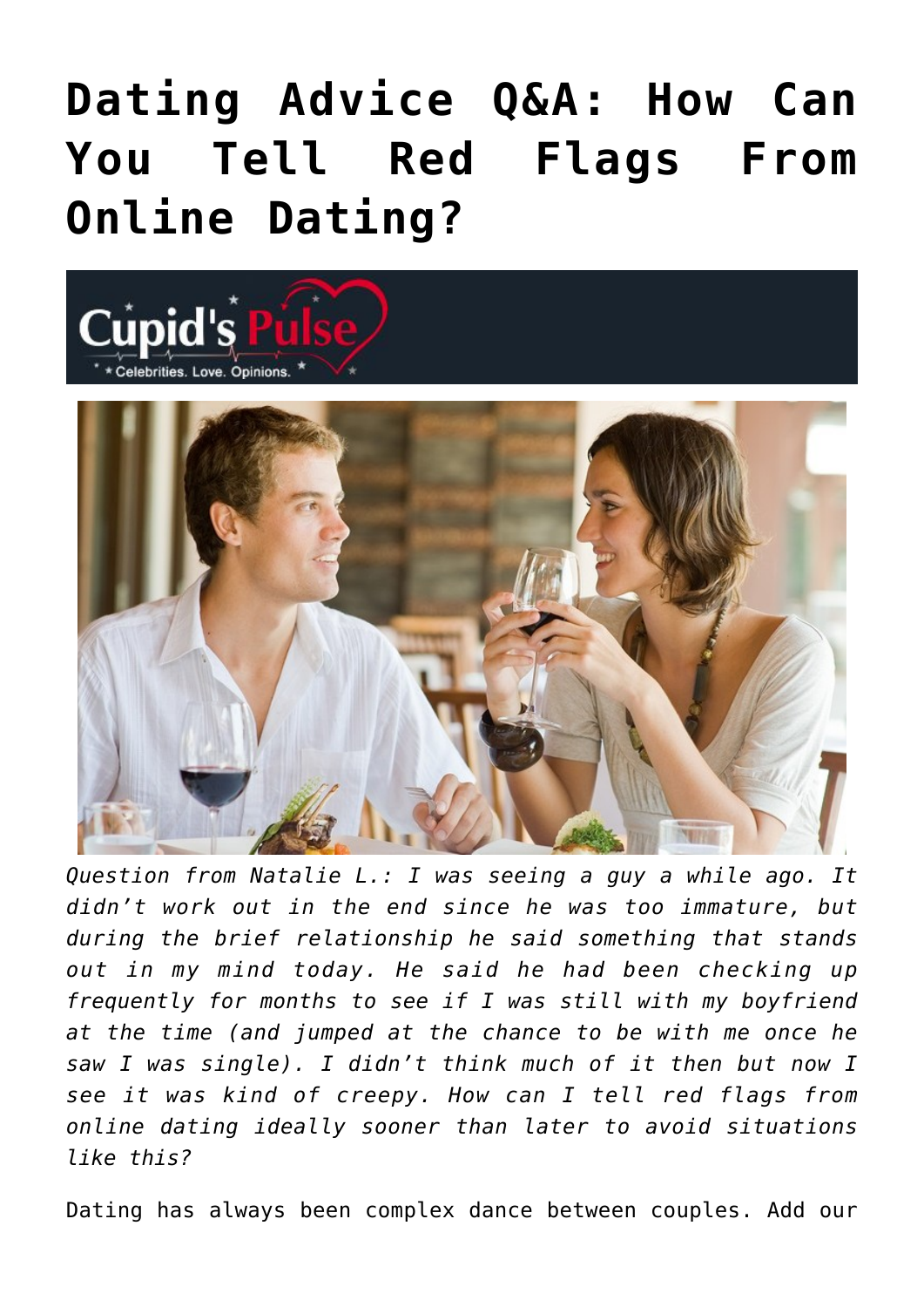modern technology into the mix, and it gets even more tricky to find a partner who is best for you. However, do not fret. Leave it up to our relationship experts who can offer their best [dating advice](http://cupidspulse.com/videos/dating-advice-videos/) on using technology the right way. Online dating isn't going anywhere, so let's learn how to date properly in this technological age! Here you will learn a few dating tips that will help you avoid online dating red flags before it's too late.

### **Dating Advice On Deciphering Red Flags Online**

[Suzanne K. Oshima, Matchmaker:](http://www.dreambachelor.com/) When it comes to online dating, you don't really know someone until you "know" someone. If you rush into the first and subsequent dates, and then a relationship, then you may miss all the red flags along the way. So, it's always best to proceed slowly and get to know him. Dating advice I always recommend is to exchange a few emails, then move it to texting, then a phone call. Then if he seems okay, move it to the first date. And then as you go on more dates, really get to know him, ask questions and get curious. He will start to reveal more and more about himself. And with each step in the process, you will get to know him a little better and either the red flags will start to appear… or you will see that you have a great guy on your hands.

**Related Link:** [Dating Advice Q&A: How Has Technology Changed](http://cupidspulse.com/113353/dating-advice-technology-online-dating/) [the Way We Date?](http://cupidspulse.com/113353/dating-advice-technology-online-dating/)

[Robert Manni, Guy's Guy:](http://www.robertmanni.com/) This is a tricky area. What may have seemed like creepy behavior could have simply been be a young man waiting his turn for a chance to connect with a lady who sparked an interest. Or, it could be creepy. How can you know? And how can you spot red flags with potential suitors? There is no perfect method to address this common issue. However, deploying a combination of your intuition, common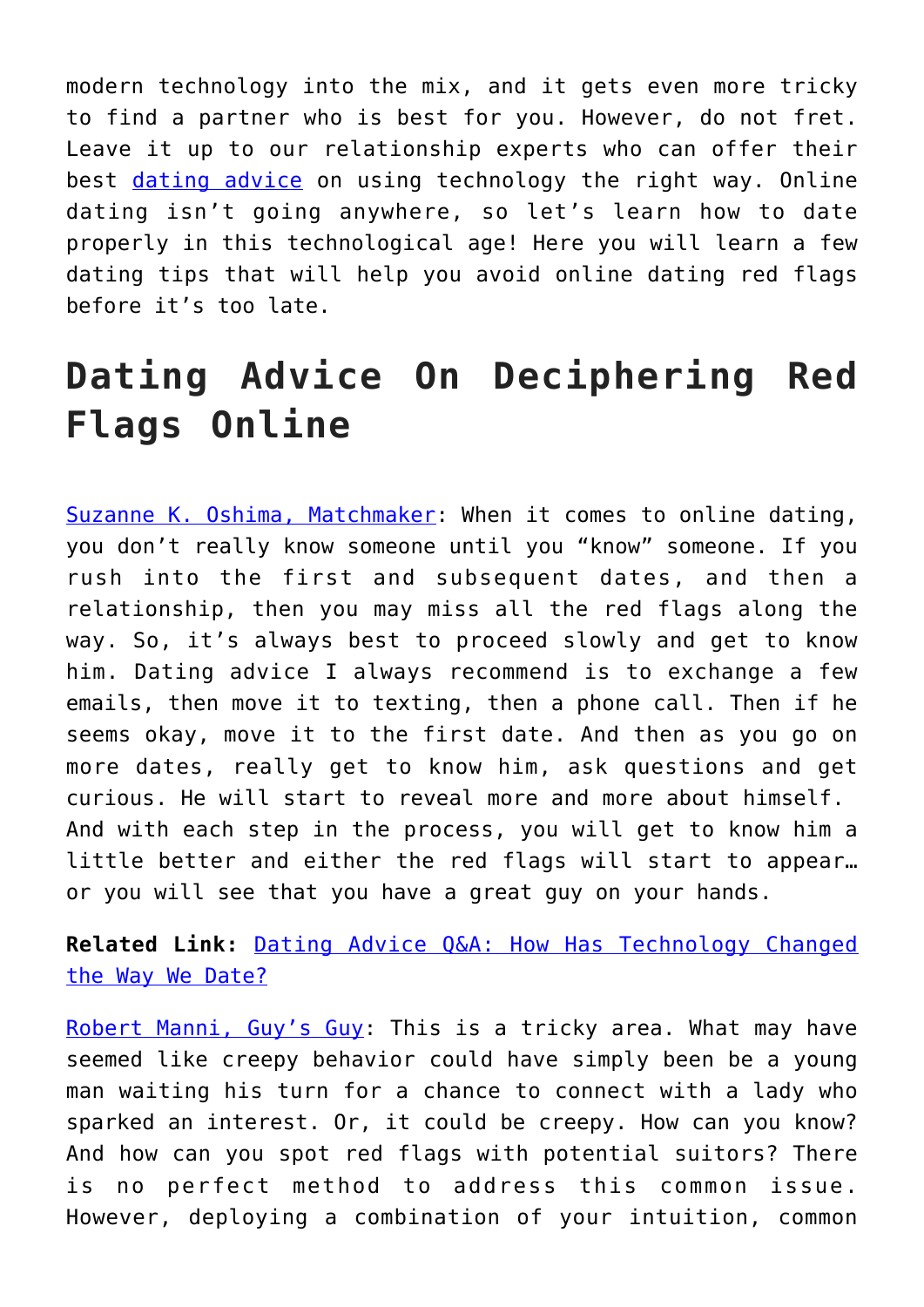sense, and due diligence will help. When meeting a new guy, ask him for his full name. If he hesitates or gives you incorrect information, it's definitely a red flag. You probably want to Google him, too. If you have mutual connections, get their take on his character. You might also ask him his thoughts about dating, his likes and dislikes, and why he's single. If any of his answers seem shaky, it's a possible red flag. But again, your most important tool when deciding if a new guy "feels" right for you is your gut instincts. Pay attention and good luck!

*To find out more about our three dating and technology gurus, click [here.](http://cupidspulse.com/relationship-dating-experts/oshima-wyatt-manni-technology-experts/)*

*If you have any questions you would like answered by our relationship experts, please e-mail them to cupid@cupidspulse.com.*

**How has technology affected your dating life? Share your stories in the comments below.**

# **[Relationship Advice: So When](https://cupidspulse.com/114660/relationship-advice-so-when-exactly-is-it-time-for-sex/) [Exactly IS It Time For Sex?](https://cupidspulse.com/114660/relationship-advice-so-when-exactly-is-it-time-for-sex/)**

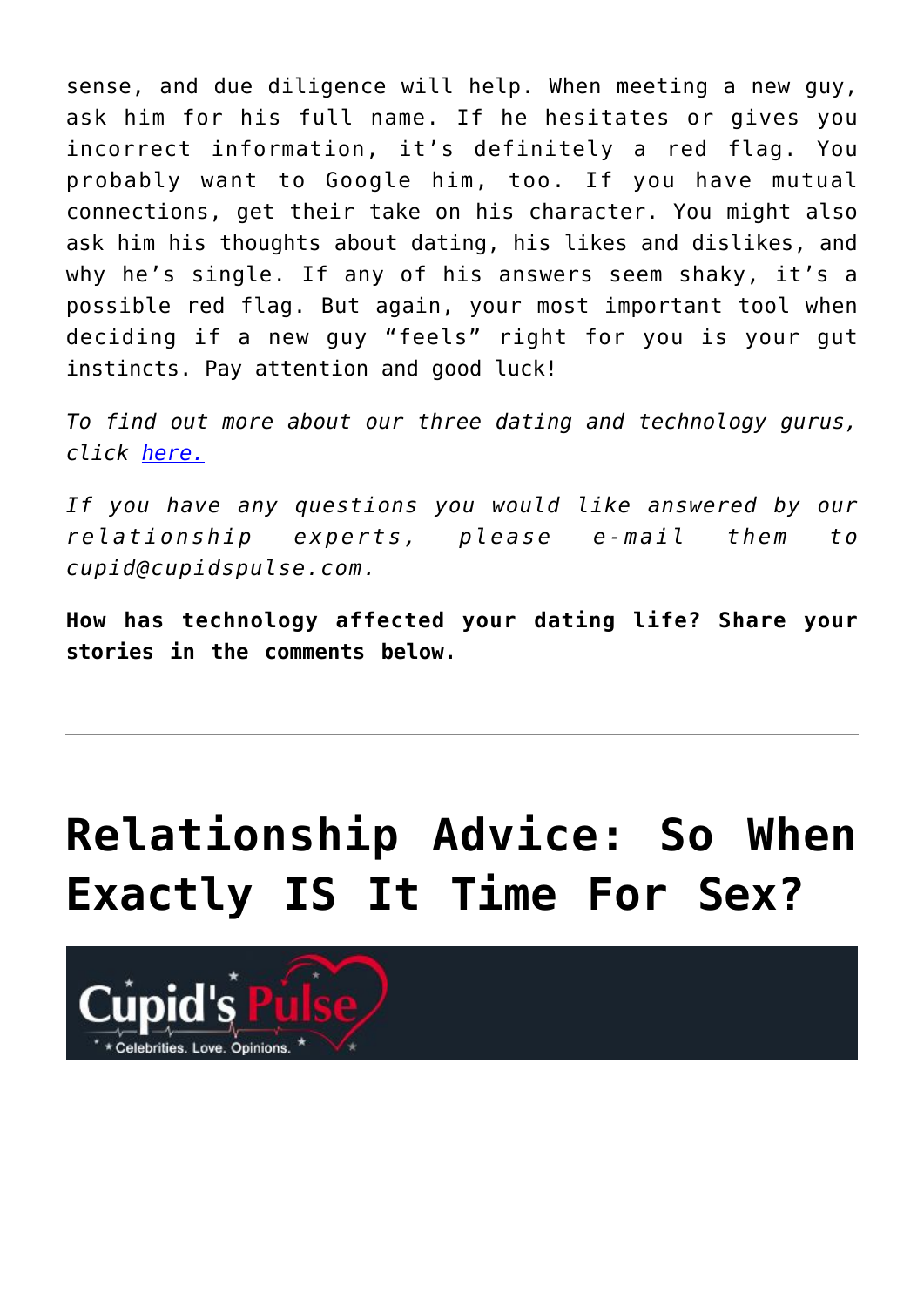

By [Joshua Pompey](http://cupidspulse.com/relationship-experts/joshua-pompey/)

I'm ready. At least I think I'm ready. No, I'm definitely ready. Ugh, I'm sorry, but I'm just not ready! Does deciding when to have sex sometimes feel like a ping pong match in your head that ends with nobody scoring? Or perhaps, people scoring a bit too much? Well, maybe I can be of help as a relationship expert. If you aren't sure if you should have sex or wait, let's take a long look at some solid indicators with the following [relationship advice.](http://cupidspulse.com/relationship-experts/)

## **Relationship Advice On When It's The Right Time To Have Sex**

**1. You feel comfortable** *without* **the assistance of liquor.** First and foremost, it's all about how comfortable you feel when those 5 drinks aren't helping you to make your decision. Sure, most of us want to rip off our clothes when liquor is involved. Especially if we are extremely attracted to that person. But how do you feel when you're sober? If you aren't completely comfortable in intimate situations when your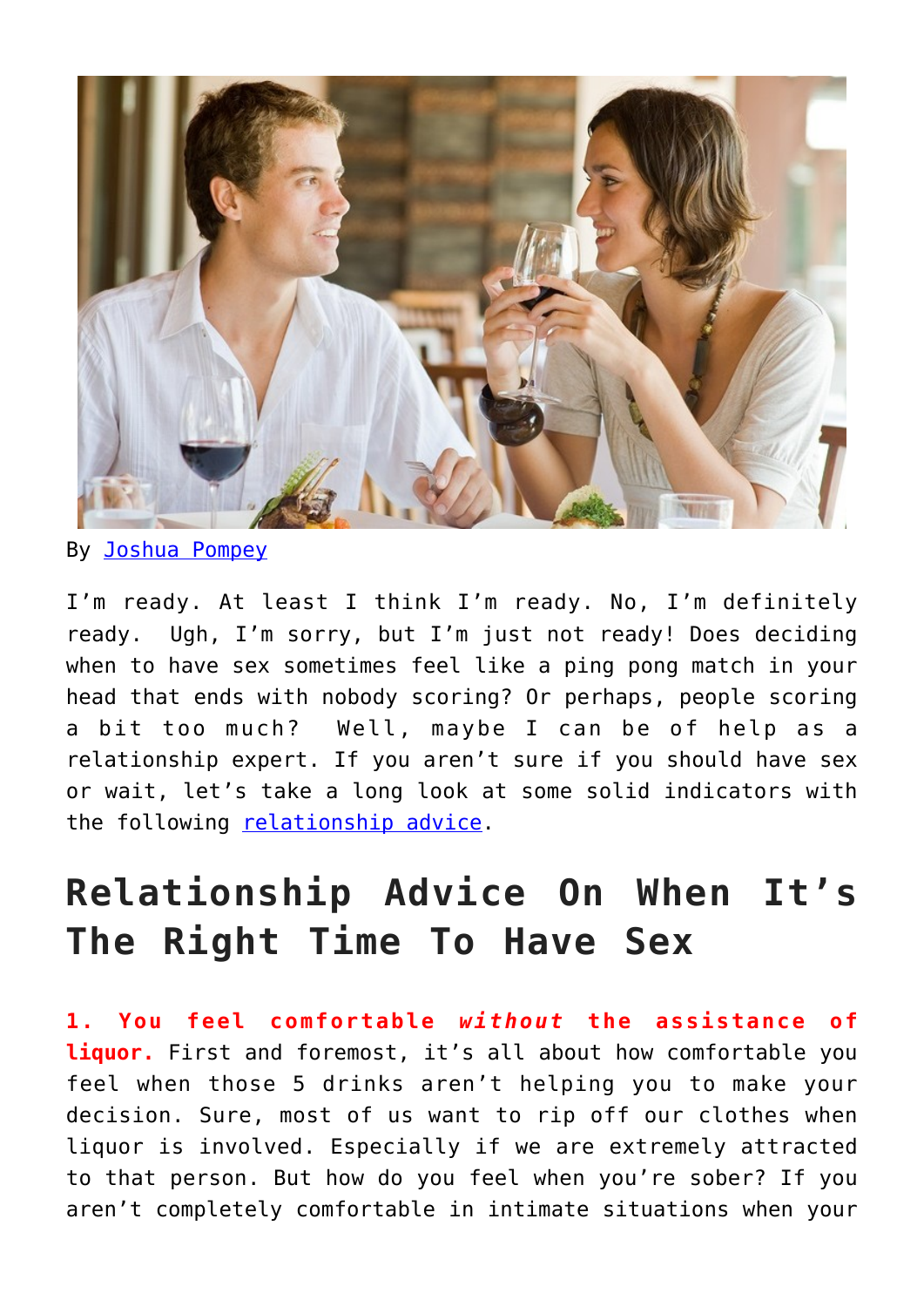clothes are on, you probably won't feel comfortable with your clothes off either.

**2. Silence feels normal.** This might sound like a strange dating tip for an article about sex, but being able to be feel comfortable in silence around someone you're dating is a very strong indication of just how close the two of you are. Just don't stay that quiet when things get intimate!

**Related Link:** [Dating Advice: Should A Woman Split The Bill On](http://cupidspulse.com/113519/dating-advice-split-bill-date-night/) [A Date Night?](http://cupidspulse.com/113519/dating-advice-split-bill-date-night/)

**3. You have talked about your relationship goals.** Keep in mind that everyone is different. Some people are content with multiple partners. Some people prefer monogamy. To each their own. But regardless of your preferences, you should know what your partner is all about with his or her intentions before taking it to that next level. Or at least have a very strong idea.

**4. The chemistry is undeniable.** Sometimes this happens on the first date. Sometimes it's after several dates. Sometimes several months. But you will know when the chemistry is too strong to stop. When this happens, just let go and enjoy it. There is nothing to feel guilty about if you are two willing partners, because let's face it, those feelings don't come around often.

**Related Link:** [Relationship Advice: How Do You Know When It's](http://cupidspulse.com/112327/relationship-advice-moving-in-relationship-experts/) [Right To Move In With Someone?](http://cupidspulse.com/112327/relationship-advice-moving-in-relationship-experts/)

**5. When it doesn't interfere with your relationship goals.** You may feel perfectly normal having sex on the first night. But will the other person question who you are as a person if you do? Could it put a long term relationship in jeopardy? It's important to consider these questions before taking things to the next level. If you want to play it safe, having sex within the first couple of dates is risky if you're seeking out a long term relationship, unless you're absolutely certain your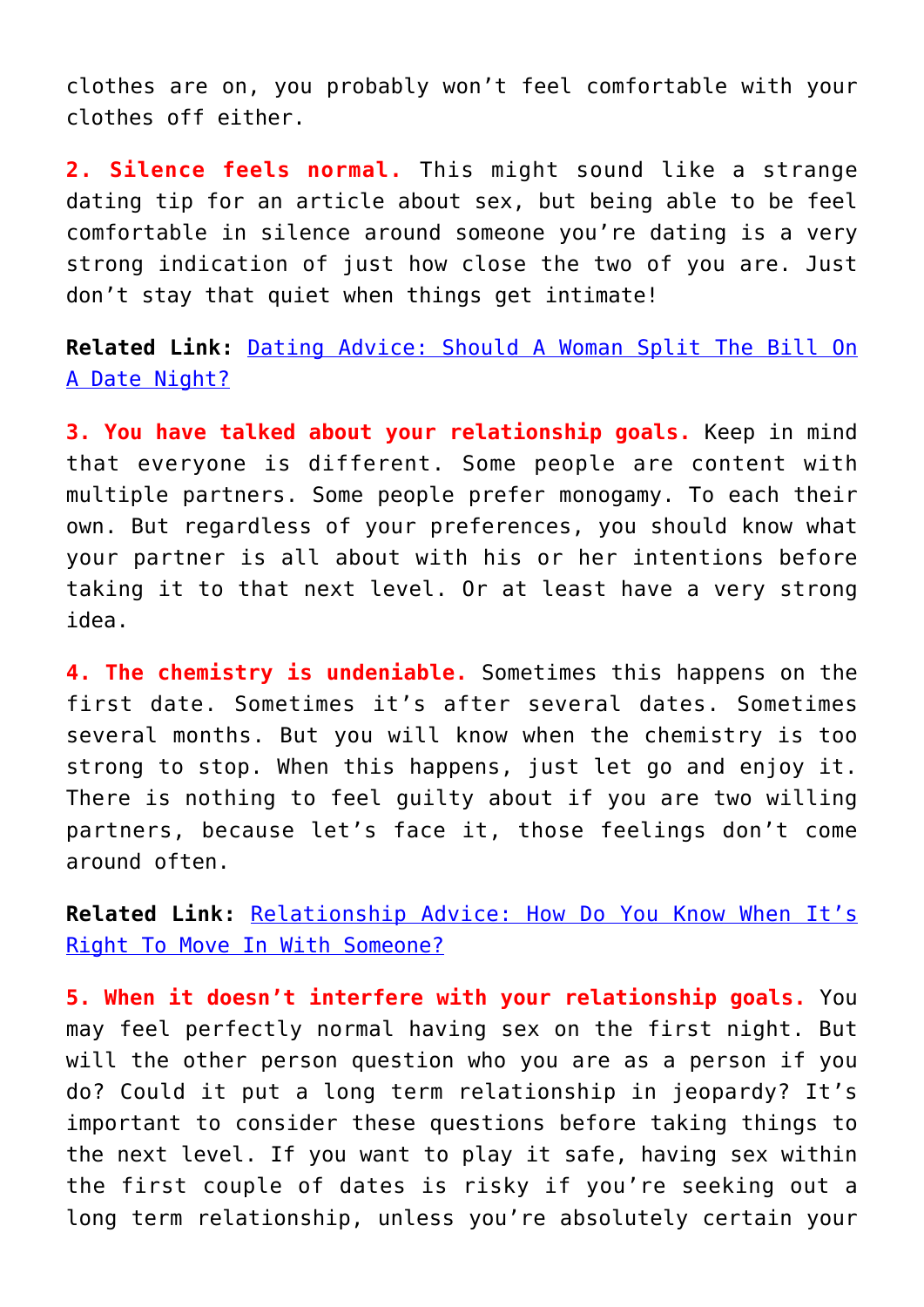new partner shares your views. Otherwise, hold off until you are sure you won't be labeled or judged for your actions.

Keep an eye out for these indicators and consider my relationship advice next time you're faced with the decision on whether or not to have sex. Don't succumb to pressure, and remember that you're in charge of your body. Good luck!

*For more information from Joshua Pompey, including why matchmaker's for women over 50 are a dangerous proposition, click [here.](http://www.nemvip.com/matchmakers-for-women-over-50)*

# **[Celebrity Couple Predictions:](https://cupidspulse.com/114582/celebrity-couple-predictions-kendall-jenner-nicki-minaj-minka-kelly/) [Kendall Jenner, Nicki Minaj](https://cupidspulse.com/114582/celebrity-couple-predictions-kendall-jenner-nicki-minaj-minka-kelly/) [and Minka Kelly](https://cupidspulse.com/114582/celebrity-couple-predictions-kendall-jenner-nicki-minaj-minka-kelly/)**

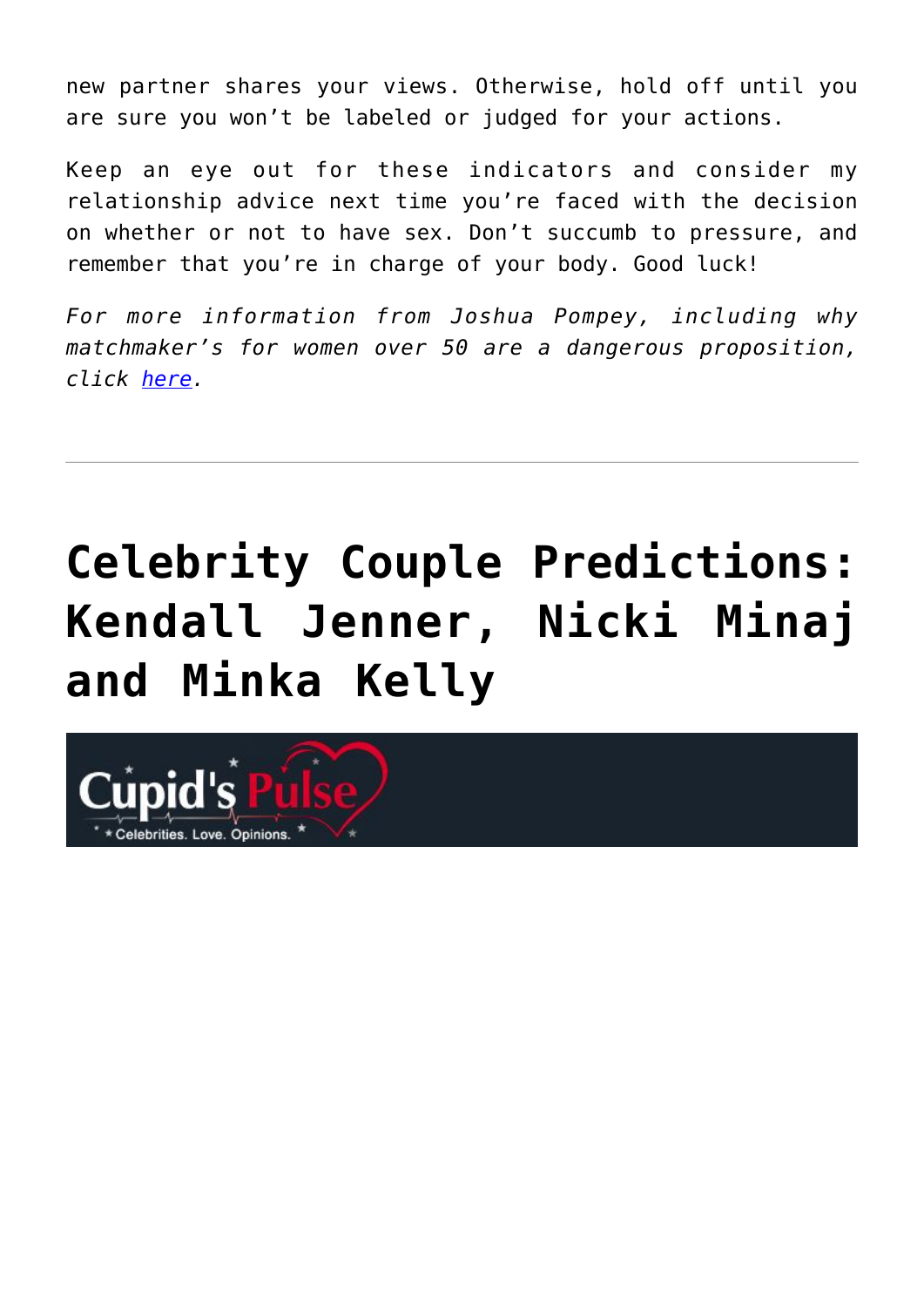

#### By [Shoshi](https://about.me/yolandashoshana)

In the latest celebrity news, three famous couples have caught the public's attention, two of which are celebrity relationships that are just getting started, such as with Kendall Jenner and A\$AP Rocky, and former exes Minka Kelly and Wilmer Valderama. In terms of more serious relationships, one of Hollywood's most anticipated marriages involve rappers Nicki Minaj and Meek Mill. But who's stepping out this time around hand in hand? Join me as I look into the crystal ball of relationships and love. Below, I share my predictions for these [celebrity couples.](http://cupidspulse.com/celebrity-relationships/long-term-relationships-flings/)

## **Celebrity Couple Predictions: Celebrity Relationships That May or May Not Last**

**Kendall Jenner and A\$AP Rocky:** I'm convinced that Kris Jenner had a secret meeting with the Kardashian/Jenner kids where she told them they could only date black people associated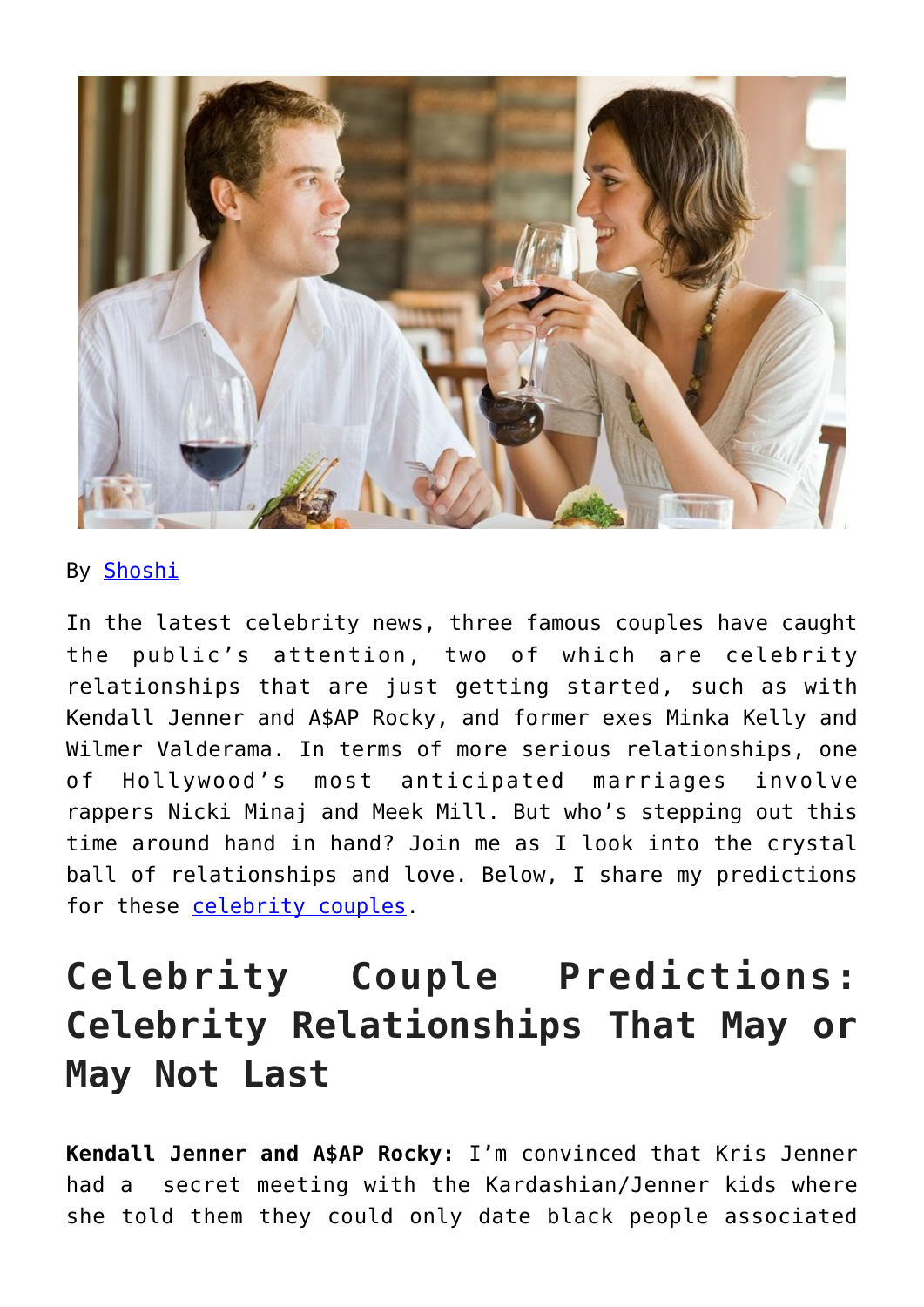with rap music. It appears that Kendall Jenner is now following the family trend by allegedly dating rapper A\$AP Rocky. Jenner and Rocky been spotted having dinner together as they creep out during the late night hours. While they're doing the "date thing," don't call them boyfriend and girlfriend just yet. Jenner is taking it slow. She wants to enjoy herself. Basically, she is testing him out to see if he's worth her time. If Rocky wants Jenner to take him seriously, he is going to have to step it up. Kendall tends to be a little more "low key" and drama free with her relationships. She won't flaunt her love affair like Kylie or Kim. But only time will tell if they officially become a couple. Don't be surprised if Jenner is on mystery dates with someone else.

**Related Link:** [Kendall Jenner Says Parent's Split 'Sucked'](http://cupidspulse.com/83334/kendall-jenner-parents-split/)

**Nicki Minaj and Meek Mill:** Everyone seems to be wondering when Nicki Minaj and Meek Mill will walk down the aisle. That wedding may be getting closer. The celebrity couple just moved in together in fancy crib in Beverly Hills. In April, Minaj said she was single on the Ellen Show, so this move is a big step. Minaj looks all the way into the relationship, but there is something about Mill that looks shady for lack of a better word. I'm not saying that he's cheating on Minaj, but he leaves the door open for other women. He likes to get his flirt on which could lead to trouble down the line. If they don't get married soon, it may never happen. There is a big chance that they will simple crash and burn after the relationship runs it's course.

### **Related Link:** [Celebrity Couple: Nicki Minaj & Meek Mill Spark](http://cupidspulse.com/102378/celebrity-couple-nicki-minaj-meek-mill-spark-engagement-rumors/) [Engagement Rumors Again](http://cupidspulse.com/102378/celebrity-couple-nicki-minaj-meek-mill-spark-engagement-rumors/)

**Minka Kelly and Wilmer Valderrama:** Didn't Wilmer Valderrama and Demi Lovato break up like five minutes ago? Well Valderrama is not wasting time crying about it. He has already hooked back up with his ex Minka Kelly. The two dated in 2012,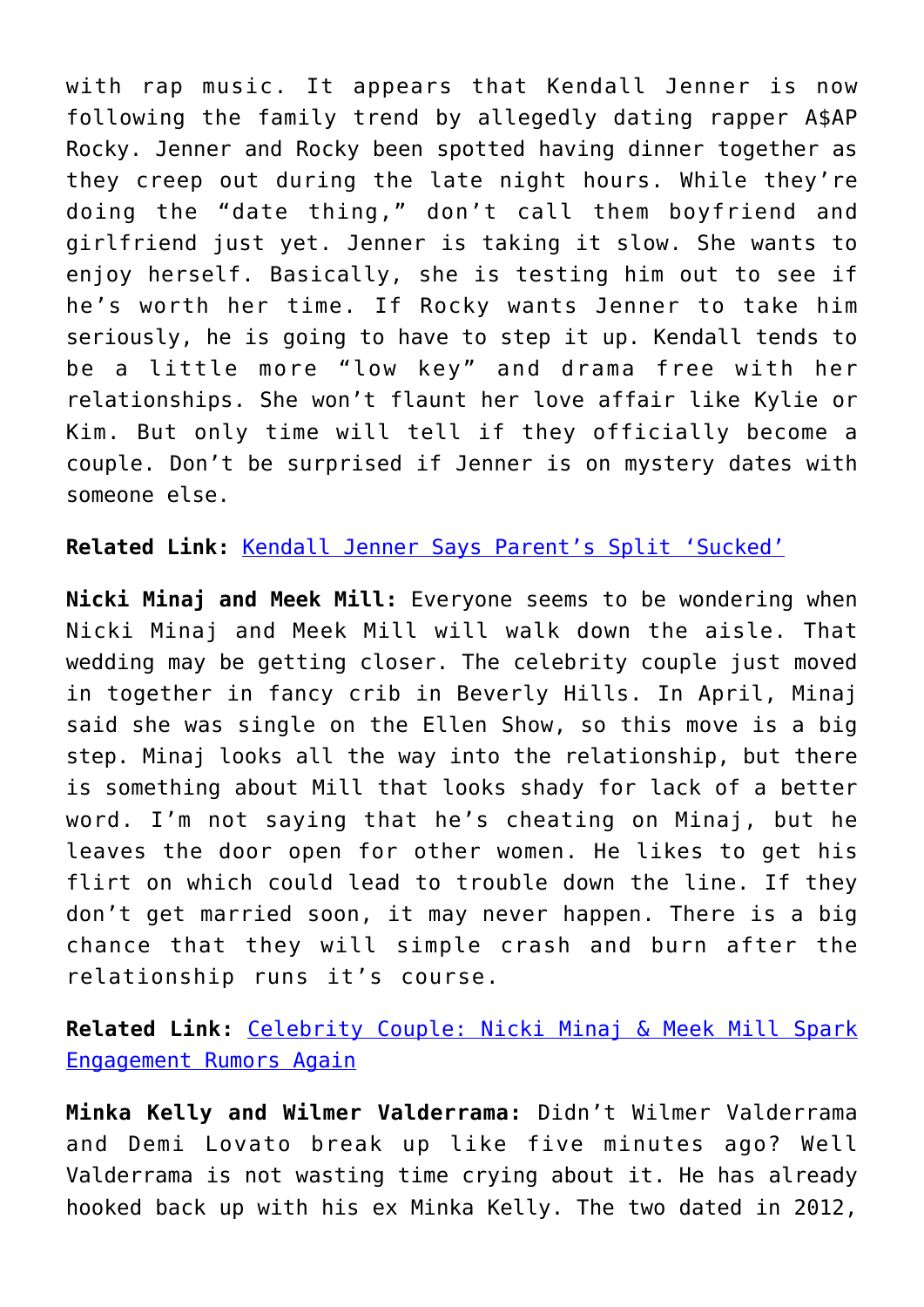so this is their second time around. While they will have some fun, the relationship is not for the long haul. Kelly will want more than what Valderrama can give her, which is marriage or at least a nice long term commitment. She will eventually have to move on. Valderrama is always dating a hot actress or singer. What is it about him that is hard to resist? He will continue to woo the ladies and probably won't be ready to settle down until he hits his 40s.

**Related Link:** [Celebrity Exes Wilmer Valderrama & Minka Kelly](http://cupidspulse.com/114524/celebrity-exes-wilmer-valderrama-minka-kelly-dating-again/) [Are Dating Again](http://cupidspulse.com/114524/celebrity-exes-wilmer-valderrama-minka-kelly-dating-again/)

*For more information on Shoshi click [here.](http://cupidspulse.com/relationship-dating-experts/yolanda-shoshana-shoshi-lifestyle-provocateur/)*

**What celebrity couples do you want to see predictions for next? Tell us in the comments below!**

# **[Relationship Advice: Listen](https://cupidspulse.com/114250/relationship-advice-listen-with-your-heart/) [With Your Heart](https://cupidspulse.com/114250/relationship-advice-listen-with-your-heart/)**

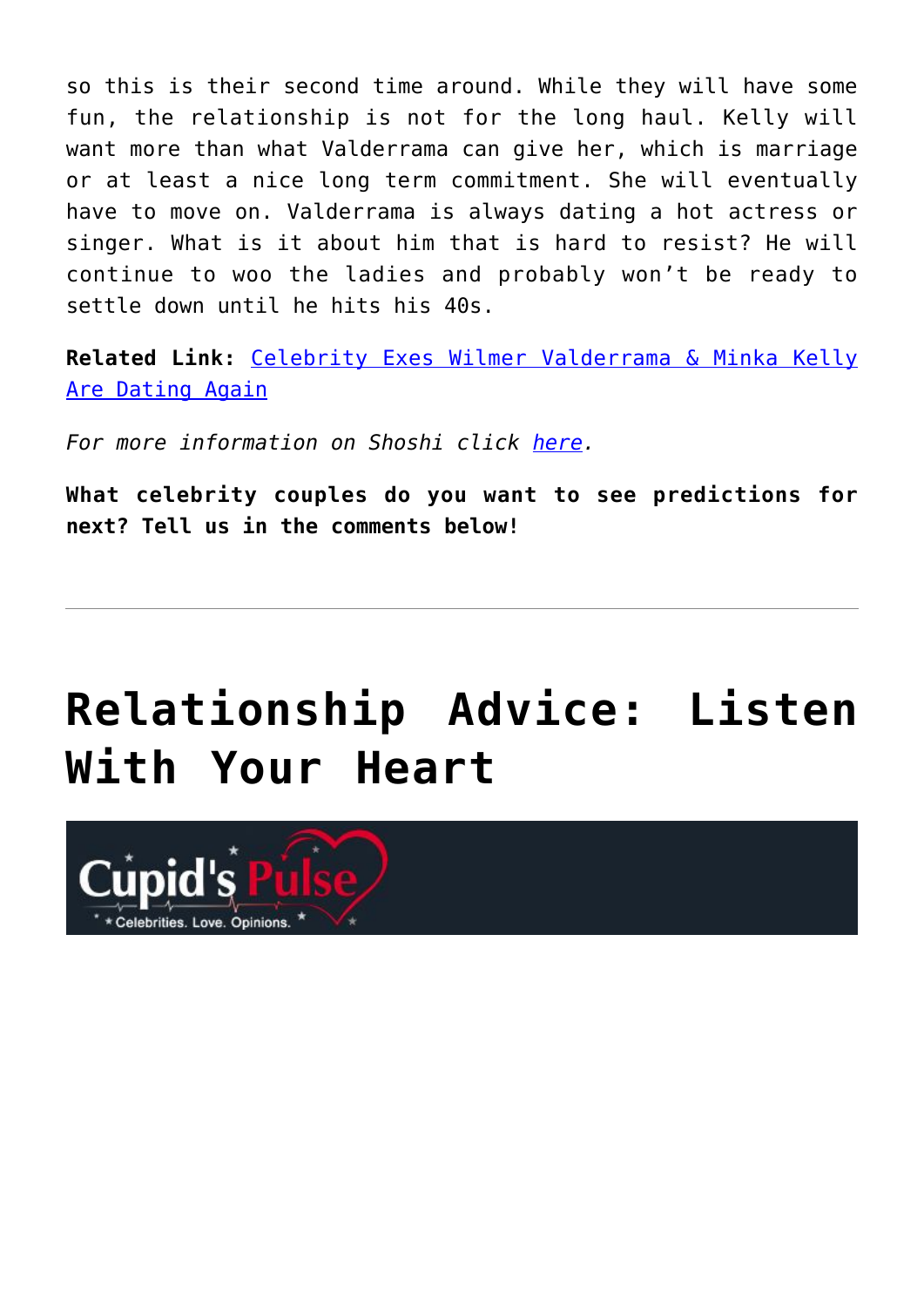

By Debbie Ceresa from *Divorce Support Center* 

How many times have you said this to your partner? "You never hear what I say! Aren't you listening to me?" Or maybe they've accused you of not hearing or remembering what was said. The longtime celebrity couple Kurt Russell and Goldie Hawn credit listening as a secret to a successful relationship. "Learn to listen and live in the moment. Don't over plan your future; focus on being the best partner you can be in the present moment, and the rest will follow." Listening is key to building and maintaining a healthy relationship, but it's not easy. The skills of a good listener require dedication and a heart with ears. You must have the ability to give yourself totally to the person who is talking. It's not easy because we are constantly inundated with outside distractions, such as our thoughts, cell phones, and social media. In his book, *Wherever You Go, There You Are*, Jon Kabat-Zinn, professor of medicine emeritus at the University of Massachusetts Medical School, defines mindfulness, or active listening, as paying attention in a particular way, on purpose, in the present moment, and non-judgmentally. We listen to understand, to obtain information, and for enjoyment, but researchers and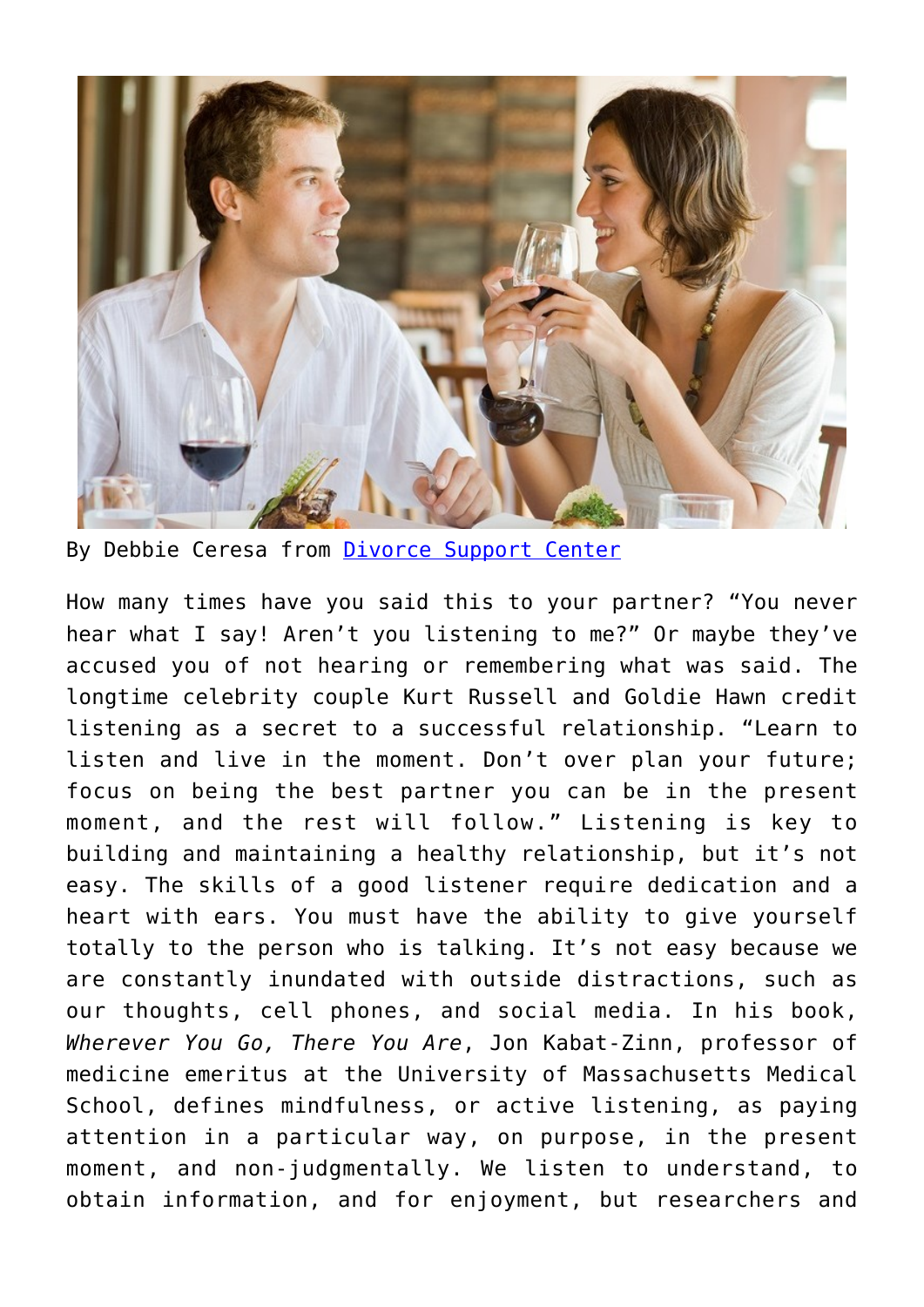[relationship experts](http://cupidspulse.com/relationship-experts/) at the University of Minnesota found that "the average person only remembers half of what he or she has immediately heard said by another person." Over time, that result can have a devastating effect on your relationships. A key factor in a successful relationship is to become a pro in active listening. Active listeners make an effort to hear what has been said and understand the message. To accomplish this, you must master four of these dating tips.

## **Relationship Advice On Active Listening**

**1. Create a listening ritual and space.** Find a comfortable place to sit and listen to each other, particularly when the conversation is important. Your special place should be free of distractions thereby giving yourselves total attention to each other. Unplug, de-clutter, shut the door, do whatever it takes for some priceless listening time. My husband and I have created a morning coffee time on our patio. The morning sounds of birds, the tranquility of mountains in the distance, and the early neighborhood sounds provide us with a peaceful space to share stories daily.

### **Related Link:** [Expert Dating Advice: How to Get Over "The](http://cupidspulse.com/99769/expert-dating-advice-project-soulmate-get-over-the-little-things/) [Little Things"](http://cupidspulse.com/99769/expert-dating-advice-project-soulmate-get-over-the-little-things/)

**2. Pay attention.** Give yourself to the speaker with a nod of your head, a slight gesture, or smile. Maintaining eye contact demonstrates you are in the moment. Most importantly, try to focus on hearing with your heart. "Wisdom is the reward you get for a lifetime of listening when you'd have preferred to talk," said relationship expert Doug Larson.

**Related Link:** [Relationship Advice: What Makes a Marriage](http://cupidspulse.com/104864/relationship-advice-makes-marriage-strong/) [Strong?](http://cupidspulse.com/104864/relationship-advice-makes-marriage-strong/)

**3. Put yourself in your partner's shoes.** Don't be afraid to be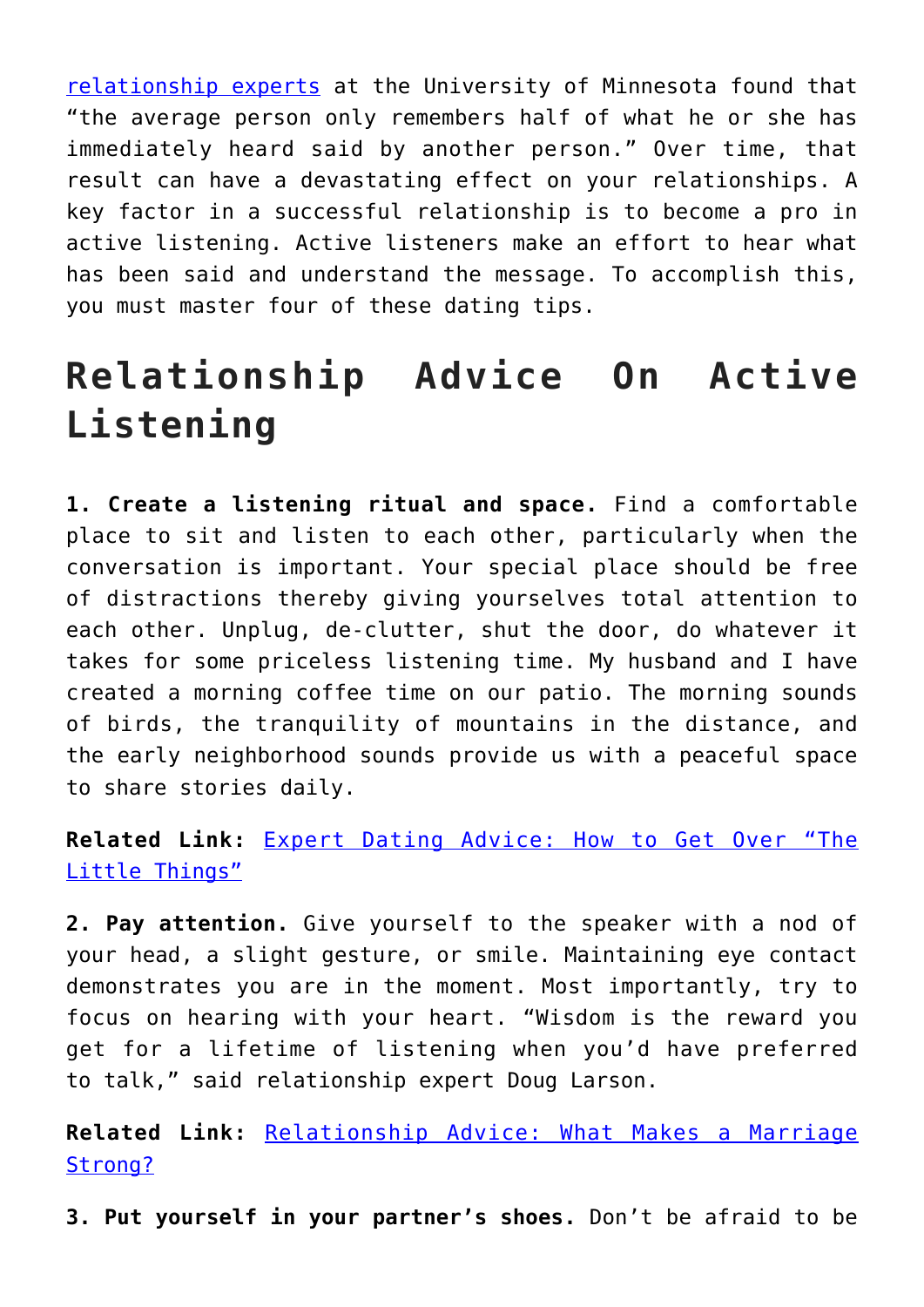empathic. Recognizing your partner's perspective will give you the opportunity to think beyond yourself. You'll be surprised as you discover their hopes, dreams, fears and expectations. These discoveries will lead to you to honing in on you're listening skills as you begin to know your partner more intimately.

**Related Link:** [Relationship Advice: Four Reasons To Be Thankful](http://cupidspulse.com/101887/relationship-advice-be-thankful-for-your-partner/) [For Your Partner](http://cupidspulse.com/101887/relationship-advice-be-thankful-for-your-partner/)

**4. Collect moments and be prepared to retell the story.** When your partner shares a story with you, it's important to them. The story is their moment, and it has now become yours. How many times have you and a friend retold the story of running through the airport together or the time you celebrated your anniversary at a special restaurant? "One of the best ways to remember something better is to know that you are going to tell what you learned to someone else," said writer Henrik Edberg. "Then you'll be more alert, naturally start asking more questions to understand and what is said – in my experience – simply seems to stick better." My best relationship advice is to learn from retelling your special moments, remember the eye contact, gestures, and emotions. With so many distractions vying for our time, the ability to listen is a quality often longed for in today's relationships. By creating the ideal atmosphere, paying attention, showing empathy for our partner, and being fully engaged in listening, you can show your loved one how much you care by not saying a word.

*Debbie is a Certified Grief Recovery Specialist. She is an author, an inspirational speaker, and a relationship expert. For more information about and articles by our Divorce Support Center relationship experts, click* [here](http://cupidspulse.com/relationship-dating-experts/hope-after-divorce-relationship-experts/)*.*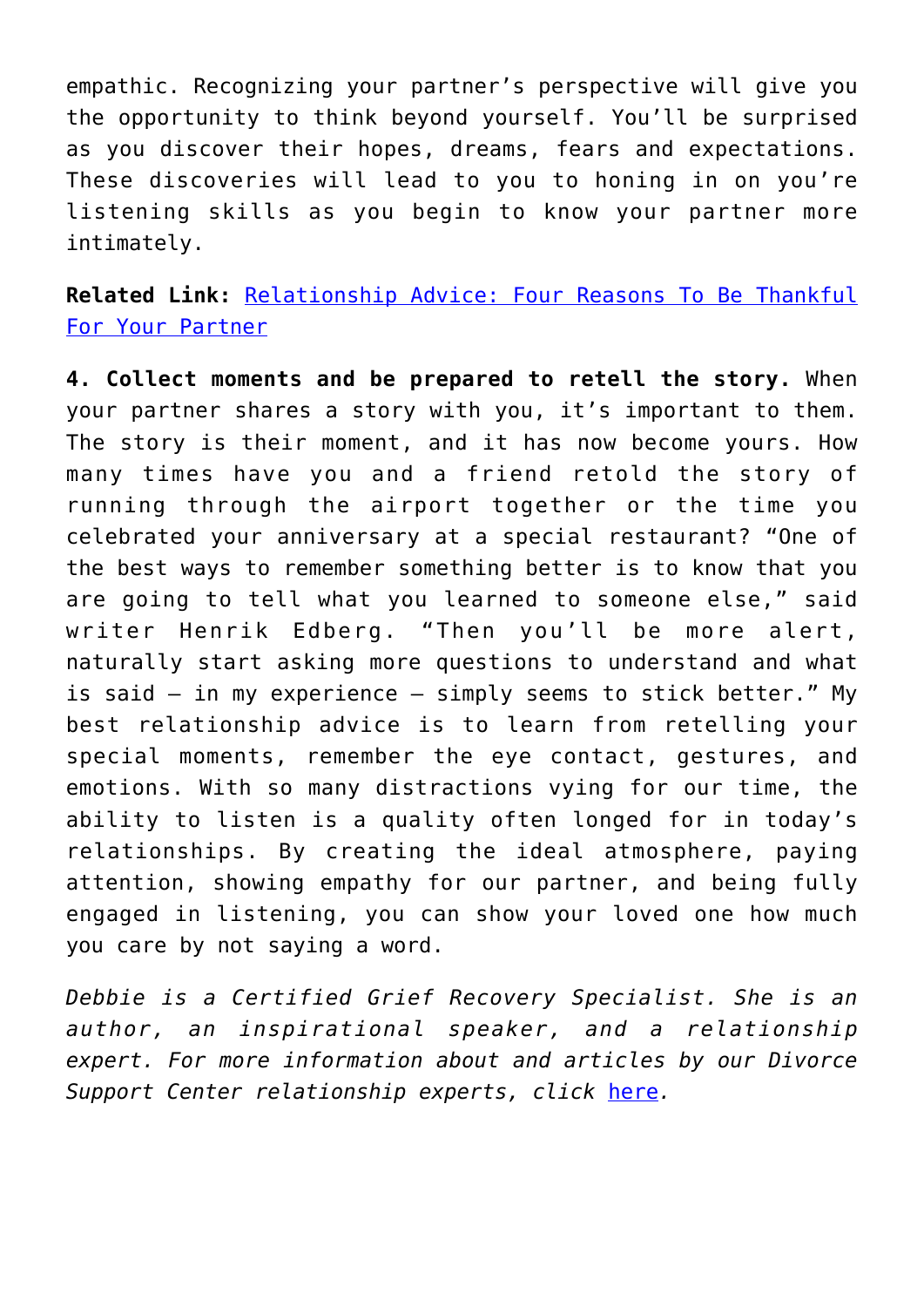# **[Relationship Advice: Why](https://cupidspulse.com/114182/relationship-advice-why-not-easy-say-goodbye/) [Isn't It Easy to Say Goodbye?](https://cupidspulse.com/114182/relationship-advice-why-not-easy-say-goodbye/)**



By Dr. Jane Greer

Some say [Ben Affleck](http://cupidspulse.com/87708/ben-affleck/) is waiting to find out if his [celebrity](http://cupidspulse.com/celebrity-relationships/break-up-divorce/) [ex](http://cupidspulse.com/celebrity-relationships/break-up-divorce/) [Jennifer Garner](http://cupidspulse.com/94271/jennifer-garner/) wants to reconcile with him. Despite their [celebrity divorce](http://cupidspulse.com/celebrity-relationships/break-up-divorce/), they have remained close. According to a source, many people feel Jennifer is stringing Ben along and "making him jump through hoops." They say she's acting hot and cold, and he has no idea where they stand as a couple or a family. It can be very frustrating to remain in limbo and not know what to expect. Many people find themselves in this situation after a break-p or an attempted break-up.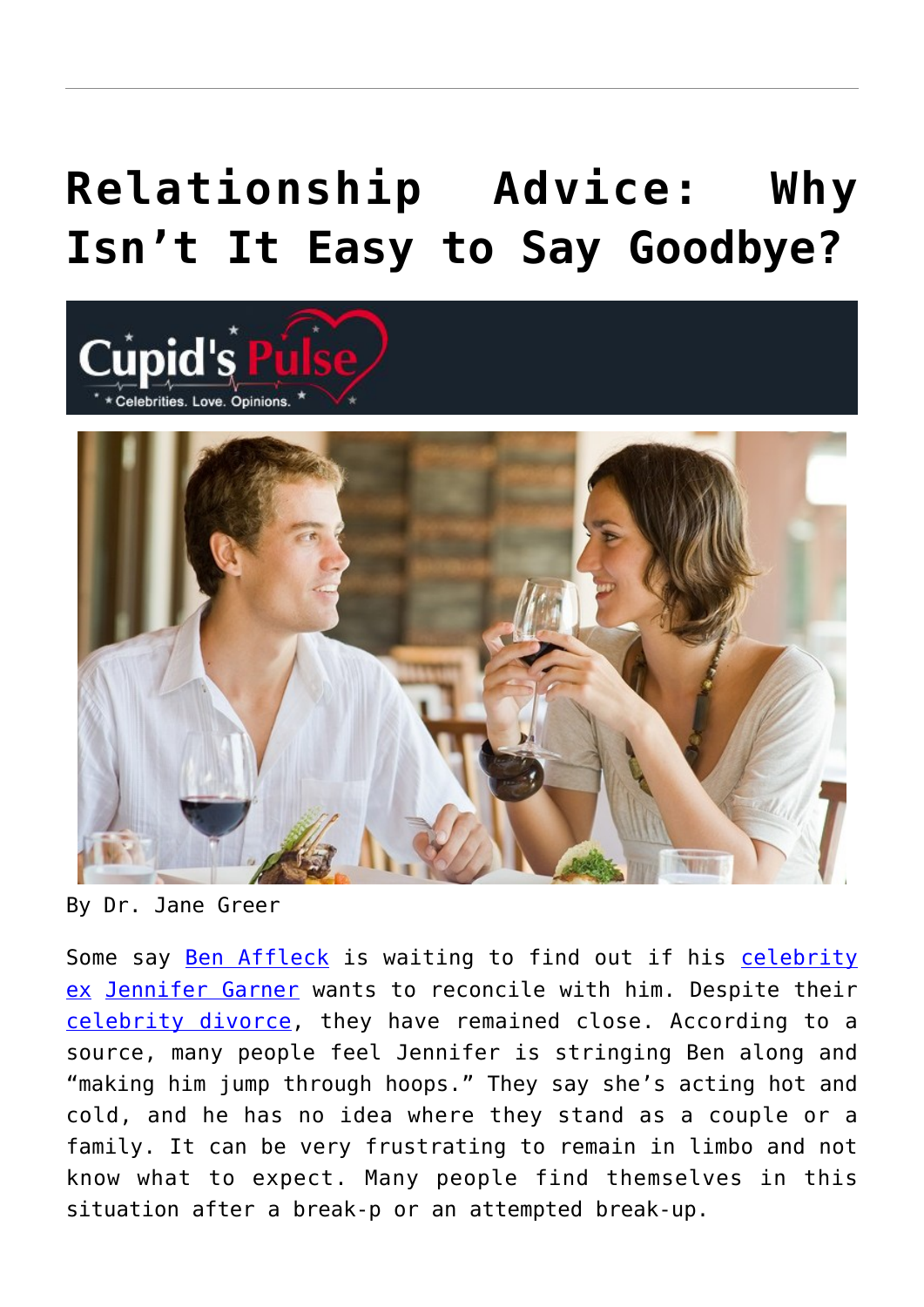**Sometimes the road to splitting up permanently isn't clear, and there can be lots of fits and starts before either reaching the final end of a relationship, or deciding to give it another solid try. Why is it so hard for people to let go, sometimes even if they are officially divorced? Check out the following relationship advice:**

The most compelling reason people continue to hold on is the fact that they have a shared history. The person who might be an ex-partner has a sense not only of who you are, but who you were with them and during your time together. To then say good-bye to them can also feel like saying goodbye to who you were during your relationship. Another thing that can keep you hopeful, even if you aren't happy right now, is the possibility that something will change and the good times you once shared and the positive aspects of the relationship will resume.

**Related Link:** [Jennifer Garner Source Says Ben Affleck's](http://cupidspulse.com/98881/jennifer-garner-ben-affleck-celebrity-affair-ultimate-betrayal/) [Alleged Celebrity Affair Was the 'Ultimate Betrayal'](http://cupidspulse.com/98881/jennifer-garner-ben-affleck-celebrity-affair-ultimate-betrayal/)

Another thing that can keep the glue between you from completely giving way is if one of you wants to hold on more than the other. When this happens, the one who isn't ready to finally end it might persist with calls, emails, and texts which can increase the doubts the other might feel as well as any guilt feelings he or she might have about ending the relationship in the first place. The partner who wants to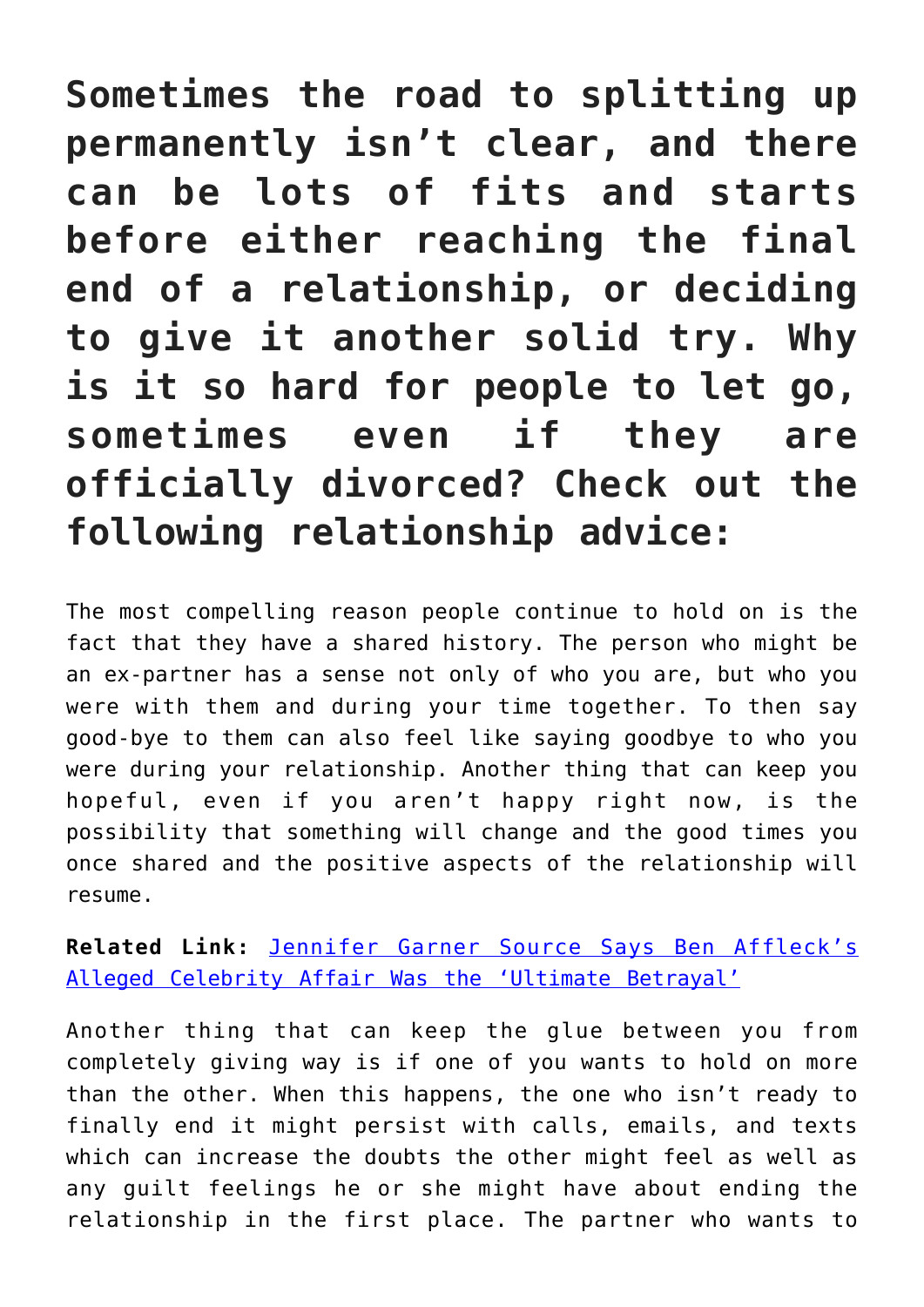continue to be together might also make assertions that they will change whatever behavior may have led to the unhappiness between you. They might even start to do it, which can make the other person stick around with the hope that the negative behaviors will disappear completely. As a result, a couple can often seesaw because even small changes can increase optimism and give someone the stamina they need to be willing to try to give it another shot. In the case of a betrayal, when the initial and intense anger diminishes, there can be a willingness to give the person a chance to rebuild your trust. Also, when there are children involved, as there are with Jennifer and Ben, there is often a desire to keep the family together for their sake. That can be one of the strongest driving forces of all. Whatever the case, certainly if a lot of loving feelings remain it is hard to imagine life without them in it.

#### **Related Link:** [Lessons From Jennifer Garner and Ben Affleck](http://cupidspulse.com/55662/lessons-from-jennifer-garner-ben-affleck-tammy-greene-hope-after-divorce/)

The question becomes, how do you know if you are wasting your time, holding on with the hope that the happiness will be rekindled or the bad behaviors will change when there is the chance that neither of those things is likely? How can you know how much time to give it before reaching the decision to finally call it quits? Are there any strategies to employ for ending a relationship?

If you are moving forward with the intent to give your relationship a try and see if things can work out, it's good to be clear about what specific changes you are looking for and how long you are willing to wait to see if they actually take place. For example, if you are looking to see if you can trust your partner again, the only real way to do that is to give them enough time to show through their actions that what they say and do is worthy of your trust. But if months go by and you continue to be disappointed because the promised changes aren't happening, or they have happened once but were never followed up on, that can be a good indicator that things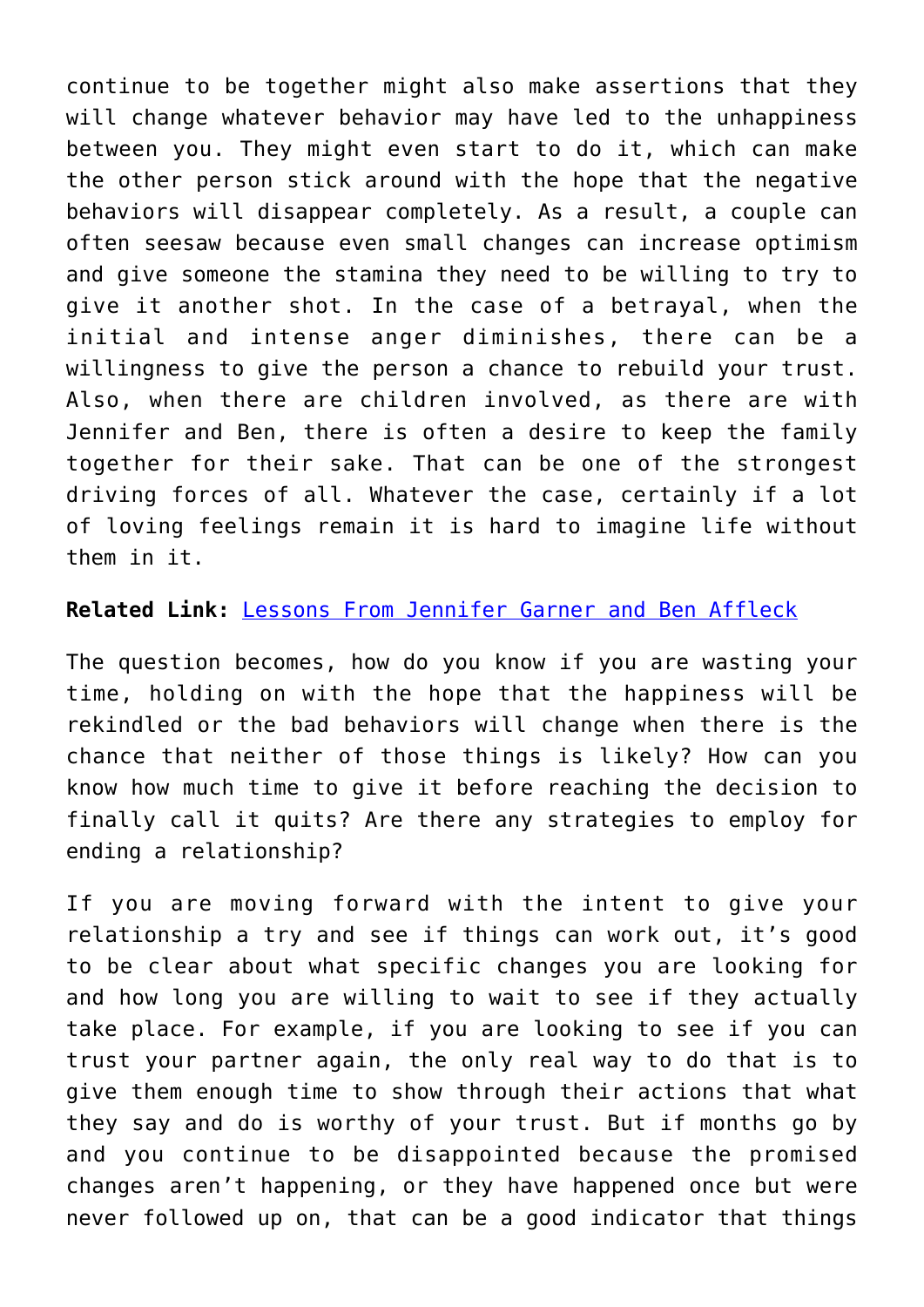aren't really going to be different from what had been upsetting you all along, and if you want to be happier it is time to let go. Ideally, you or your partner can look for counseling, which can help you either get your relationship back on track or help you reach the difficult decision that it really is time to say good-bye to each other.

It appears that Jennifer and Ben continue to share loving feelings, as well as children, and therefore remain open to the possibility of reuniting as a couple. Here's to hoping for the best!

*Please tune in to the 'Doctor on Call' radio hour on [HealthyLife.net](http://www.healthylife.net/) every Tuesday at 2 PM EST, 11 AM PST. First and third Tuesdays are Shrink Wrap on Call, second Tuesdays are HuffPost on Call, and the last Tuesday of the month is Let's Talk Sex! Email your questions dealing with relationships, intimacy, family, and friendships to Dr. Greer at [askdrjane@drjanegreer.com](mailto:askdrjane@drjanegreer.com). Connect with Dr. Jane Greer on Facebook, at [www.facebook.com/DrJaneGreer,](http://www.facebook.com/DrJaneGreer) and be sure to follow @[DrJaneGreer on Twitter](https://twitter.com/#!/DrJaneGreer) for her latest insights on love, relationships, sex, and intimacy.*

# **[Relationship Advice: Turning](https://cupidspulse.com/114084/relationship-advice-summer-fling-into-something-more/) [Your Summer Fling Into](https://cupidspulse.com/114084/relationship-advice-summer-fling-into-something-more/) [Something That Lasts Longer](https://cupidspulse.com/114084/relationship-advice-summer-fling-into-something-more/)**

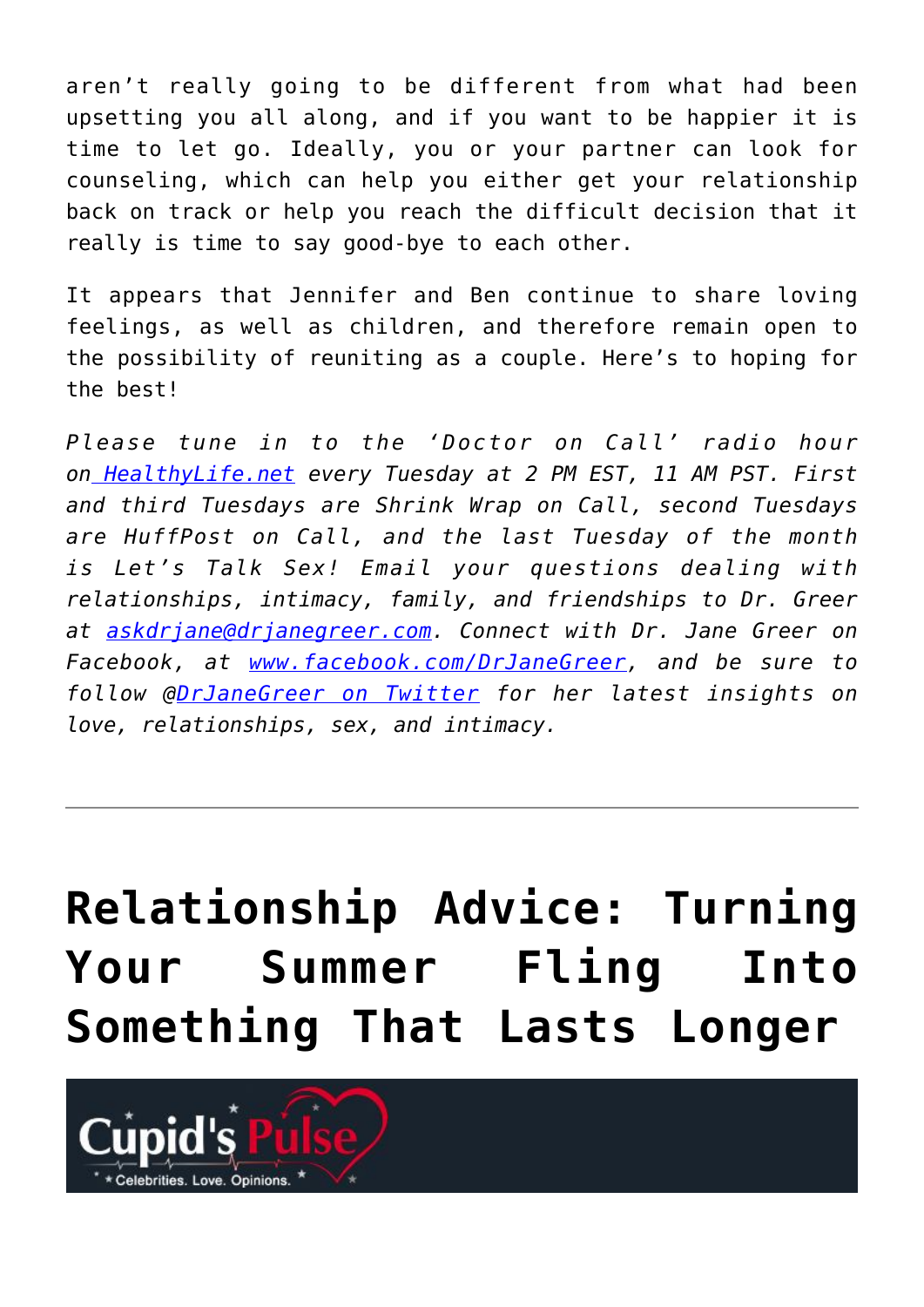

By [David Wygant](http://cupidspulse.com/relationship-dating-experts/david-wygant-dating-coach/)

*Summer loving, have me a blast. Summer loving, happened so fast. I met a girl crazy for me. I met a boy cute as can be. Summer days drifting away to oh oh the summer nights.*

You remember those lines from that iconic song in the movie *Grease*, *Summer Nights*? Well for those of you lucky enough to find a special someone during the hot months, you've just had a little summer loving, or you're experiencing it now. The days are winding down, nights are getting cooler, the sun getting weaker, and Labor Day is almost upon us! What are you going to do about your summer romance? Will it last? As a relationship expert, I'm here to tell you that summer isn't hunting season. Fall actually is! Whoever you met in the summer is thinking the same thing you are. They're thinking, "Have I met somebody that I'm actually going to be able to celebrate Christmas with? Will they be able to cuddle and snuggle all warm by the fire with me?" So how do you actually turn this summer fling into something long-lasting? My [relationship advice](http://cupidspulse.com/relationship-experts/) is very simple, just continue with the fun!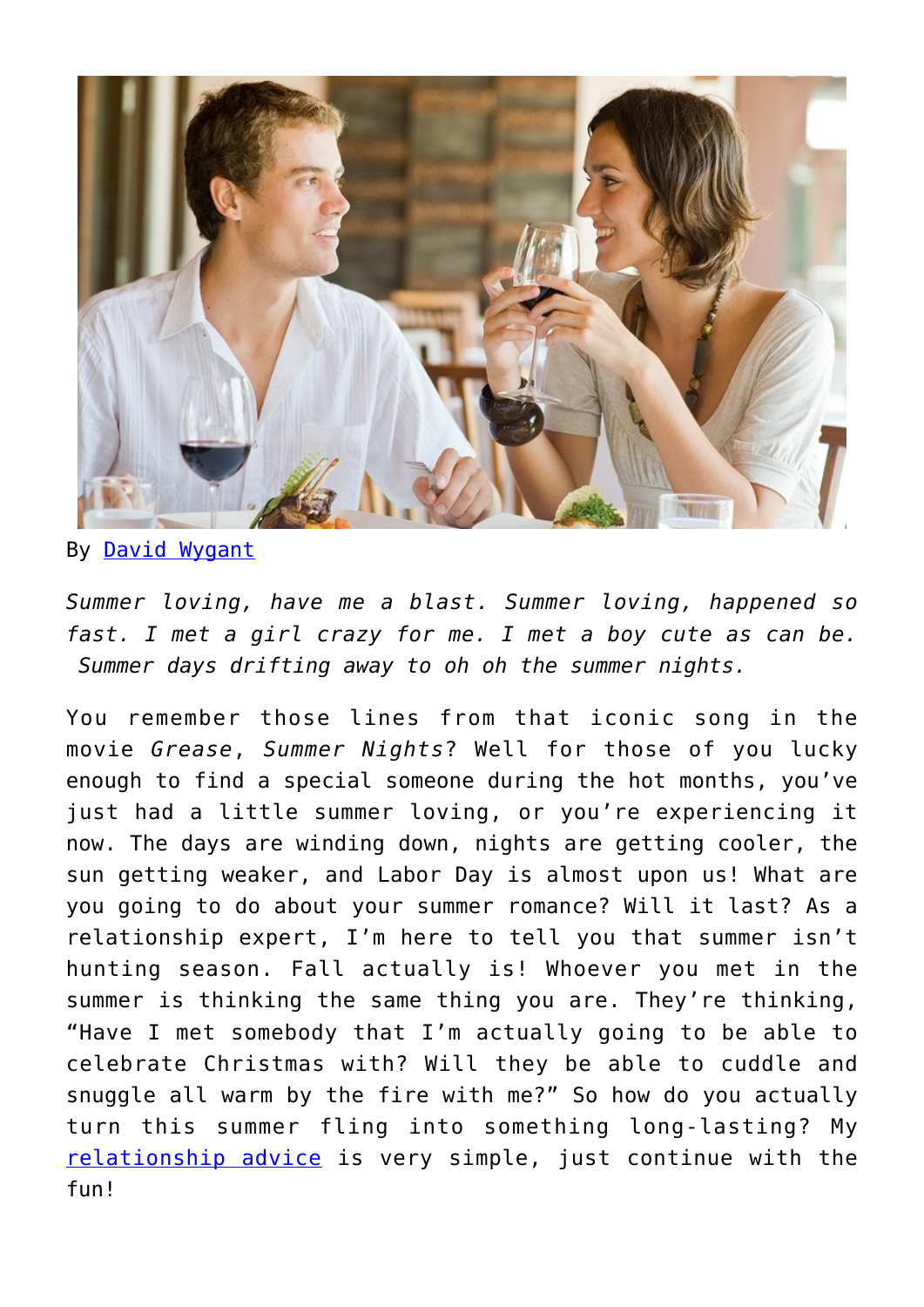### **Relationship Advice On Turning Your Summer Fling Into Something More**

In the beginning of a relationship, it's all about having a good time, getting to know one another, learning each other's love language, figuring out who each other is. So what you want to do is continue this relationship by being the same person. Maybe you won't be taking walks on the beach or around the lake anymore. Maybe you'll be doing things in your hometown. It doesn't matter where you are, or how you met. The bottom line is, summer flings can turn into long-lasting relationships, so you should treat it just as that. Continue doing things that were fun.

**Related Link:** [Relationship Advice: Make Your Love Life Sparkle](http://cupidspulse.com/111045/relationship-advice-love-sparkle-4th-of-july/) [Post-4th of July](http://cupidspulse.com/111045/relationship-advice-love-sparkle-4th-of-july/)

Summer may be ending, but if you want a serious relationship, keep courting him or her. Court this person because you've been courting them the whole time in the summertime. Court them so they knows exactly what you're talking about. The best dating advice I can offer is to be open, loving, and present to continue this relationship. To me, summertime is a great time to meet, but now it's time to get down to the nittygritty, and get down to the beauty of what you can actually co-create together. Bring back memories of the summer. Take lots of pictures now as summer winds down to an end. Take time to text your special someone these photos throughout the fall so you both can be brought back to that moment. There's no reason for summer flings to end. It can easily continue into the fall. Follow my relationship advice and dating tips, and I assure you, you'll be able to sing *Summer Nights* this same time next year.

*David Wygant is an internationally-renowned dating and relationship expert, author of the book* Naked, *and speaker.*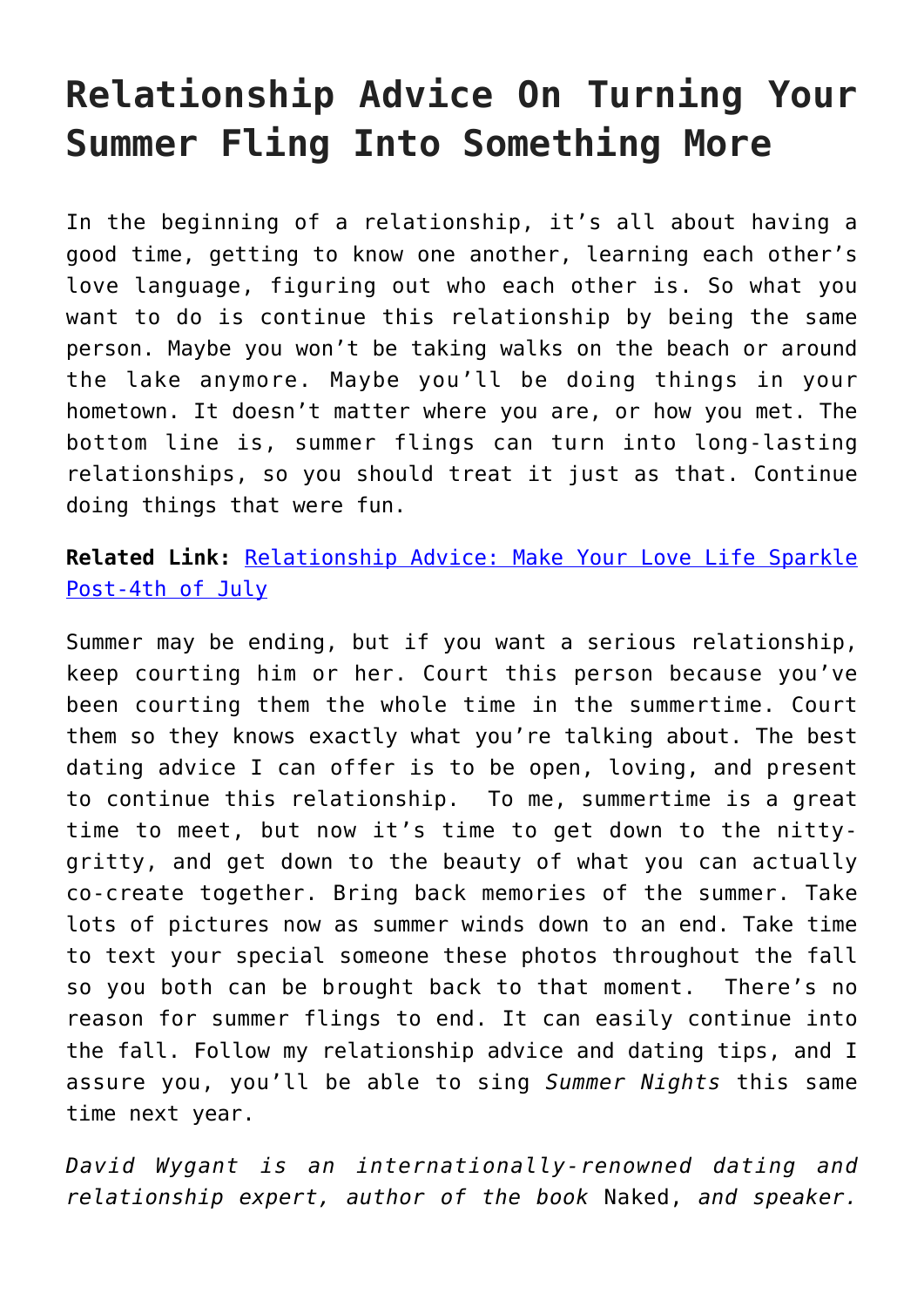*Through his boot camps, personal coaching, and his [website,](http://www.davidwygant.com/) his love advice has transformed the relationships and love of hundreds of thousands of people from every corner of the globe.* 

*For more expert relationship advice from David, click [here.](http://cupidspulse.com/relationship-dating-experts/david-wygant-dating-coach/)*

# **[Dating Advice: Should A Woman](https://cupidspulse.com/113519/dating-advice-split-bill-date-night/) [Split The Bill On A Date](https://cupidspulse.com/113519/dating-advice-split-bill-date-night/) [Night?](https://cupidspulse.com/113519/dating-advice-split-bill-date-night/)**





By [Joshua Pompey](http://cupidspulse.com/relationship-dating-experts/joshua-pompey/)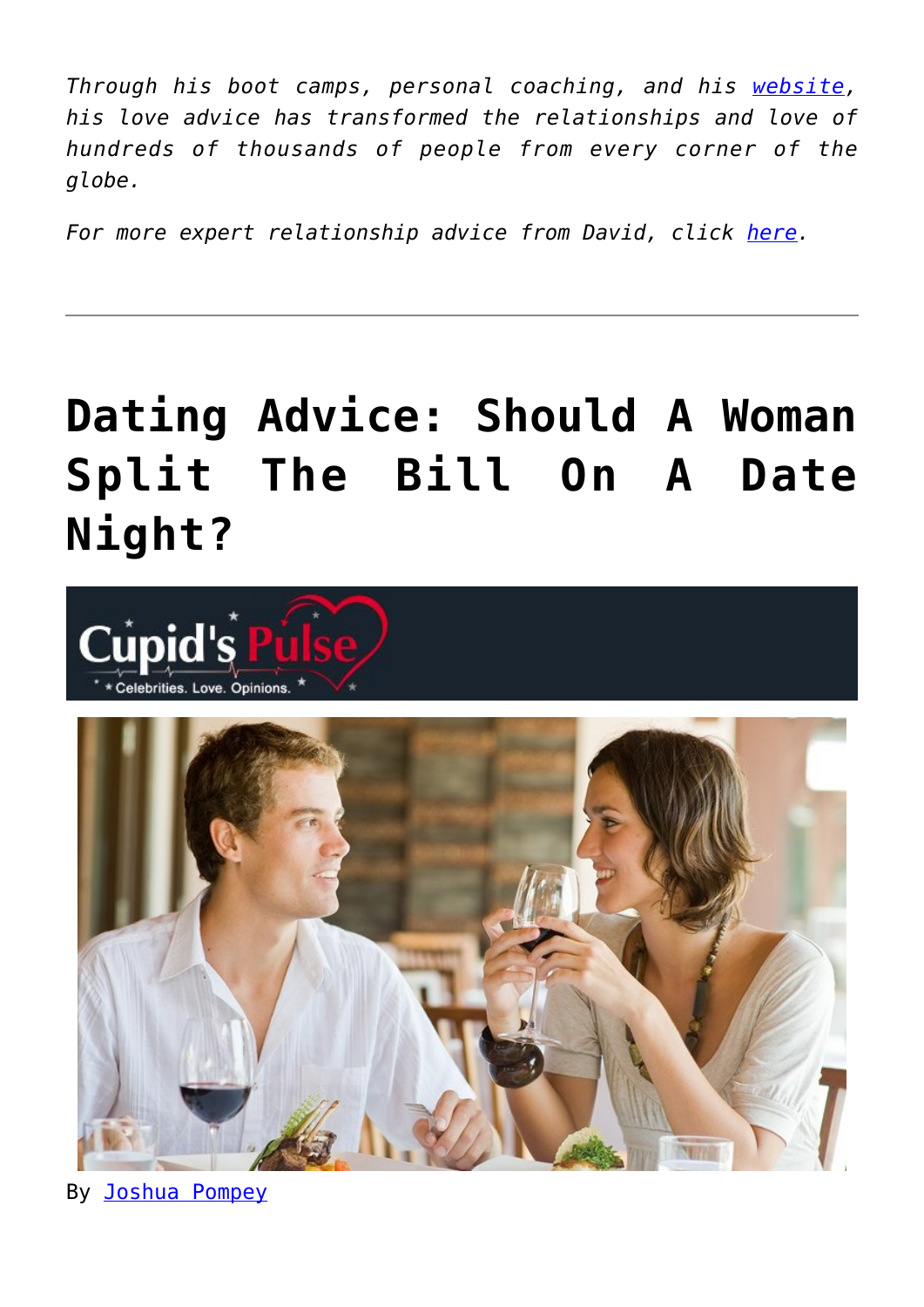The moment has come. The bill arrives. Sweat trickles down the back of your neck once the server drops the checkbook at your table. What do you do? Do you let him pay for the meal? Or do you sit there awkwardly while he reaches for his wallet? Ah, the age old question that relationship experts love to answer. If you're looking for [dating advice](http://cupidspulse.com/dating/date-ideas/) that will help you navigate this dilemma, take into consideration the different scenarios that can arise on a first date.

### **Dating Advice On Splitting The Bill With Your Date**

The dating advice that I provide you will vary depending on the context of the situation. Suppose a man invited you out to an expensive restaurant or took you somewhere that costs a lot of money, without you being aware of the situation ahead of time. In this case, you really shouldn't be reaching for your wallet. It's not on you to cover an expensive bill that someone else imposed upon you.

But in any other situation, you should at least reach for your wallet at the minimum. This motion is less about the actual act of paying, and more about what it reveals about you as a person. When you reach for your wallet, you aren't just letting him know that you are willing to pay. You are communicating that you are considerate, interested, and trying to do the right thing. A man will notice and process this, even if he quickly waves you off.

**Related Link:** [Relationship Advice: How Do You Know When It's](http://cupidspulse.com/112327/relationship-advice-moving-in-relationship-experts/) [Right To Move In With Someone?](http://cupidspulse.com/112327/relationship-advice-moving-in-relationship-experts/)

Back when I was single, this was something that I always looked for on a first date, and I know for a fact that most men do as well. When we're on dates and someone sits there as the check comes without even flinching, we start to wonder if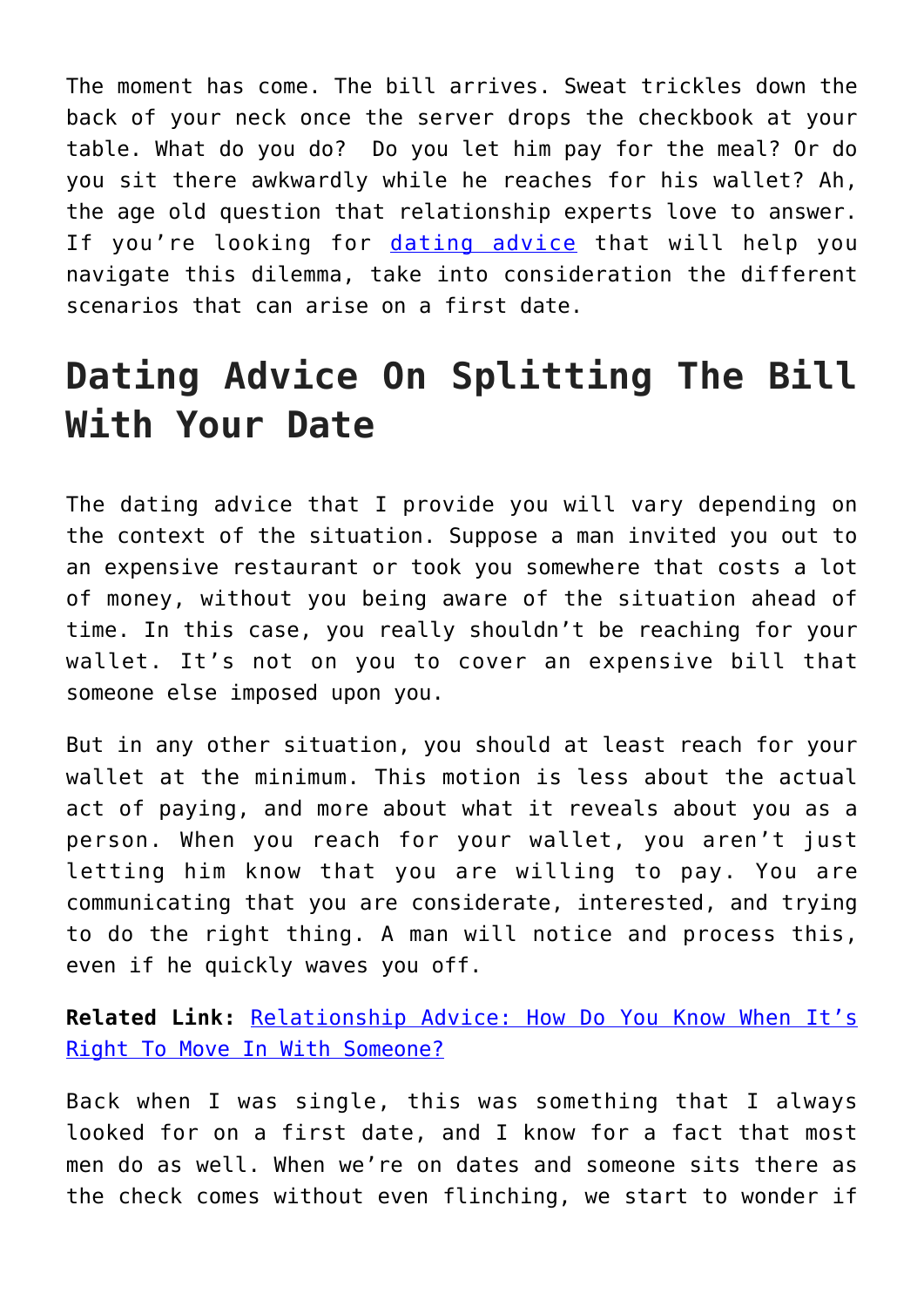she expects to always be taken care of, and even worse, will wonder if she is innately selfish. This may not be you at all, and maybe you've mentally planned on paying for something on a second date, but remember, it's a first date and he still doesn't know you very well. A man's perception of you is based solely on the limited amount of time that they're engaged with you on a first date. In the event that the man waves you off, just smile and say, "Okay, but next time the first round is on me!" And in the event that he doesn't wind up waving you off, that shouldn't be a big deal either, even if you don't like him. As a rule of thumb, don't accept a date if you can't afford to partially contribute. And if him not paying bothers you, then maybe it's a sign he's not your type anyway.

**Related Link:** [Relationship Advice On Financial Infidelity](http://cupidspulse.com/100647/relationship-advice-financial-infidelity/)

At the end of the day, what most quality men want (pending they don't have unresolved mommy issues) is a woman who is down to earth and considerate. The more you make this clear with the things you say and the actions you do, the easier it will be to avoid unnecessary relationship problems in the future regarding finances. You don't want to start any partnership with unequal footing. Having a guy shoulder the bill all the time is a sure way to stir some resentment. The best dating tip that I can offer is to at least give it a try.

*Joshua Pompey is an online dating and relationship expert. If you need help getting to that first date, visit his world famous profile writing service and sign up for a free profile evaluation [here](http://www.nemvip.com/profile-writing).*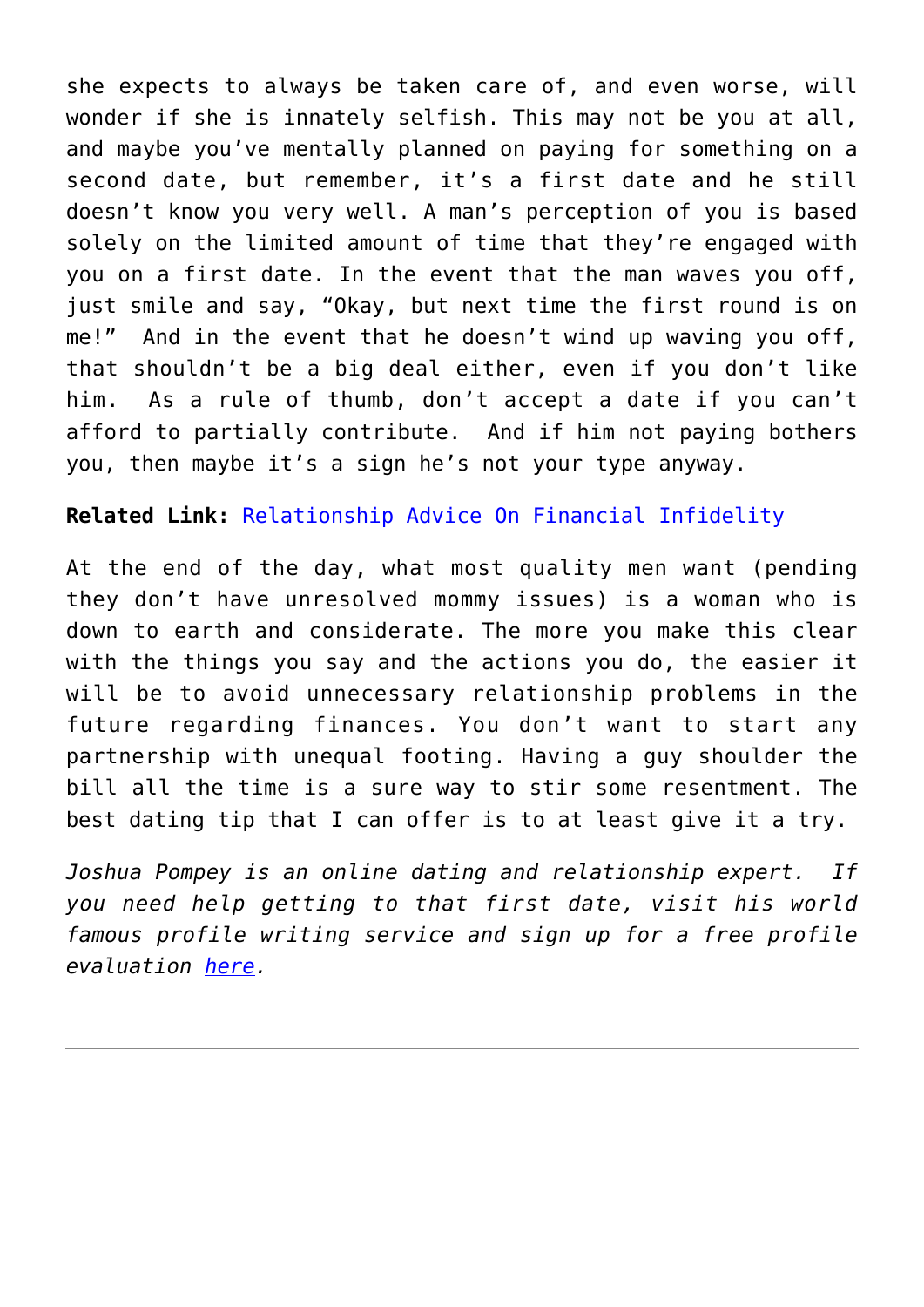# **[Dating Advice Q&A: How Has](https://cupidspulse.com/113353/dating-advice-technology-online-dating/) [Technology Changed the Way We](https://cupidspulse.com/113353/dating-advice-technology-online-dating/) [Date?](https://cupidspulse.com/113353/dating-advice-technology-online-dating/)**





*Question from Sandy L.: I'm a recently divorced mom of three who is jumping back into the wonderful world of dating. I can already tell that things are very different than when I was last single! How has technology changed the way we date? Should I definitely try online dating?*

Dating can be complicated. Add social media and electronic devices into the mix, and it can get even more tricky to find a compatible partner. This feat is especially challenging for new singles leaving failed marriages. However, do not fret. Leave it up to our relationship experts who can offer their best [dating advice](http://cupidspulse.com/videos/dating-advice-videos/) on using technology the right way. Online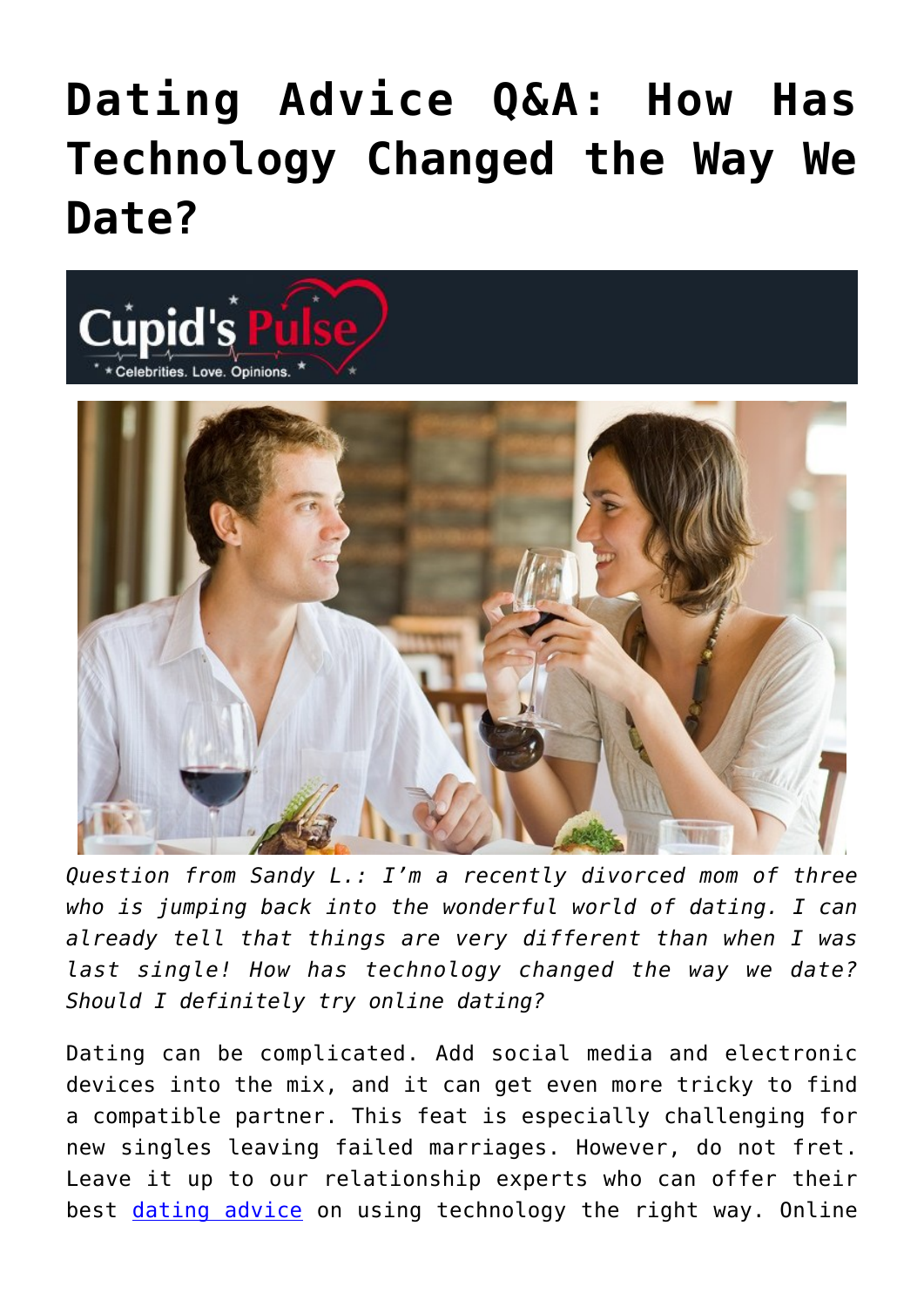dating is here to stay, after all, so don't be afraid to jump in and catch up with the times!

### **Technology Dating Advice After Divorce**

[Suzanne K. Oshima, Matchmaker](http://www.dreambachelor.com/): Dating after divorce can be scary, exciting and challenging all at the same time. But wait, don't let that scare you… because while things have completely changed since the last time you dated, it's also a really great time to be single. Meeting men has never been easier, especially with the advent of online dating. And while it can seem a little scary to put yourself out there so publicly, online dating is actually one of the best ways to meet someone. Just put together a profile with great photos (men are very visual, so you need to attract him) and an essay that shows your fun personality and what you're passionate about…soon your calendar will be booked up with dates! And if you need more dating advice on how to get back into dating after divorce, you can grab a free copy of my eBook: "Dating After Divorce: A New Beginning."

### **Related Link:** [Q&A: Is It Okay If My Boyfriend and I Text Each](http://cupidspulse.com/43318/qa-long-distance-relationship-texting/) [Other to Stay in Touch?](http://cupidspulse.com/43318/qa-long-distance-relationship-texting/)

[Robert Manni, Guy's Guy:](http://www.robertmanni.com/) Technology has had a huge impact on dating, and it can be a great tool for meeting prospective partners. So, the answer is a resounding "yes" for trying online dating. Here are a few tips to help you get started. Before signing up for any sites or apps, decide what you want from the experience. Save time, psychic energy, and money by limiting your initial foray into the online dating world by signing up for only a few services. Talk to your single friends about their experiences and ask them for dating tips in setting up your profile. Most importantly, don't limit your dating life to the online world. Meeting other singles the old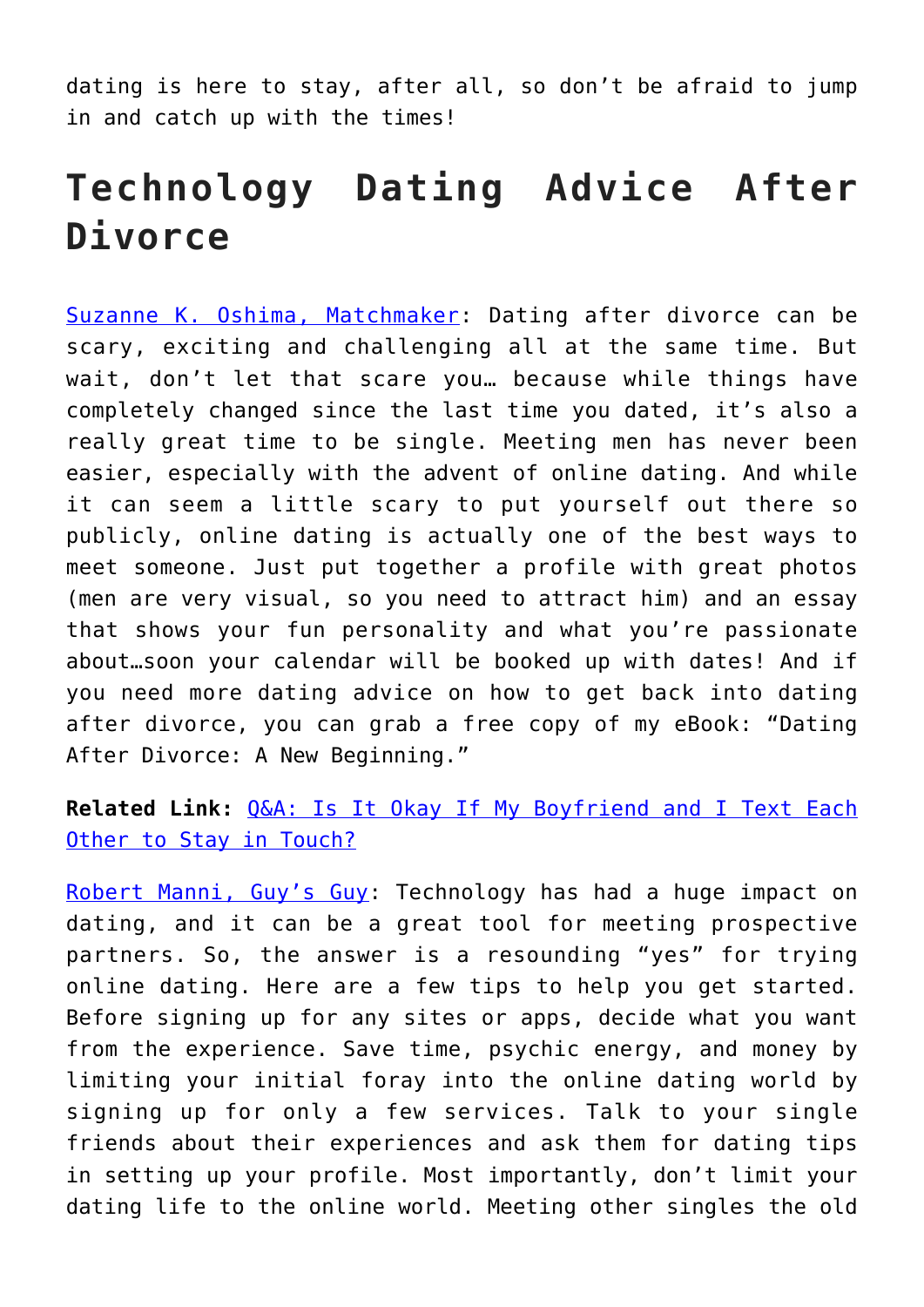fashioned way–through friends, at work, by taking a class, and just by living your life still works. After all, no matter how successful you are at meeting people online, the real chemistry test for a new relationship happens when you meet face-to-face.

*To find out more about our three dating and technology gurus, click [here.](http://cupidspulse.com/relationship-dating-experts/oshima-wyatt-manni-technology-experts/)*

*If you have any questions you would like answered by our relationship experts, please e-mail them to cupid@cupidspulse.com.*

**How has technology affected your dating life? Share your stories in the comments below.**

# **[Relationship Advice: True](https://cupidspulse.com/113160/relationship-advice-true-love-or-rebound/) [Love or Rebound?](https://cupidspulse.com/113160/relationship-advice-true-love-or-rebound/)**

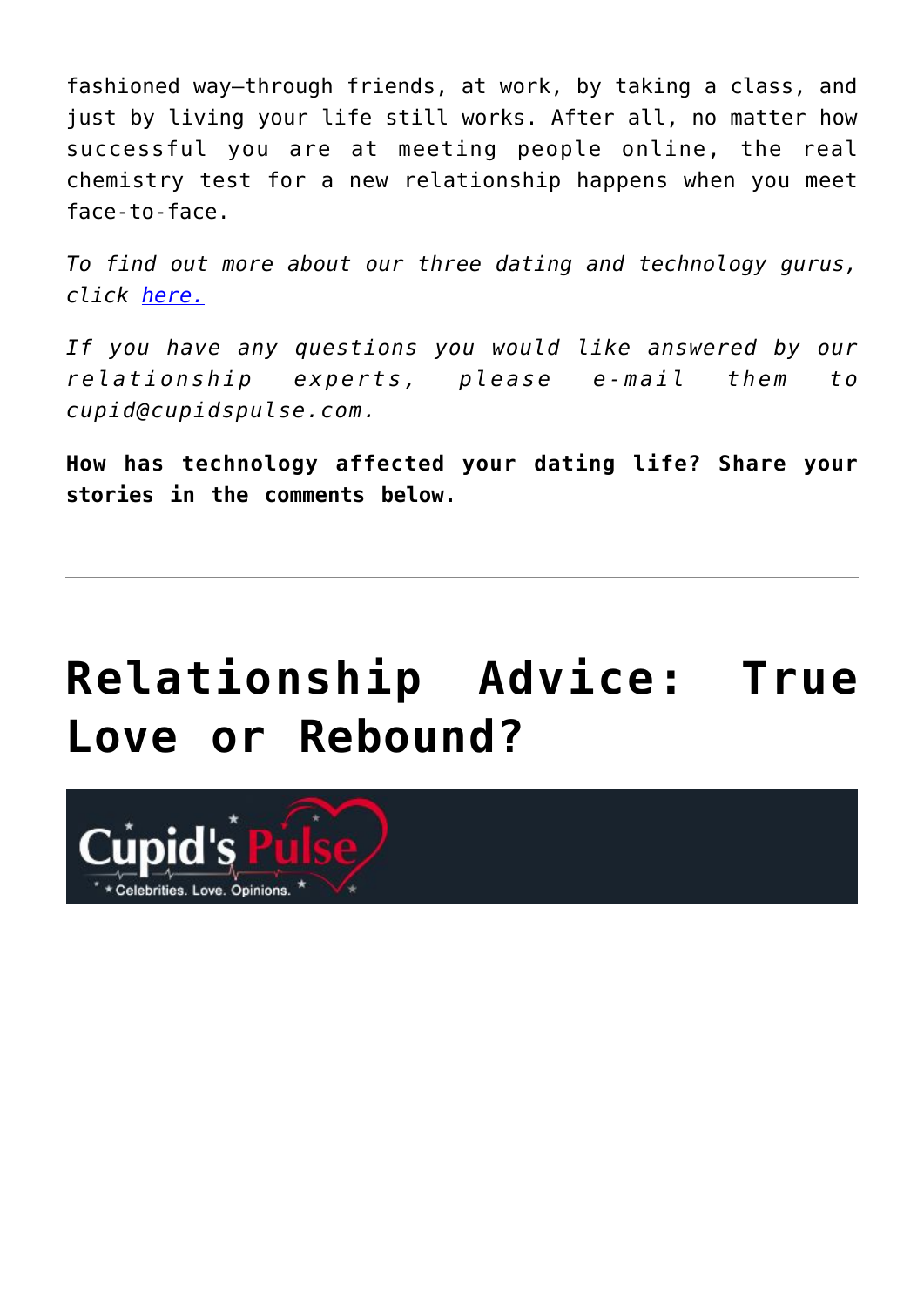

By Amy Osmond Cook for [Divorce Support Center](http://www.divorcesupportcenter.com/)

It's a familiar scene; we watch a friend wallow in a doomed relationship for a while only to hear him or her declare their true love was found in a brand new relationship. For example, as fans watched multi-platinum recording artist Taylor Swift switch from her [celebrity relationship](http://cupidspulse.com/celebrity-relationships/) with Calvin Harris to cozying on the beach with new squeeze Tom Hiddleston, it makes one wonder if this truly was perfect timing for a new love to grow, or simply a rebound relationship? Sometimes it's hard to know for sure. But if your new relationship feels a little too good to be true, here are some dating tips and [relationship](http://cupidspulse.com/relationship-experts/) [advice](http://cupidspulse.com/relationship-experts/) to determine if you could be somebody's rebound.

### **Relationship Advice On Rebounding**

**1. Your partner just got out of a long-term relationship.** Following a failed relationship, it's always wise to take some time alone to realign one's goals and evaluate lessons learned from that experience. This time is valuable to ensure you don't make the same mistakes in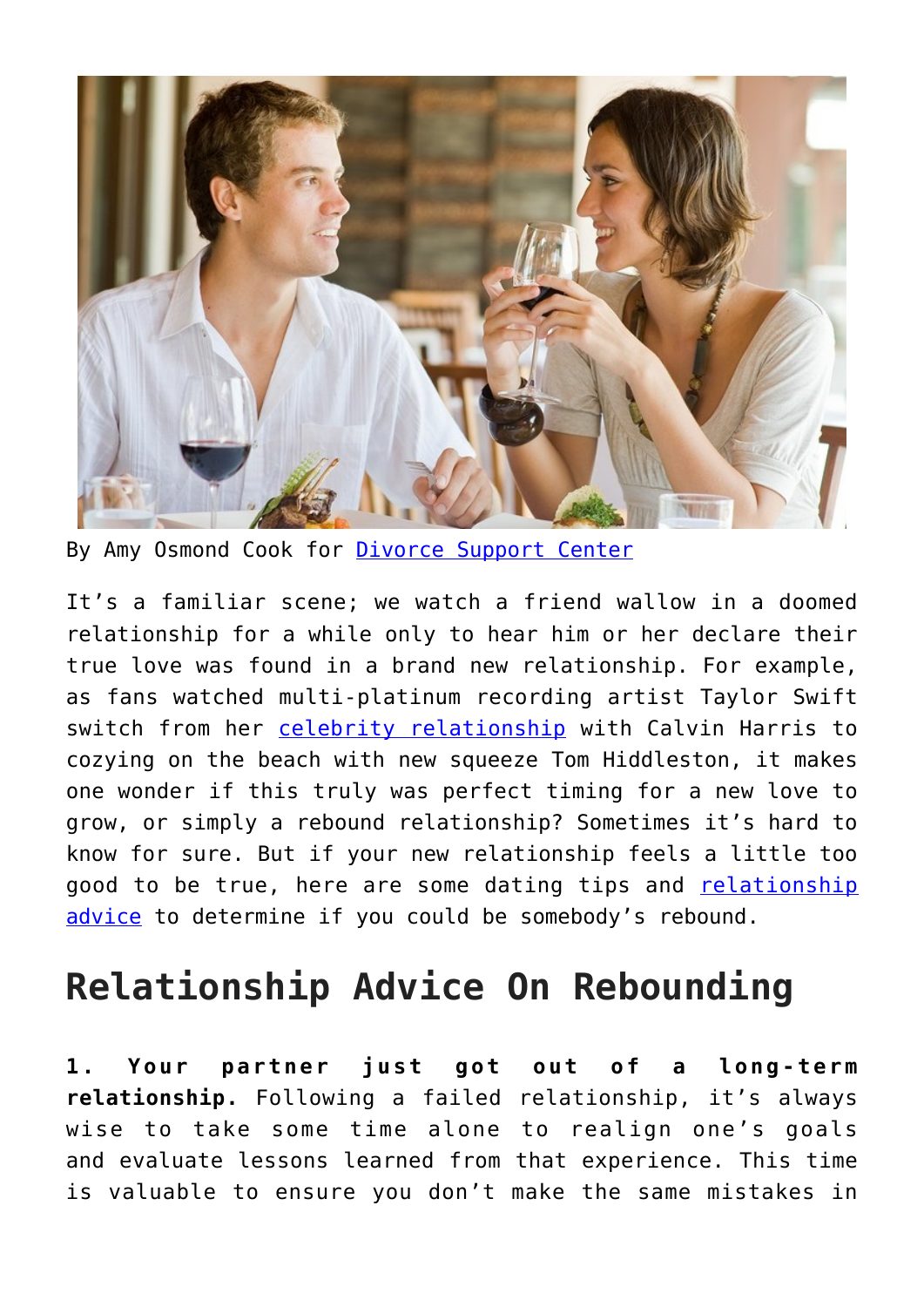future relationships. But if you are involved with someone who has recently left a long-term relationship, you need to determine if your new partner was ready to move on, or are you simply filling in as the emotional gap? "If you've met someone you like that recently got out of a relationship, take it slowly," advised relationship expert and blogger Alina. "Even if he or she says they are completely over their ex and have moved on, it is in your best interest to take your time getting to know this person a little more before giving yourself the green light to emotionally dive in."

**Related Link:** [Relationship Advice: 3 Ways To Scratch The](http://cupidspulse.com/112819/relationship-advice-seven-year-itch/) [Seven-Year Itch](http://cupidspulse.com/112819/relationship-advice-seven-year-itch/)

**2. The relationship is moving at a fast pace.** You may have dated for a short time, but the relationship has already escalated to a highly physical and committed relationship. While you are spending every moment together and talking about your future, consider how well you know this person. If this relationship is moving at rocket speed despite the fact you know very little about your partner, you may be the rebound for your partner's crushed heart. "I think I married for the wrong reasons. Instead of following my heart and doing something that made me really happy, I just did it for the idea of everything," said **[Britney Spears](http://cupidspulse.com/88127/britney-spears/)** of her failed marriage to Kevin Federline. She talked about her decision to wed in a 2008 *For the Record* documentary.

**Related Link:** [Five Ways To Cope With A Relationship Breakdown](http://cupidspulse.com/104547/celebrity-relationship-breakdown-cope-like-celebs/) [Just Like The Celebs](http://cupidspulse.com/104547/celebrity-relationship-breakdown-cope-like-celebs/)

**3. The former flame is the third member of your relationship.** It's common for people to share stories of old relationships. But if a past love is a common component to your romantic dinners, this could be a sign that he or she hasn't moved on from that former relationship. It's likely you are a vehicle in helping your partner get back with the person they truly want to be with. The staff at *eHarmony.com* offered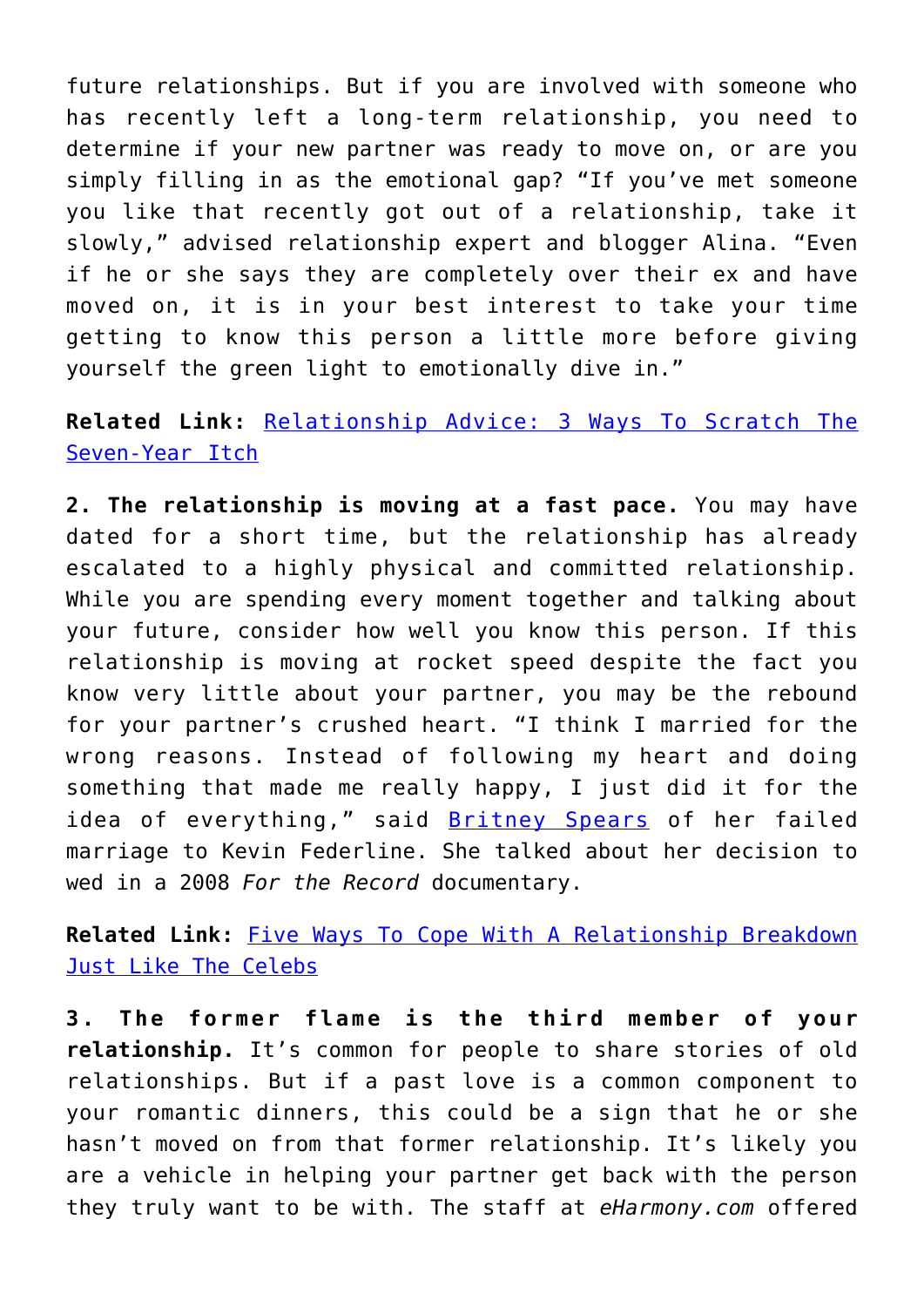relationship advice with the following scenario as a warning: "He talks about his ex all the time. He mentions that you look like her, or that your mannerisms or interests remind him of her. He takes you places he once took his ex — and tells you so. If he's still preoccupied with someone else, he's not ready to fully move on."

**Related Link:** [Expert Dating Advice: How to Rebound from a Solo](http://cupidspulse.com/102067/expert-dating-advice-how-to-rebound-from-a-solo-holiday-season/) [Holiday Season](http://cupidspulse.com/102067/expert-dating-advice-how-to-rebound-from-a-solo-holiday-season/)

**4. Friends are surprised your partner is dating again.** You and your partner's friends are helpful in determining if the person you're sharing your time with is worthy of that commitment. If you see outsiders shaking their heads at the relationship, it may be a warning sign. The staff at *eHarmony* warn that the new relationship "may be poorly timed and concur that sometimes it's wise to trust the red flags coming from others." Finding someone to share your life with is a gift. But if the foundation for that new relationship is sitting on shaky ground, it is destined to fall.

By being aware of your new love's past, keeping control of the pace, ensuring former partners are out of the picture, and measuring the reactions of others who care about you and your partner, you are lined up to score big on the relationship front rather than being sidelined as a rebound.

*For more information about and articles by our Hope After Divorce relationship experts, click [here.](http://cupidspulse.com/relationship-dating-experts/hope-after-divorce-relationship-experts/)*

# **[Celebrity Couple Predictions:](https://cupidspulse.com/112880/celebrity-couple-predictions-pauly-d-leonardo-dicaprio-chloe-grace-moretz/)**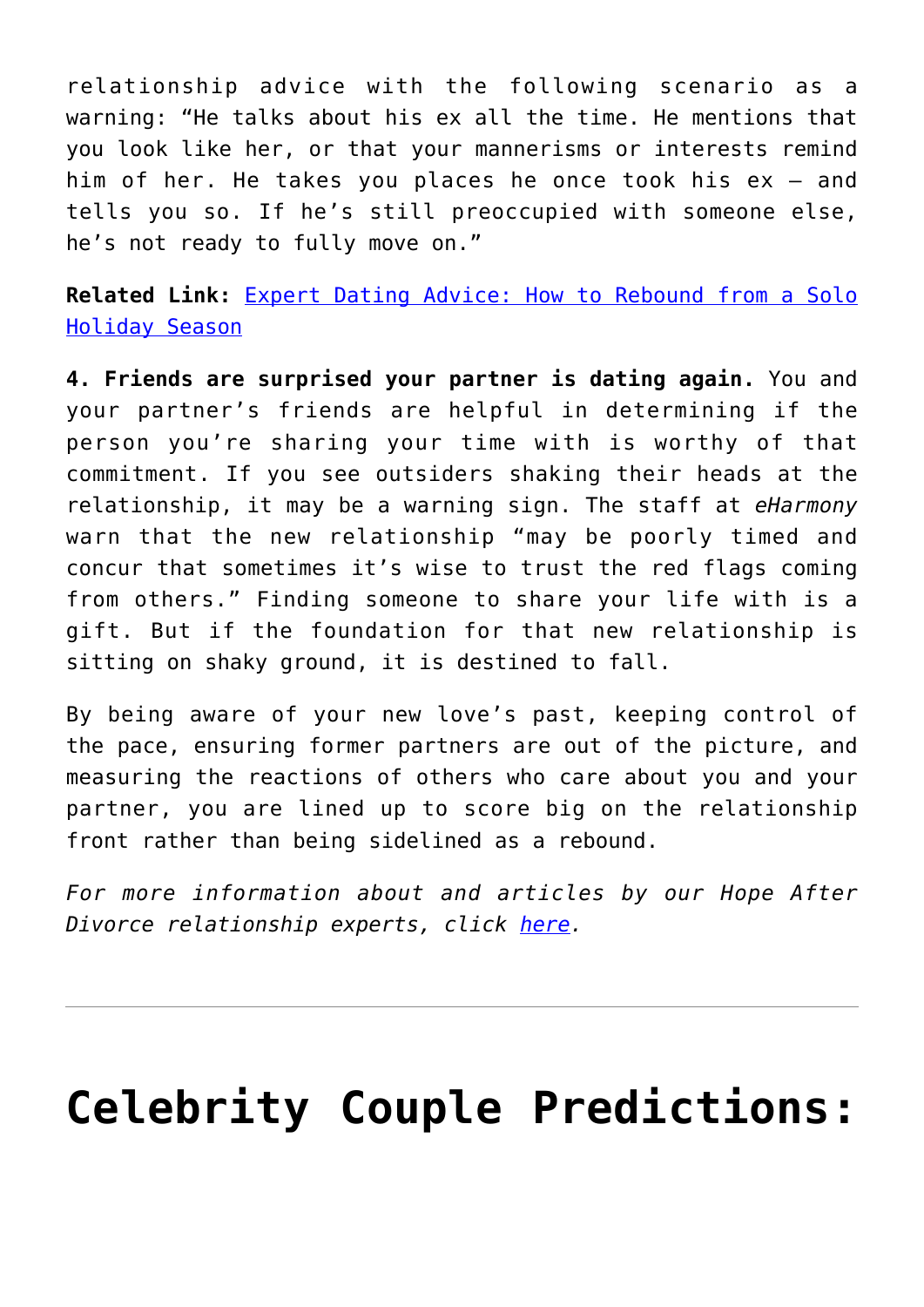# **[Pauly D, Leonardo Dicaprio](https://cupidspulse.com/112880/celebrity-couple-predictions-pauly-d-leonardo-dicaprio-chloe-grace-moretz/) [and Chloe Grace Moretz](https://cupidspulse.com/112880/celebrity-couple-predictions-pauly-d-leonardo-dicaprio-chloe-grace-moretz/)**





#### By [Shoshi](https://about.me/yolandashoshana)

In the latest celebrity news, three famous couples have caught the public's attention, two of which are celebrity relationships that have been in the works for some time now, such as with Pauly D and Aubrey O'Day and Chloe Grace Moretz and Brooklyn Beckham. But one of the newest Hollywood couples is Leonardo Dicaprio and Nina Agdal. Who's stepping out in Hollywood this time around hand in hand? Join me as I look into the crystal ball of relationships and love. Below, I share my predictions for these [celebrity couples.](http://cupidspulse.com/celebrity-relationships/long-term-relationships-flings/)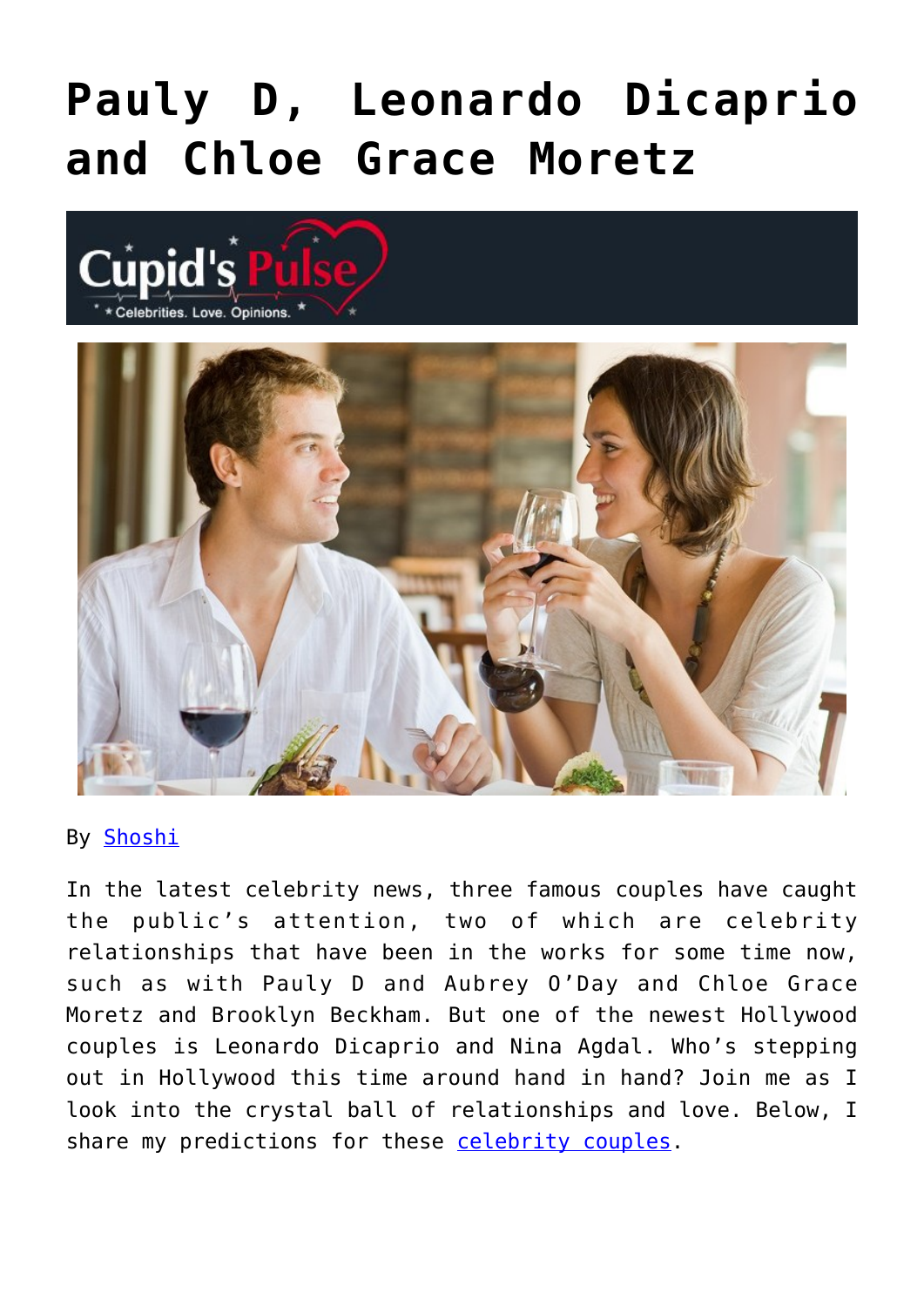## **Celebrity Couple Predictions: Celebrity Relationships That May or May Not Last**

**Pauly D and Aubrey O'Day:** Pauly D and Aubrey O'Day are definitely an interesting pair. It's a rollercoaster kind of love. The latest celebrity news is that Pauly is abstaining from sex with O'Day to slow things down. At this point, it might be a very good move so they can figure out where their relationship is going. This famous couple works because they are both a hot mess when it comes to relationships. Either they will continue to break up and get back together or they will have a secret wedding then divorce quickly. Eventually, O'Day will decide that she can do better because she can. Pauly can't give her the kind of love that she craves. Let's just say, it's a learning experience for both of them. The best partner option for O'Day is actually an older gentleman who is stable with a nice bank account. I ain't sayin' she's a gold digger, but she likes to be pampered. What lady doesn't?

**Related Link:** ['Jersey Shore' Star Pauly D Welcomes Baby](http://cupidspulse.com/60707/jersey-shore-star-pauly-d-welcomes-baby-daughter-with-ex/) [Daughter with Ex](http://cupidspulse.com/60707/jersey-shore-star-pauly-d-welcomes-baby-daughter-with-ex/)

**Leonardo Dicaprio and Nina Agdal:** It's no surprise that Dicaprio has found another model to cozy up to. This time, it's *Sports Illustrated* model, Nina Agdal. They have recently been spotted frolicking around Greece together. Right now it's looking like a regular Leo, love 'em and leave 'em relationship. In several photos, he already looks bored with Agdal. She is beautiful and all, but don't expect to see Agdal at many events with Leo. Basically, the best thing about their relationship for her is more attention for her career. She should bask in the photo opportunities and trips while she can. Unless she has some tricks up her sleeve, their celebrity relationship will be a short one. Dicaprio likes his freedom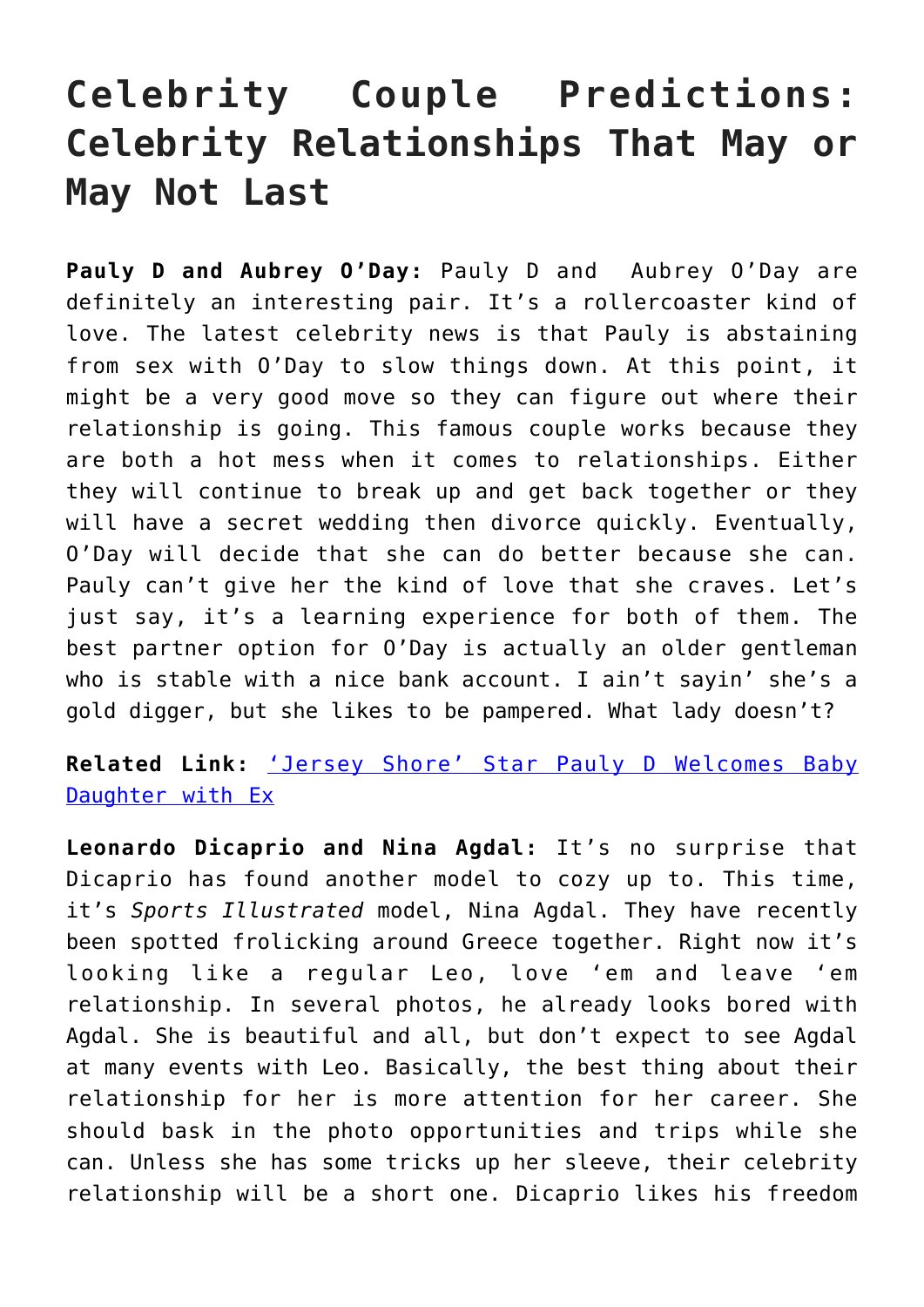which is why he continues to select the women that he does. When he does find his match, he is going to pull a George Clooney move by putting a ring on it quickly and walking down the aisle.

**Related Link:** [Celebrity Couple News: Leonardo DiCaprio & Nina](http://cupidspulse.com/112334/celebrity-couple-news-leonardo-dicaprio-nina-agdal-cozy-beach/) [Agdal Get Cozy on Malibu Beach](http://cupidspulse.com/112334/celebrity-couple-news-leonardo-dicaprio-nina-agdal-cozy-beach/)

**Chloe Grace Moretz and Brooklyn Beckham:** Slowly but surely Moretz and Beckham are becoming the cutest Hollywood couple. They have been dating since May of this year and Moretz's mom has posted on social media that she approves of their relationship. Moretz recently spoke at the Democratic National Convention, while Beckham made the smooth boyfriend move of showing up as a surprise. Then Beckham's mom, Victoria Beckham, praised the speech on Instagram! It looks like a major love-fest is going on. Beckham is clearly smitten. He is consistently declaring this love and support for Moretz on social media. If they weren't so young, I would say to be on the lookout for wedding invitations. It's nice to see young love without the drama. They compliment each other in the best possible way. I can see them walking down the aisle in the future.

**Related Link:** [Celebrity Couple Chloe Grace Moretz & Brooklyn](http://cupidspulse.com/109192/celebrity-couple-chloe-grace-moretz-brooklyn-beckham-red-carpet-debut/) [Beckham Make Red Carpet Debut](http://cupidspulse.com/109192/celebrity-couple-chloe-grace-moretz-brooklyn-beckham-red-carpet-debut/)

*For more information on Shoshi click [here.](http://cupidspulse.com/relationship-dating-experts/yolanda-shoshana-shoshi-lifestyle-provocateur/)*

**What celebrity couples do you want to see predictions for next? Tell us in the comments below!**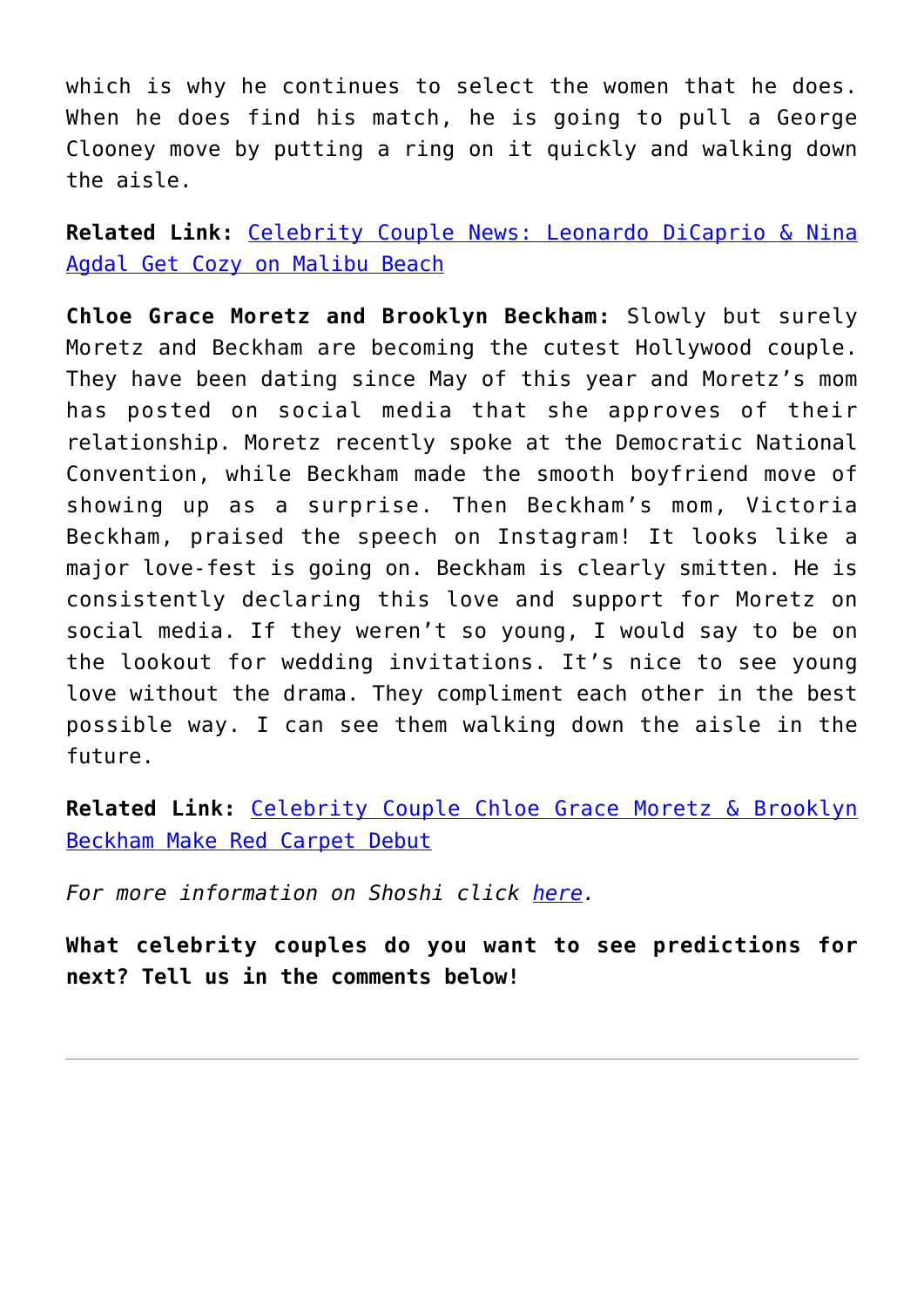# **[Relationship Advice: 3 Ways](https://cupidspulse.com/112819/relationship-advice-seven-year-itch/) [To Scratch The Seven-Year](https://cupidspulse.com/112819/relationship-advice-seven-year-itch/) [Itch](https://cupidspulse.com/112819/relationship-advice-seven-year-itch/)**





By Amy Osmond Cook for **Divorce Support Center** 

If you listen to the relationship experts, the seven-year itch can just as easily be called the three-year itch, four-year itch, or the twelve-year itch. "There's no consensus among experts as to why the seven-year itch may occur," explained relationship expert Jennifer Nagy. Experts identify irritating contributors like hasty marriage proposals (Pamela Anderson or Khloe Kardashian), declining interest in his or her's partner, and growing family responsibilities. But with married couples facing a 50-50 chance at success, it makes one wonder how to extend the rather short shelf life of a marriage, despite the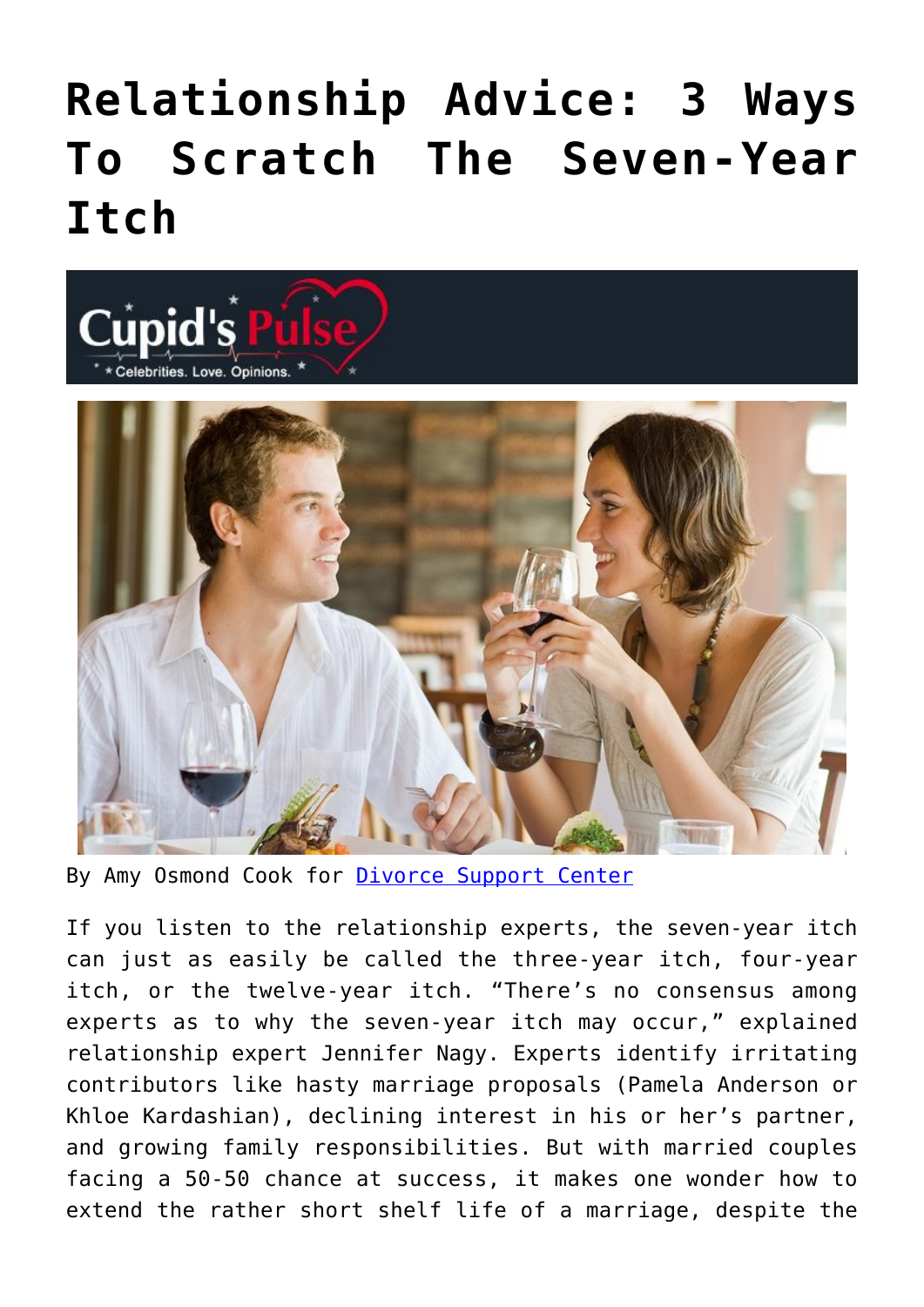growing needs of maintaining a life together.

Fortunately, society is filled with [celebrity couples](http://cupidspulse.com/celebrity-relationships/long-term-relationships-flings/) who have defied the odds. Will and Jada Pinkett Smith will celebrate twenty years together next year, Bill and Melinda Gates have been married over twenty years, and Billy Crystal and his wife, Janice, have been together forty-six years. If you and your partner are truly committed to making a marriage work, here is my [relationship advice](http://cupidspulse.com/relationship-experts/) where I provide three ways to scratch that seven-year itch. Follow these dating tips to increase the longevity of your marriage.

### **Relationship Advice On How To Have A Lasting Marriage**

**1. Search for the things you first loved about each other.** "I just love him more and more," said Reese Witherspoon about her five-year marriage to Jim Toth. "I want so much for him to be happy, and he wants me to be happy." Life is filled with distractions that make it difficult for those once-endearing traits to present themselves. Between family, changing interests, and work, we have many things demanding a portion of our time. Remember: You committed to share your life, dreams, and your whole self with this person. Don't take that promise lightly, and don't search for perfection—you won't find it. Instead, uncover the things about your partner that make you feel secure, more focused, and better able to grow and expand your evolving interests as a couple.

**Related Link:** [Dating Advice: How To Go From Single To Married](http://cupidspulse.com/112667/dating-advice-marriage-single-in-stilettos/)

**2. Make the private moments meaningful.** "For us," explained Chrissy Teigen about her marriage to John Legend, "it's exciting to have time away and then be together and make up for that lost time." As a mature relationship grows, the opportunities to share alone time are few and far between, but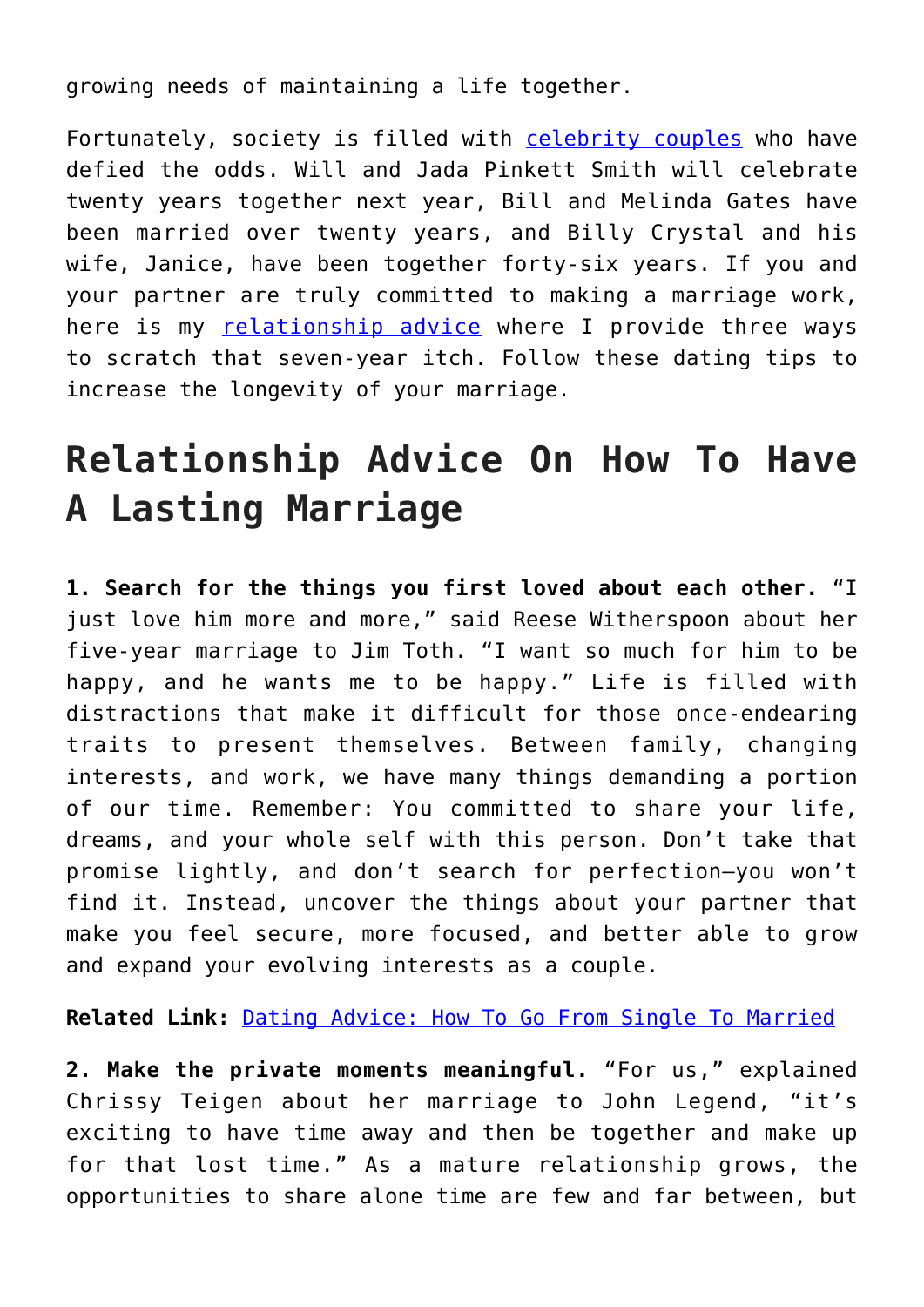the need to find that time becomes so important. "When the sexual intimacy in the marriage can be nurtured and given the time to grow, then the marriage will be successful," wrote Dawn Michael. "The problem, of course, is that many couples lose the closeness that brought them together in the first place."

**Related Link:** [Relationship Advice: Keeping The Fireworks In](http://cupidspulse.com/111759/relationship-advice-keeping-fireworks-relationship/) [Your Relationship](http://cupidspulse.com/111759/relationship-advice-keeping-fireworks-relationship/)

**3. Leaving is not an option.** "At our facility, it is not uncommon to see a loving spouse sit with his or her aging partner while illness, dementia, or frailty robs them of meaningful twilight years together," said Scott Hanson, executive director of Lake Ridge Senior Living. "Even though the loved one may no longer recognize him, the thought of leaving or loving her any less is simply not an option." That kind of commitment through good times and bad is what strengthens the bond Gisele Bundchen shares with her husband Tom Brady. "My father always said, the quality of your life depends on the quality of your relationships, and I think, no matter how challenging it was, we've always been supportive of one another. I think that's the most important thing you can have in life." With the array of circumstances that continually take shots at a relationship, it's hard to know whether or not a marriage will be strained at any specific time. According to Nagy, "The studies do seem to agree that couples need to put in the extra effort every day in order to sustain happy marriages. If a couple doesn't prioritize their relationship, their marriage will fall by the wayside — no matter how long they've been together."

*For more information about and articles by our Hope After Divorce relationship experts, click [here.](http://cupidspulse.com/relationship-dating-experts/hope-after-divorce-relationship-experts/)*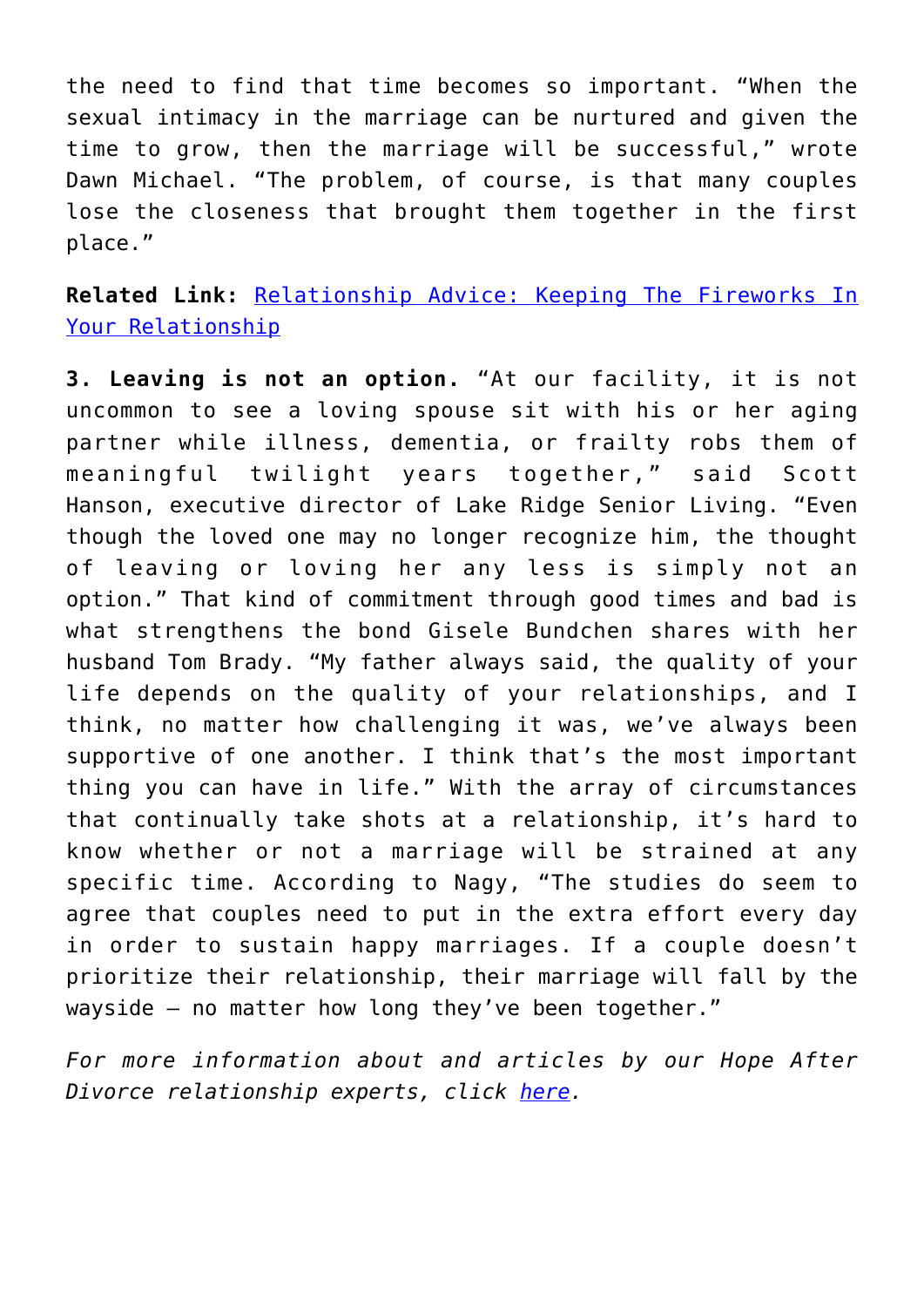# **[Dating Advice: How To Go From](https://cupidspulse.com/112667/dating-advice-marriage-single-in-stilettos/) [Single To Married](https://cupidspulse.com/112667/dating-advice-marriage-single-in-stilettos/)**



On this week's episode of **Single in Stilettos**, founder and matchmaker Suzanne Oshima talks to relationship expert Jaki Sabourin to offer their *dating advice* for those who wish to go from dating to marriage. Follow these dating tips if you're interested in finding the love of your life.

### **Dating Advice On Getting Married**

**1. Keep your word to yourself.** Know what you want and go for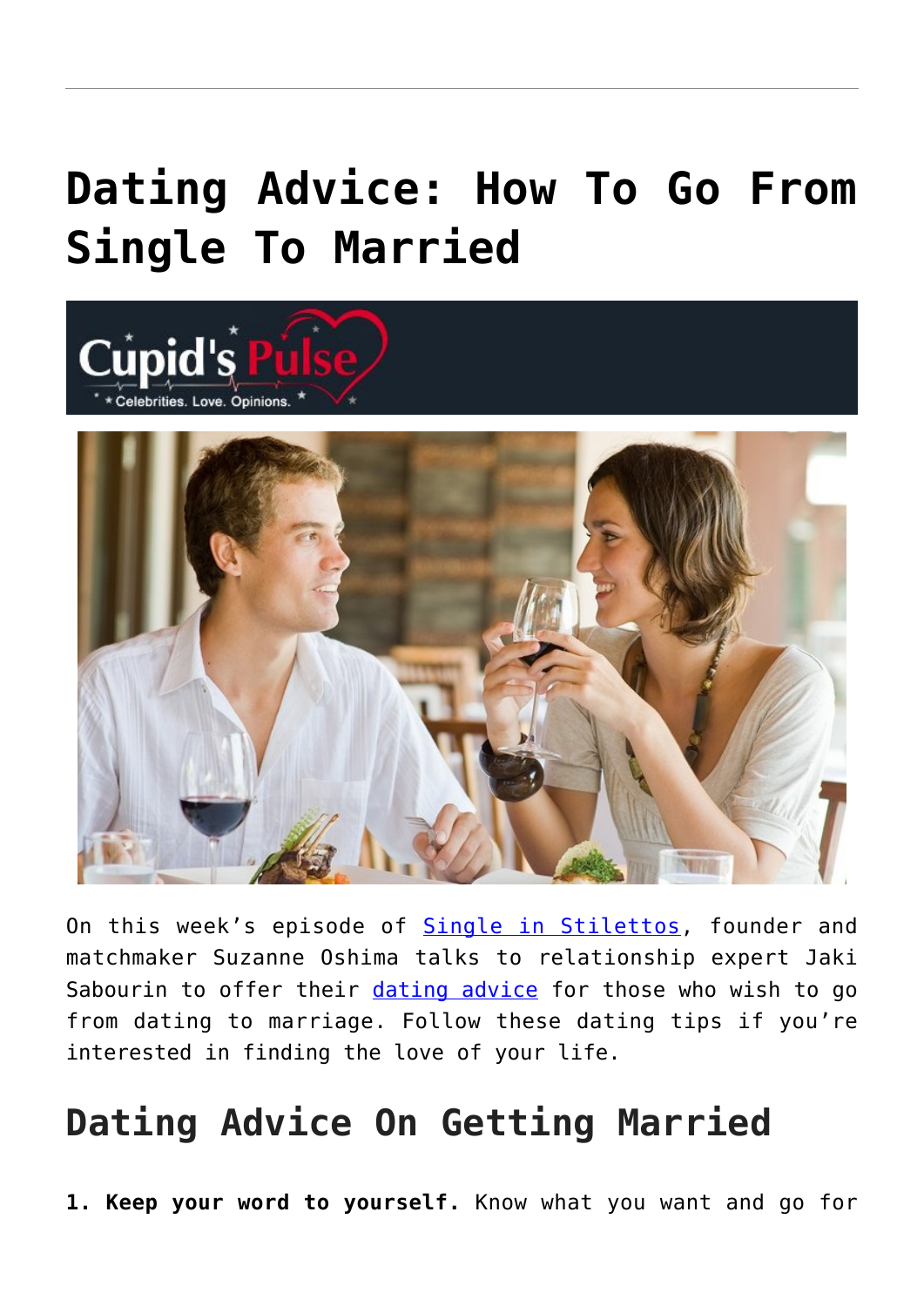it. Don't go against your initial intention of getting married. The experts dating advice is to understand commitment and don't send mixed messages to the men you're seeing. This is how you'll make space for your husband.

**Related Link:** [Dating Advice: How to Create an Irresistible](http://cupidspulse.com/112341/dating-advice-online-dating-profile-2/) [Online Dating Profile](http://cupidspulse.com/112341/dating-advice-online-dating-profile-2/)

**2. Watch your behavior.** Stop doing things that wouldn't serve you well if you were married. Act like a wife and develop that mindset. This will ensure that you behave well when you actually get married. Your future husband will surely appreciate it.

**Related Link:** [Dating Advice For Women: What Are Men Attracted](http://cupidspulse.com/108552/dating-advice-attracting-men/) [To?](http://cupidspulse.com/108552/dating-advice-attracting-men/)

**3. Go out and be curious.** Don't be afraid to ask questions in the beginning stages of dating. This is how you find out if you're in alignment with the man you're out with. Talking about what you want will save you from wasting time and it won't feel so personal if it doesn't work out.

*For more relationship advice videos and additional information Single in Stilettos show, click [here](http://cupidspulse.com/single-in-stilettos-shows/).*

*For more videos from CupidsPulse.com, check out our [YouTube](https://www.youtube.com/watch?v=3-5zn0Vbqk4) [channel](https://www.youtube.com/watch?v=3-5zn0Vbqk4).*

# **[Relationship Advice: From](https://cupidspulse.com/112660/relationship-advice-online-dating-tips/) [Website to First Sight](https://cupidspulse.com/112660/relationship-advice-online-dating-tips/)**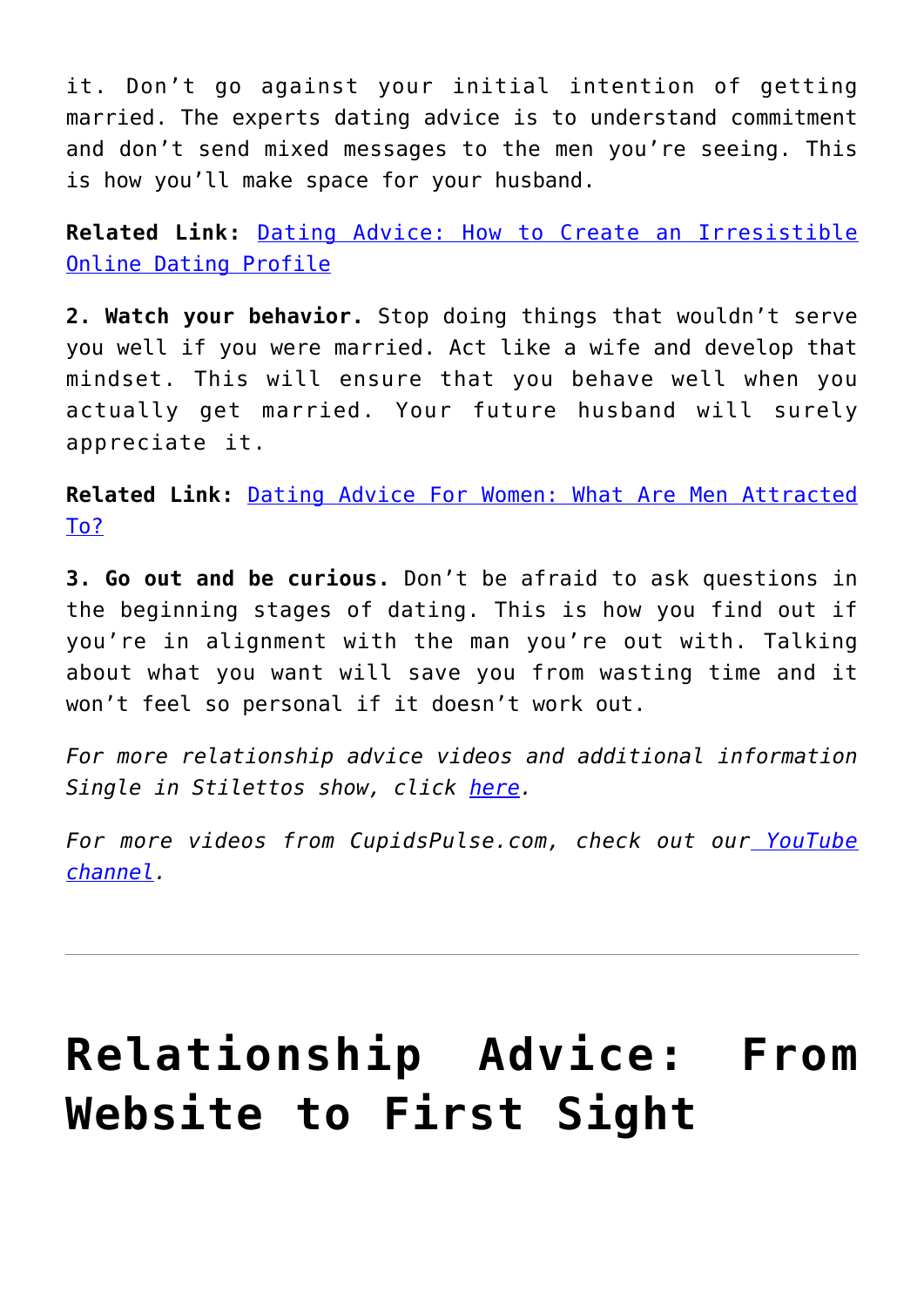



By Lori Zaslow and Jennifer Zucher for [Project Soulmate](http://www.projectsoulmate.com/) with contributing writer Erin Infelice

Dating in today's world is complicated since most people choose to make the first move from behind cellphone screens. With dating apps and social media sites that offer personal messaging options, you can reach anyone at any time. But when it comes time to finally meet the man from behind the screen, it can get scary really fast. How can you be so sure that he isn't faking it? As relationship experts, we understand that this is a nerve-wracking situation, but don't be too afraid because you might just miss out on a great catch! Follow our [relationship advice](http://cupidspulse.com/relationship-experts/) to make sure you aren't getting catfished anytime soon.

### **Relationship Advice For Those Who**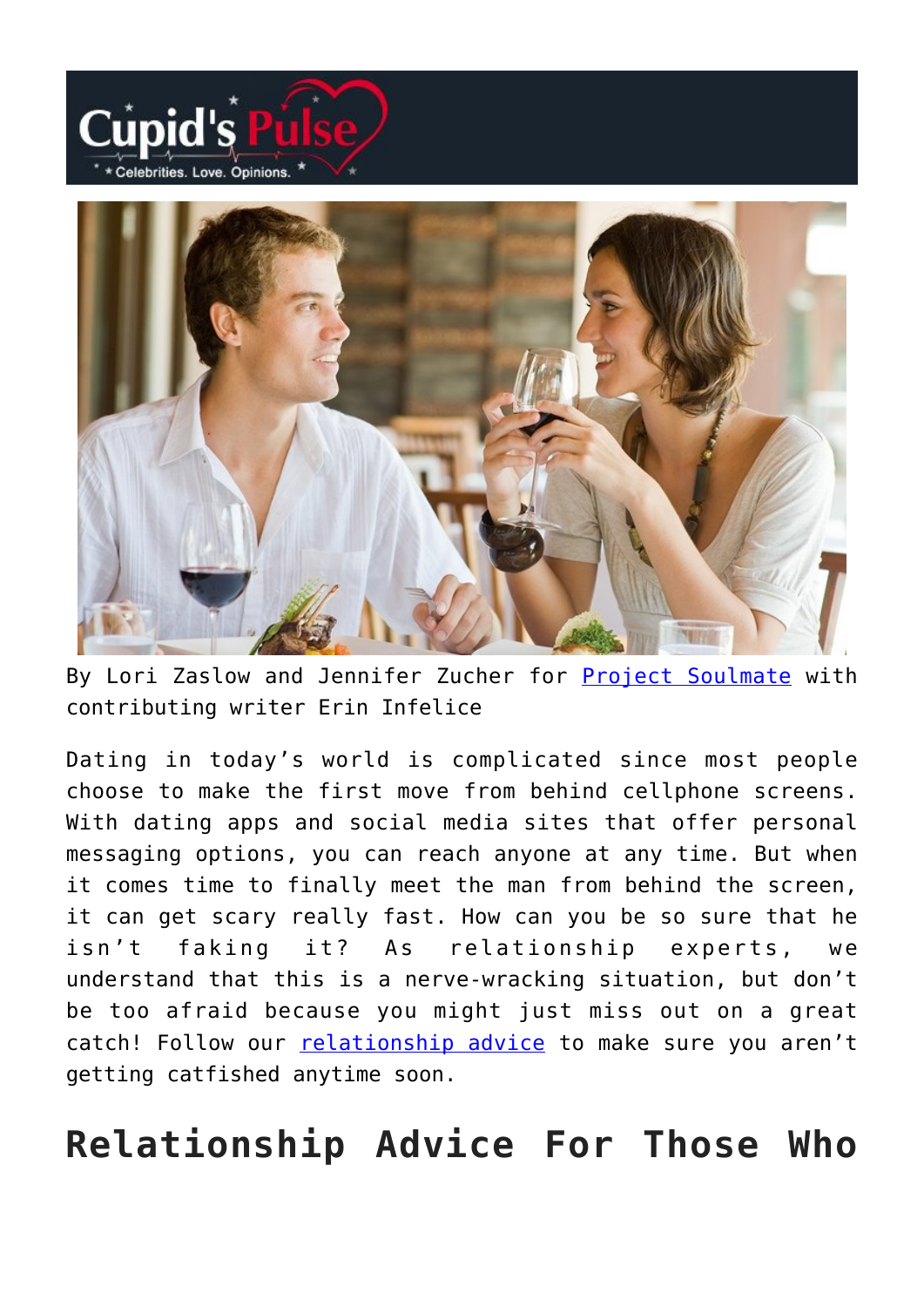## **Want To Meet Their Online Crush**

**1. Do a thorough background check.** Before taking the first leap of faith, you want to make sure you are definitely going to meet the person you think you're meeting. This might seem crazy, but your first step should be to Google him. See if any links come up for Facebook, Instagram or LinkedIn, and take a look at his profiles. This gives you an insight into both his personal and professional lives and gives you the assurance that he actually exists. If his profile says he works at a law firm but his Facebook says he's a bartender, you might want him to clarify this info before deciding to go on a [date](http://cupidspulse.com/dating/date-ideas/) [night](http://cupidspulse.com/dating/date-ideas/).

**2. Look for tagged pictures.** Make sure he's tagged in pictures from friends and family, and that these pictures are from multiple events. If he only has pictures of himself, chances are he stole the pictures from another person and is catfishing you. It's much easier to copycat pictures that someone uploaded of themselves than it is to take pictures from others' profiles.

**Related Link:** [Relationship Advice: When to Share Your](http://cupidspulse.com/108148/relationship-advice-sharing-passwords/) [Passwords](http://cupidspulse.com/108148/relationship-advice-sharing-passwords/)

**3. Make sure you're talking to the guy you see in the pictures.** Try talking on the phone with him, FaceTiming him, or maybe even using an app like Snapchat to catch a live picture of him before deciding to meet up. The more proof you have that he is the same guy, the more comfortable you're going to be when it's time to meet up.

**4. Pay attention to your interactions.** If he keeps rescheduling your first date or doesn't actually make any effort to go on a first date, chances are he's not who he says he is online. Try not to allow too much time between a cancelled and rescheduled date, or else you both may